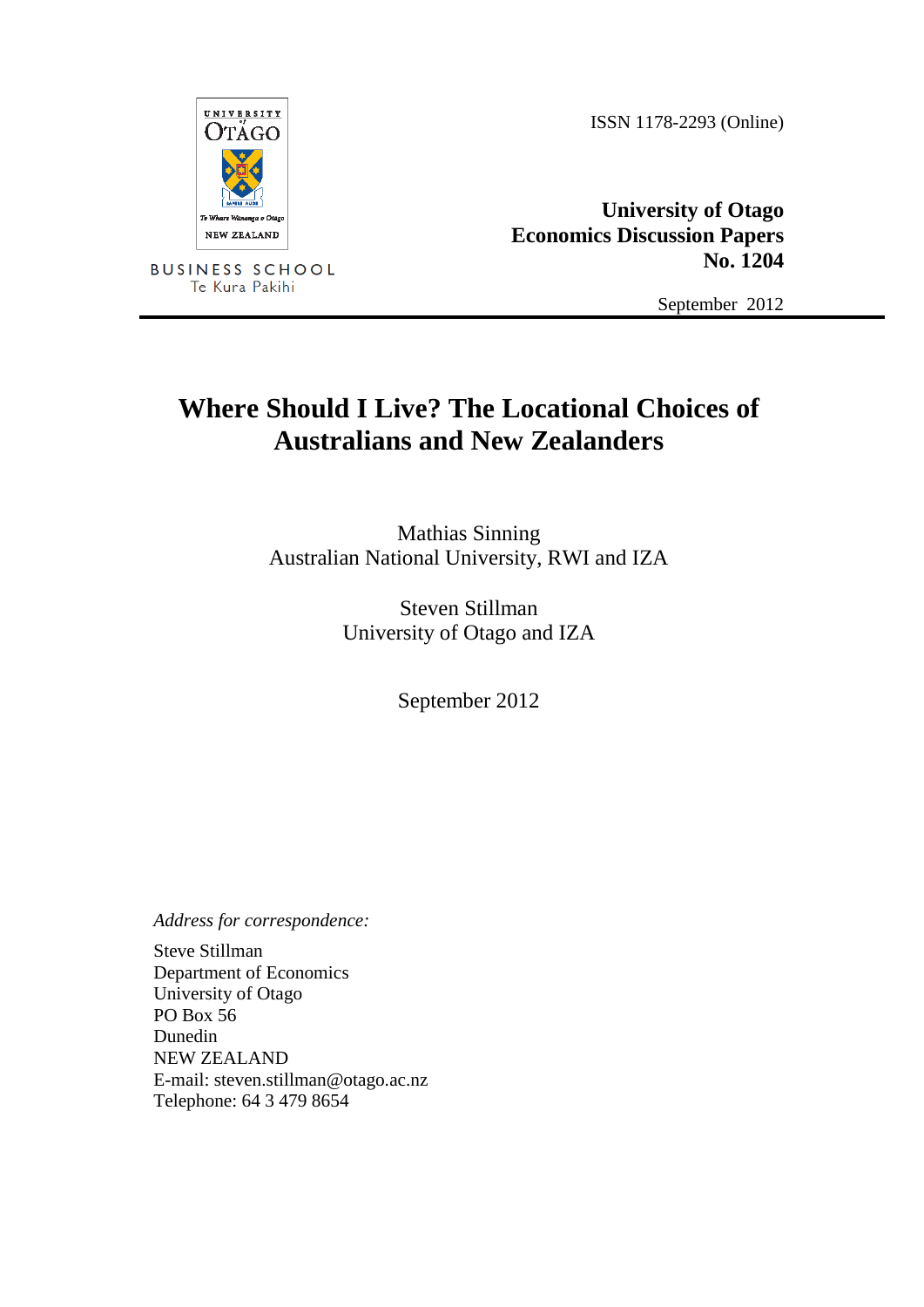# Where Should I Live? The Locational Choices of Australians and New Zealanders

Mathias Sinning Australian National University, RWI and IZA

> Steven Stillman University of Otago and IZA

> > September 2012

#### Abstract

This paper exploits the existence of the trans-Tasman travel agreement and the availability of comparable census data in Australia and New Zealand to examine the extent to which individuals respond to different labour market conditions in the two countries (and their subregions), as well as measures of local amenities and cost of living when deciding where to live. Our findings suggest that the trans-Tasman travel agreement did contribute to a mutual exchange of migrants with many similarities regarding the size and human capital endowment of migration flows in both directions. However, considerable differences between the two countries remain with regard to internal, trans-Tasman and other international migration.

JEL-Classification: F22, F55, R23

Keywords: International Migration; International Agreements; Regional Labour Markets

We thank Yun Liang and Michelle Poland for excellent research assistance and Mary Adams, Deborah Cobb-Clark and Sylvia Dixon for helpful comments and suggestions. We are grateful for funding provided by the Ministry of Business, Innovation and Employment, Labour and Immigration Research Centre. Access to the New Zealand data used in this study was provided by Statistics New Zealand under conditions designed to give effect to the security and confidentiality provisions of the Statistics Act 1975. All frequency counts using Census data are subject to base three rounding in accordance with Statistics New Zealand's release policy for census data. Any views expressed are the sole responsibility of the authors and do not purport to represent those of the Labour and Immigration Research Centre or Statistics New Zealand. All correspondence to Mathias Sinning, Research School of Economics (RSE), HW Arndt Building 25a, Australian National University, Canberra ACT 0200, Australia, Tel: 61 2 6125 2216, Fax: 61 2 6125 1816, E-mail: mathias.sinning@anu.edu.au.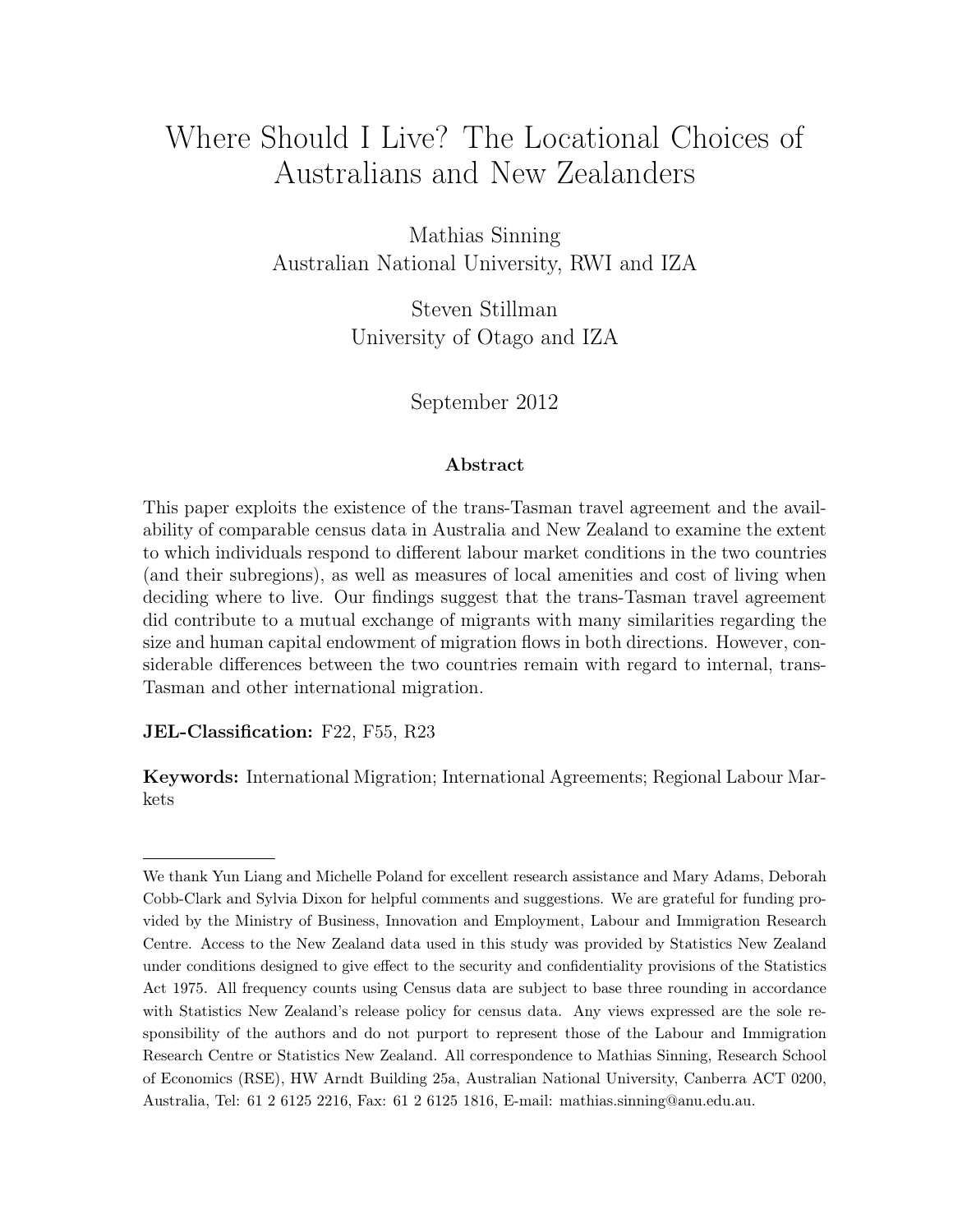### 1 Introduction

In February 1973, New Zealand and Australia signed the trans-Tasman travel arrangement which since that date has allowed citizens of both countries to move freely across borders and to live, work and study in each other's nation indefinitely (Bedford et al., 2006). Both countries operate migration systems that focus on attracting high-skilled workers and New Zealand even grants permanent immigrants to Australia the right to live, work and study in New Zealand. Others become eligible to move across Tasman by acquiring local citizenship and there has often been a general sentiment that immigrants use New Zealand as a backdoor to gain entry to Australia (New Zealand Press Association, 2008).

Pioneering work by Robinson and Tomes (1982) and Borjas (1987) modelled migration decisions based on the idea that individuals move to places that offer the highest returns to their skills. Unfortunately, it is difficult to empirically test these models, because immigration policies restrict the free flow of individuals between countries and comparable data are typically lacking for both home and destination countries. This paper exploits the existence of the trans-Tasman travel agreement and the availability of comparable Census data in both countries to examine the extent to which individuals respond to different labour market conditions in Australia and New Zealand (and subregions of both), as well as measures of local amenities and cost of living when deciding where to live.

Specifically, we use comparable data from the 1996, 2001 and 2006 New Zealand and Australian Censuses to examine the locational choice decisions of Australian- and New Zealand-born populations, as well as for immigrants to each country. The work consists of two components. First, we examine the characteristics of the New Zealandborn, Australian-born and immigrants residing in both countries for more than five years, as well those that have arrived in the five years previous the respective Census. We examine how human capital (i.e. education and work experience) differs for these particular groups and whether this has changed over the ten-year period (1996-2006) being examined. Second, we estimate regression models that examine how various local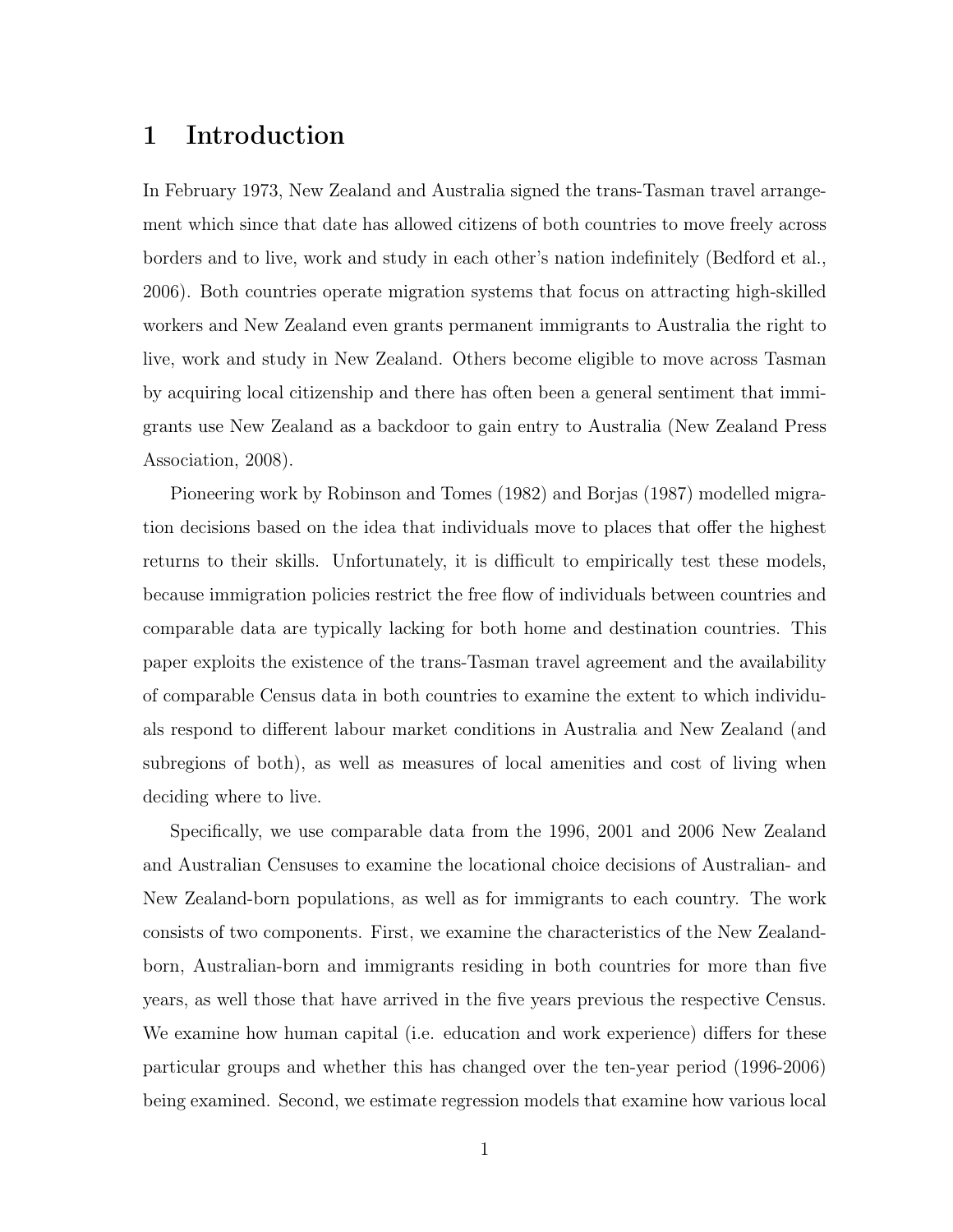characteristics influence where New Zealanders, Australians and immigrants choose to live both between Australia and New Zealand and within the two countries. In particular, we look at the importance of local labour market opportunities for individuals with different levels of human capital, local amenities, local cost of living – particularly house prices.

Overall, our findings suggest that the trans-Tasman travel agreement did contribute to a mutual exchange of migrants with many similarities regarding the size and human capital endowment of migration flows in both directions. However, considerable differences between the two countries remain with regard to internal, trans-Tasman and other international migration. In particular, within- and between-country mobility rates of the two countries are quite different. Our results are consistent with the lack of convergence in incomes across the Tasman as it appears that both trans-Tasman and international migrants are in many cases drawn to New Zealand because of high employment rates. Similarly, although differences in local income levels are found to be an important driver of regional mobility, other factors such as local employment rates, total population size and skill group population size also impact on internal mobility and hence discourage within country convergence in local incomes.

### 2 Data

#### 2.1 Census Data in Australia and New Zealand

The 1% Basic Census Sample Files (CSFs) of the 1996, 2001 and 2006 Censuses of Population and Housing constitute the major Australian data source used in this paper. The Australian Census is carried out in the first week of August in each of these years. The CSFs are Confidentialised Unit Record Files (CURFs) of Census variables that include small random samples of private households and associated persons, and persons in non-private dwellings.<sup>1</sup> For New Zealand, we have access to unit record

<sup>1</sup>Although most Census variables are part of the Census Sample Files, some classifications were aggregated to less detailed levels to protect confidentiality. For 2001 and 2006, extended CURFs which sample 5-10% of the population are accessible via remote access, but unfortunately the restrictions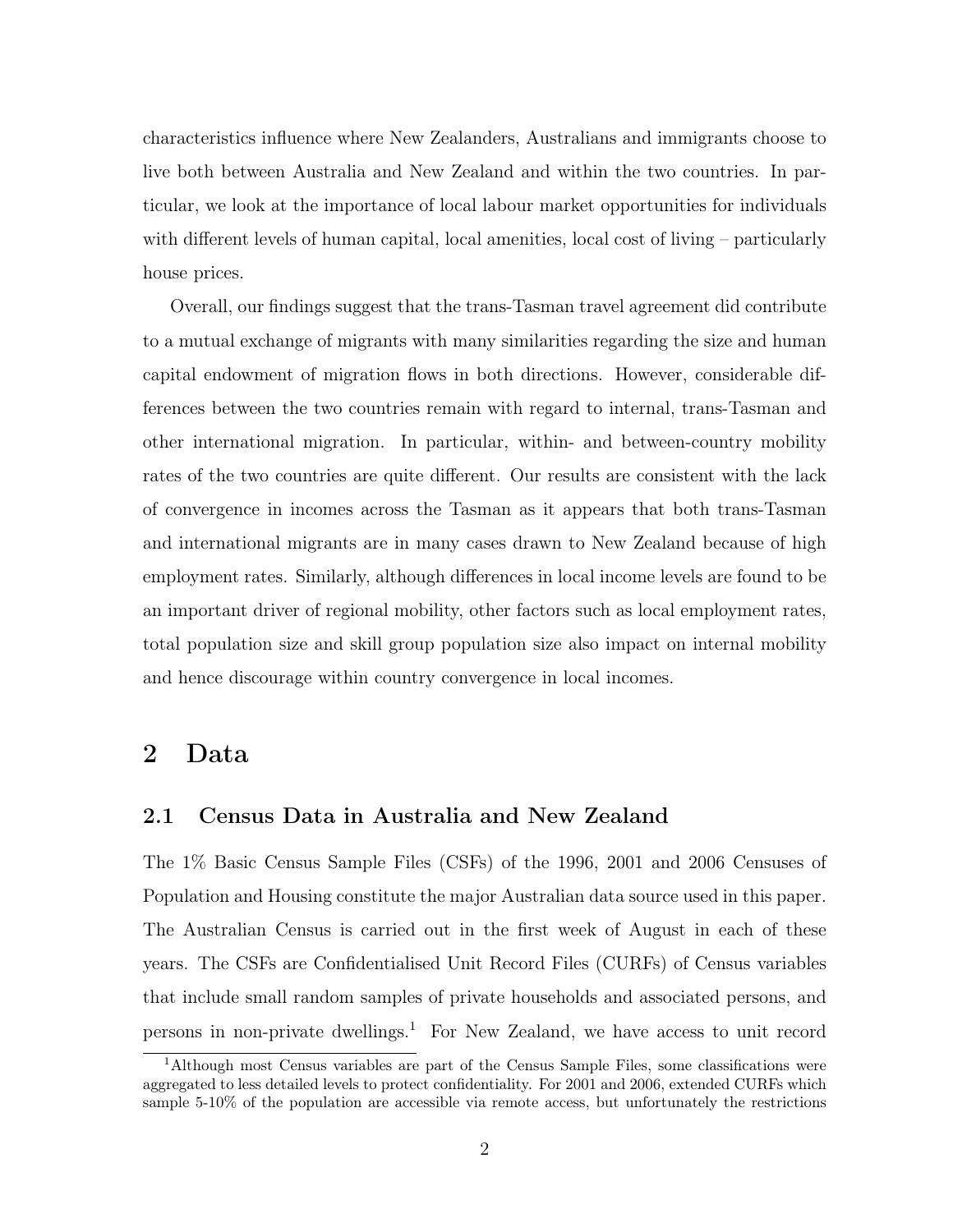data on the entire usually resident New Zealand population from the 1996, 2001 and 2006 Census. The New Zealand Census is carried out in the first week of March in each of these years. We further employ regional home sales price data reported by the Australian Property Monitors (APM) for Australia and similar data collected by Quotable Value New Zealand (QVNZ) for local areas in New Zealand.

We restrict our analysis throughout to individuals aged 25-59 years with non-missing information on current location, country of birth and year of arrival if foreign-born. In the Australian Census, we further drop individuals who report that they still attend school.<sup>2</sup> We focus on prime-age individuals to exclude people who are more likely to decide where to live for non-economic reasons (i.e. students and individuals nearing retirement) and to maintain comparability with our previous work on the project. This results in a sample of 1.60, 1.69 and 1.81 million people living in New Zealand in 1996, 2001 and 2006, respectively and a sample of 8.12, 8.56 and 8.77 million people living in Australia in these same years. Among the individuals living in New Zealand, 20% are foreign-born in 1996, rising to 22% in 2001 and 26% in 2006. Australia-born individuals make up 7% of the foreign-born population in New Zealand in 1996 and 2001, declining to 6% in 2006. The foreign-born population is slightly larger in Australia, declining from 29% of the population in 1996 to 28% in 2001 and 2006. New Zealand-born individuals make up 8% of the foreign-born population in Australia in 1996, increasing to 9% in 2001 and 10% in 2006.

### 2.2 Defining Geographic Areas

The Australian Census CURF indicates the Statistical Division (SD) that each household usually resides in on Census night as well as five years previously. The SD is the largest general purpose spatial unit used by the Australian Bureau of Statistics (ABS).<sup>3</sup>

around this access make it quite difficult to use this data for this project (because of the steps required to define variables similarly in Australia and New Zealand).

<sup>&</sup>lt;sup>2</sup>312 individuals in this age group in 1996 and 158 individuals in 2001 reported that they still attend school. This restriction is imposed because it is not possible to assign years of schooling for these individuals.

<sup>3</sup>ABS (2006) provides a detailed description of statistical regions.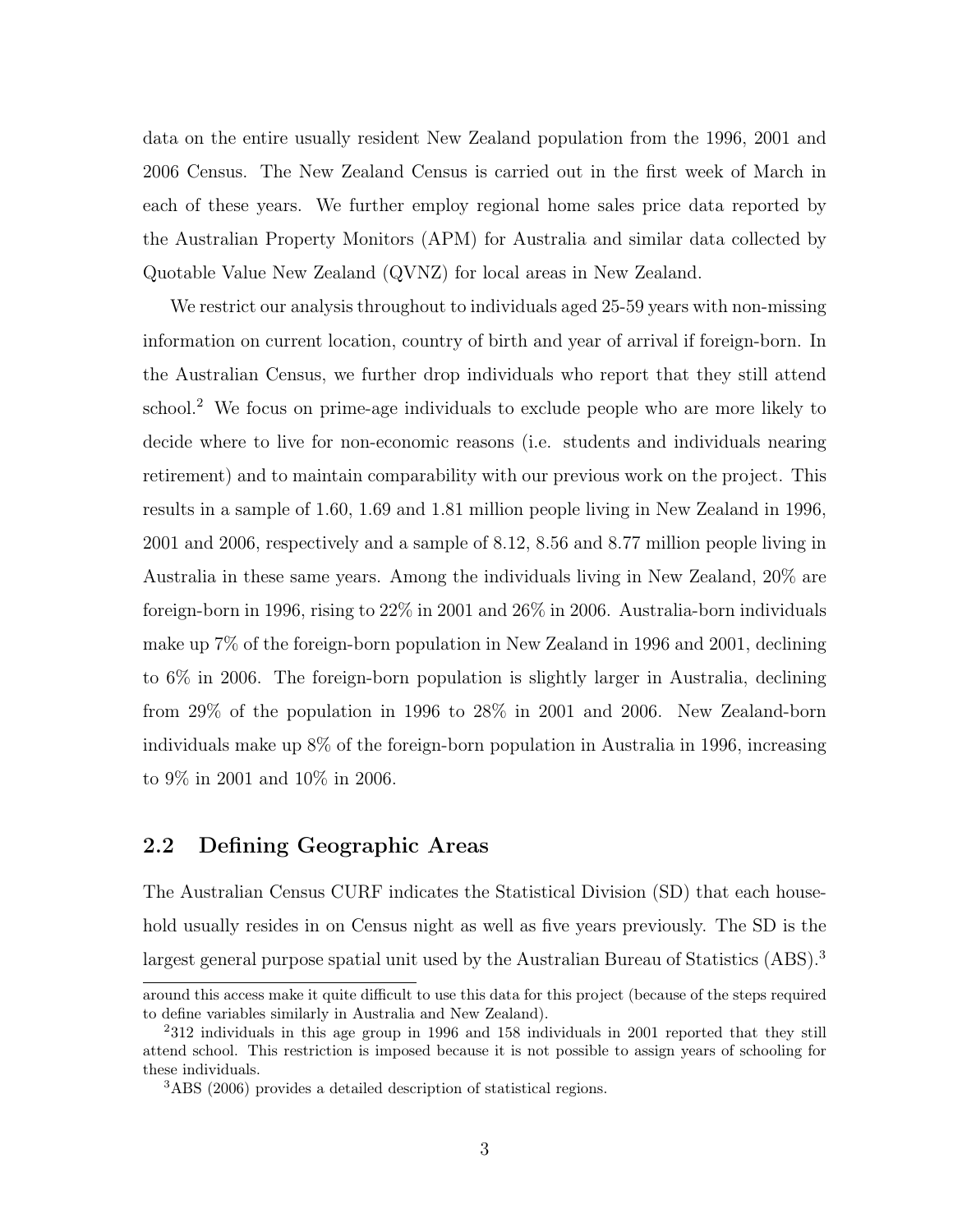SDs are defined as relatively homogeneous regions characterised by identifiable social and economic links between the inhabitants and between the economic units within the region, under the unifying influence of one or more major towns or cities and should, where possible, embrace contiguous whole local government areas. Most importantly for our application, these are designed to generally remain stable over time.

There are currently 61 SDs in Australia, but for confidentiality reasons, the CURF aggregates them to 41 regions in 1996 and to 48 regions in 2001 and 2006. Further aggregating some of these regions allows us to define 39 time-consistent geographic areas.<sup>4</sup> Although these geographic areas are relatively spacious in some cases, it appears reasonable to consider them broadly as local labour markets in metropolitan areas. Each of the 39 geographic areas includes between 130,000 and 580,000 prime-age individuals in 2006 based on our analysis sample, with the average area having 225,000 individuals.

Unfortunately, a similar geographical level is not officially defined for New Zealand. However, the New Zealand Census data contain highly detailed geographical information that allow us to create a geographical definition that is similar to that available in the Australian data. In particular, we start with 16 Regional Councils (RC), which by the Local Government Amendment Act (No. 3) 1988, are designed to conform as far as possible to one or more water catchments, with further consideration given to regional communities of interest, natural resource management, land use planning and environmental matters. Two sets of smaller population RCs are then aggregated to form larger local areas (Gisborne/Hawkes Bay and Tasman/Nelson/Marlborough) and another very small population RC, West Coast, is aggregated with the neighbouring Canterbury RC. We then separate out main urban areas, defined by Statistics New Zealand (SNZ) as very large urban areas centred on a city or major urban centre with a minimum population of 30,000. In particular, this includes four separate urban areas

<sup>4</sup>With the exception of two areas in which assumptions were needed to obtain definitions that are broadly comparable over time. Specifically, we matched Western Sydney/Blacktown-Baulkham Hills in 1996 with Western Sydney in 2001 and 2006; we further matched North and West BSD Balance/Moreton in 1996 and 2001 with North BSD Balance/Ipswich/Gold Coast/Sunshine Coast/West Moreton in 2006.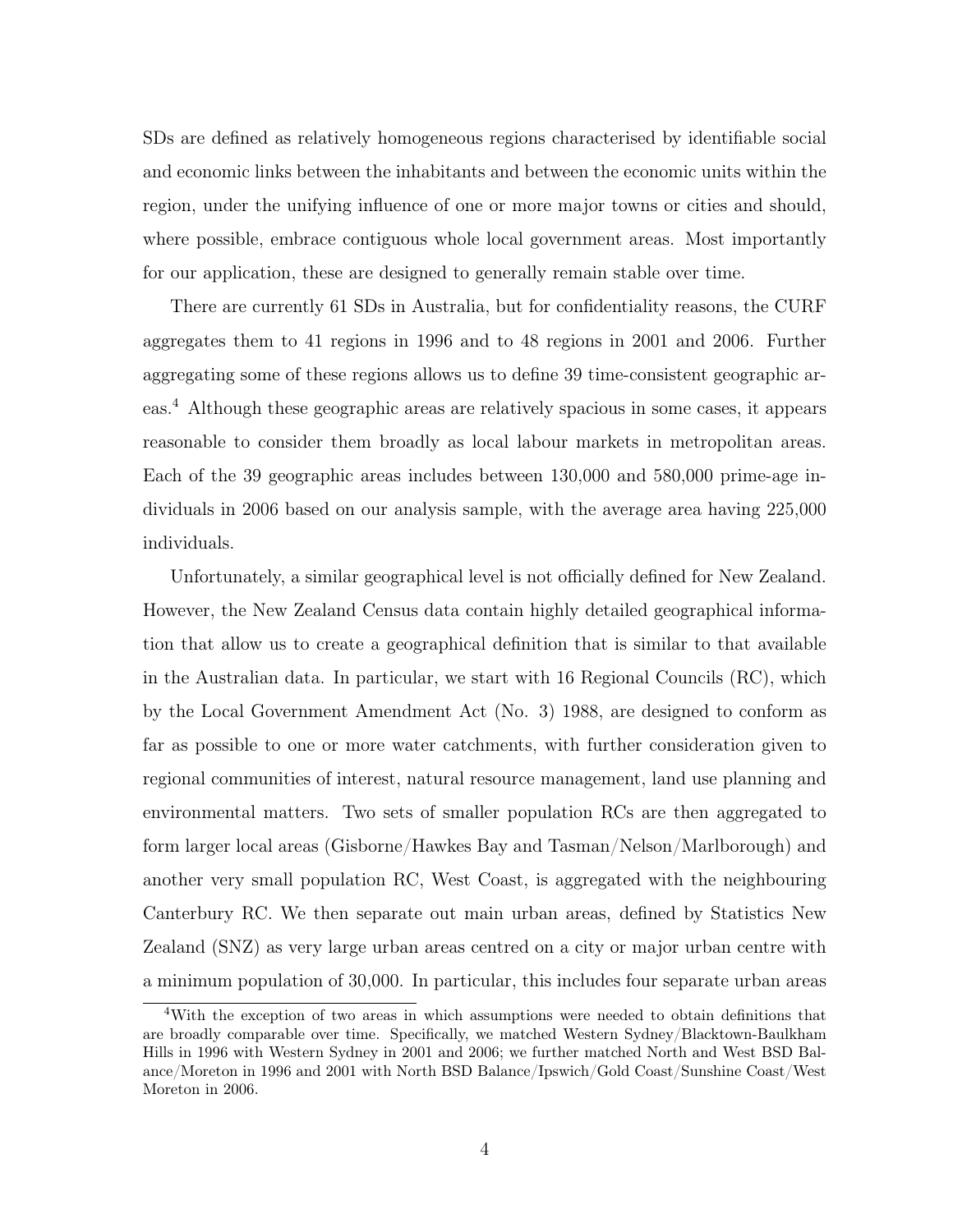in Auckland, Hamilton City, Wellington City and Christchurch City.

This results in a geographical classification with 19 areas, each containing between 40,000 and 190,000 prime-age individuals in 2006 based on our analysis sample, with the average area having 95,000 individuals. While these areas contain, on average, less than half the population of the corresponding areas in Australia, casual observation suggests that this reflects the genuine difference in local population density in the two countries. For example, Papps and Newell (2002) use travel to work data from the 1996 New Zealand Census to generate self-contained labour market areas in New Zealand and argue that at least 58 exist.

#### 2.3 Measuring Human Capital

One important task for our analysis is defining human capital in each dataset. Unfortunately, the educational systems are somewhat different in Australia and New Zealand and hence the questions on qualifications and schooling are asked differently in the Australian and New Zealand Census. In New Zealand, the focus is on qualifications earned at both the school and post-school level, while in Australia, final school grade is collected along with post-school qualifications. Moreover, schooling and qualification categories in the Australian Census have changed over time. Specifically, the age at which an individual left school is collected in 1996 instead of final school grade and the classification of post-school qualifications has changed over time.

To obtain a consistent measure of educational attainment in both countries and over time, we use the available schooling and qualification classifications to derive the total number of years of education (including both school and post-school education) for each individual. We then calculate the number of years of potential labour market experience for each individual as their age minus their total years spent in education minus  $5$  (i.e. the school starting age).<sup>5</sup> This is a necessary approximation for actual labour market experience, which is not collected in either Census.

<sup>&</sup>lt;sup>5</sup>Age is only observed in 5-year categories in the Australian CURFs. For that reason, we assign an actual age using a random uniform distribution of age within each of the categories.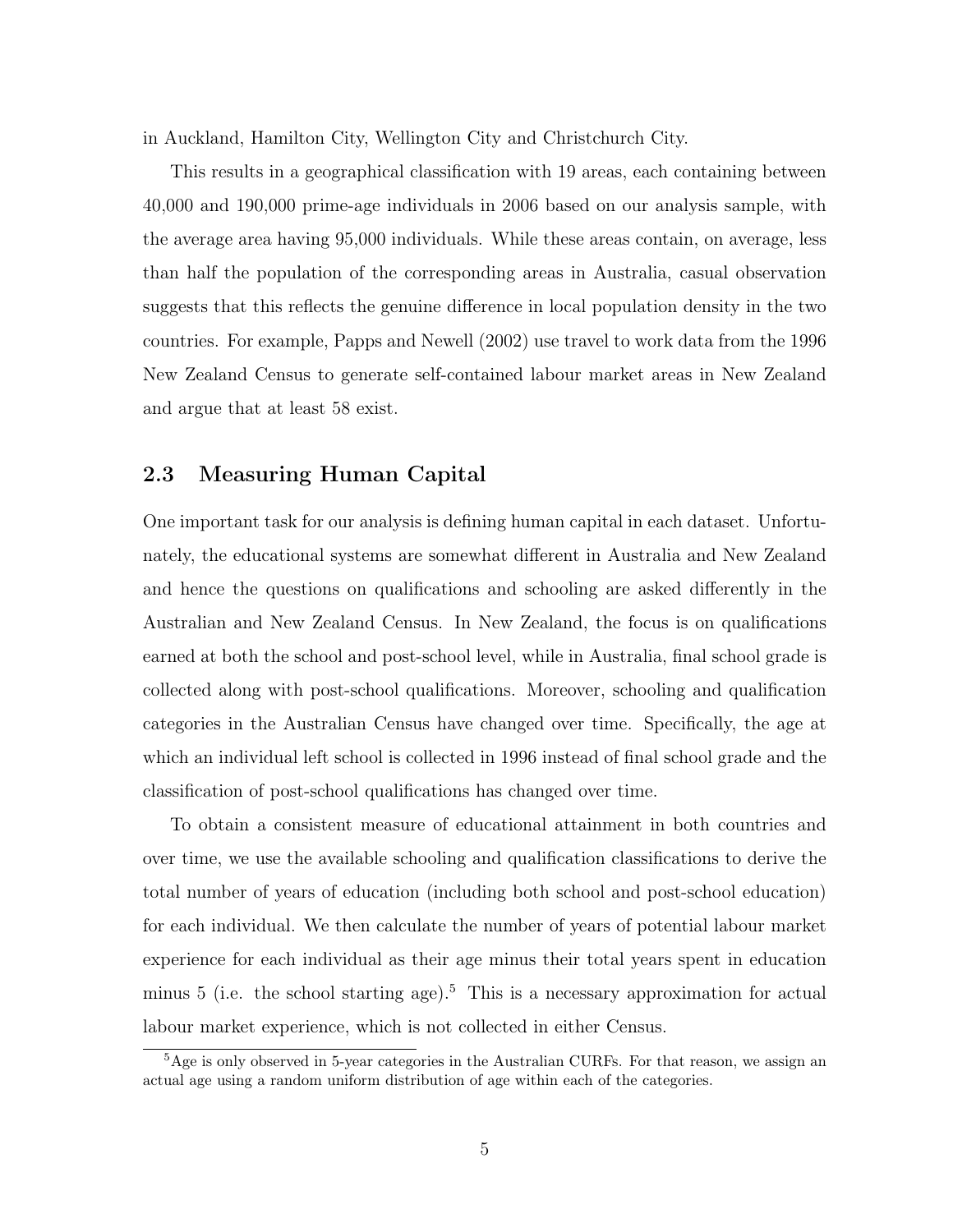Specifically, in New Zealand, individuals who have 'No Qualifications' are assumed to have spent 10 years in education if they are NZ-born and between 3 and 11 years in education if they are foreign-born depending on their gender and country of birth,<sup>6</sup> those whose highest qualification is 'Level 1 School' 11 years, those with 'Level 2 School' 12 years, and those with 'Level 3 or 4 School' 13 years. Individuals whose highest qualification is 'Overseas School' are assumed to have spent 6 to 12 years in education depending on their gender and country of birth.<sup>7</sup> Individuals whose highest qualification is 'Level 1, 2 or 3 Post-School Certificate' are assumed to have spent 12 years in education, those with a 'Level 4 Post-School Certificate' 13 years, those with a 'Level 5 Post-School Diploma' 13.5 years, those with a 'Level 6 Post-School Diploma' 14 years, those with a Bachelor Degree 16 years and those with a 'Higher Degree' 17.5 years. Individuals whose highest qualification is 'Not Elsewhere Included' are assumed to have spent 7 to 13 years in education depending on their gender and country of birth.<sup>8</sup>

For Australia, years of schooling in 2001 and 2006 are equal to the highest grade completed, with individuals who finished in year 10 or below assumed to have 9.5 years of schooling.<sup>9</sup> In 1996, individuals are assumed to have spent 6 years in school if they 'never attended school', 8 years if they finished at age 14 and under, 9.5 years if they finished at age 15, 10.5 years if they finished at age 16, 11.5 years if they finished at age 17, and 12 years if they finished at age  $18$  and older.<sup>10</sup> We further assign additional years of education to post-school qualifications, one additional year for a certificate,

<sup>6</sup>We use the data collected by Barro and Lee (2001) on worldwide educational attainment to estimate the average years of education for individuals of a particular gender and country of birth that have not completed secondary school. The mean estimate across all countries is 7.5 years.

<sup>7</sup>The data collected in Barro and Lee (2001) are used to calculate the average number of years to complete secondary school for individuals of a particular gender and country of birth. The mean estimate across all countries is 10 years.

<sup>8</sup>Again, this is done using the Barro-Lee data, but now assuming that individuals have the average number of years of tertiary education in a particular country on top of completed secondary school. The mean estimate across all countries is 10.5 years.

<sup>9</sup>This assignment is based upon the actual distribution of highest grade completed for individuals who finished in year 10 or below in the Household, Income and Labour Dynamics in Australia (HILDA) Survey. See Stillman and Velamuri (2010) for further information on HILDA.

 $10$ Again, this assignment is based upon the actual distribution of highest grade completed by age finished schooling for individuals in HILDA, which collects information on both measures.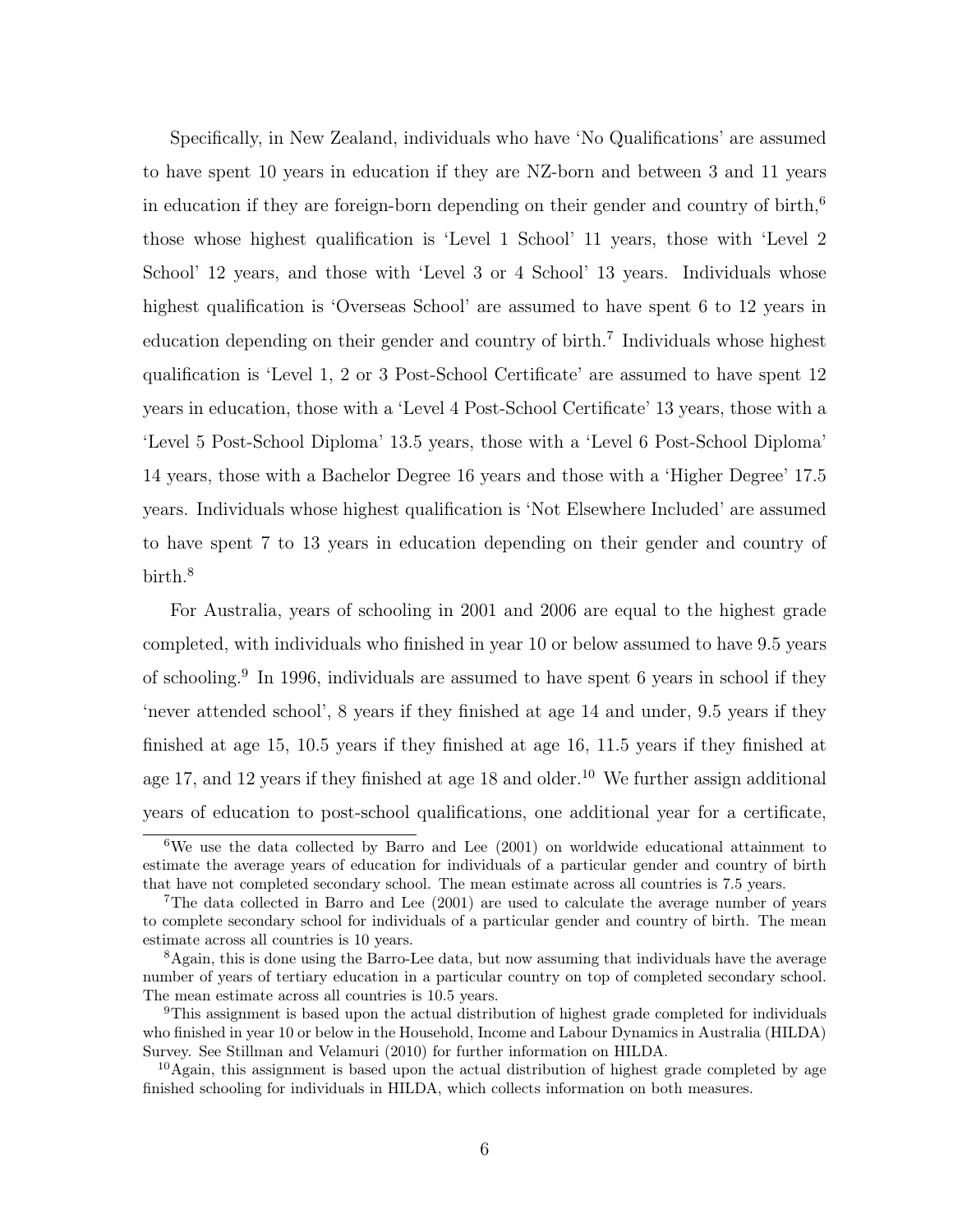two additional years for an associate or undergraduate diploma, three additional years for a bachelor degree, four additional years for a graduate diploma and five additional years for a postgraduate or higher degree.<sup>11</sup>

While this approach is somewhat ad-hoc, it is consistent with the way in which the New Zealand and Australian education systems operates, even though the nature of assessment has changed over time (e.g. the shift to a National Certificate of Educational Achievement (NCEA) in Years 11, 12 and 13 at secondary schools in New Zealand). The advantage of using this approach as opposed to focusing on a comparison between qualifications is that a "completed years of education" measure permits a straightforward quantification of differences in human capital between different groups of individuals.

#### 2.4 Measuring Labour Market Outcomes

In addition to demographic characteristics and human capital, we are interested in the economic status of individuals with respect to employment and wages. Ideally, we would like to measure labor market outcomes using employment rates and wage rates. While employment rates are observed in both Census data, we only observe total incomes instead of wages.<sup>12</sup> In our regression analysis, we use the observed individual total incomes and information on labor supply to best approximate 'average' labor

<sup>11</sup>In 1996, vocational qualifications are further split into basic and skilled with basic qualifications assumed to take 0.5 years and skilled ones 1 year. Individuals missing information on school, but with valid post-school qualifications are assigned total years of education based on the actual distribution of highest grade completed by post-school qualification for individuals in HILDA. The figures are 11 years for a certificate, 13.5 for a diploma, 15 for a bachelor's degree, 16 for a graduate diploma, and 17 for a postgraduate degree. In 1996, basic certificates are assigned 9.5 years and advanced certificates 11.5 years. Individuals missing both valid school and post-school data are assigned the average years of total education for an individual of the same gender and country of birth in a particular census year, which is valid if this information is missing at random. Qualifications are imputed in the New Zealand data by SNZ using a similar assumption.

 $12$ Individuals report the category of their weekly income in the Australian Census and the category of their annual income in the New Zealand Census. Since we do not observe a continuous income measure in either Census, we use midpoints of the categories to construct a continuous measure of individual weekly income. For the New Zealand census, we use information on the actual distribution of income within each bracket based on the Household Economic Survey (HES) to assign midpoints. This is more important than in the Australian data because annual income is being collected. We then divide annual income by 52.14 to convert to weekly income.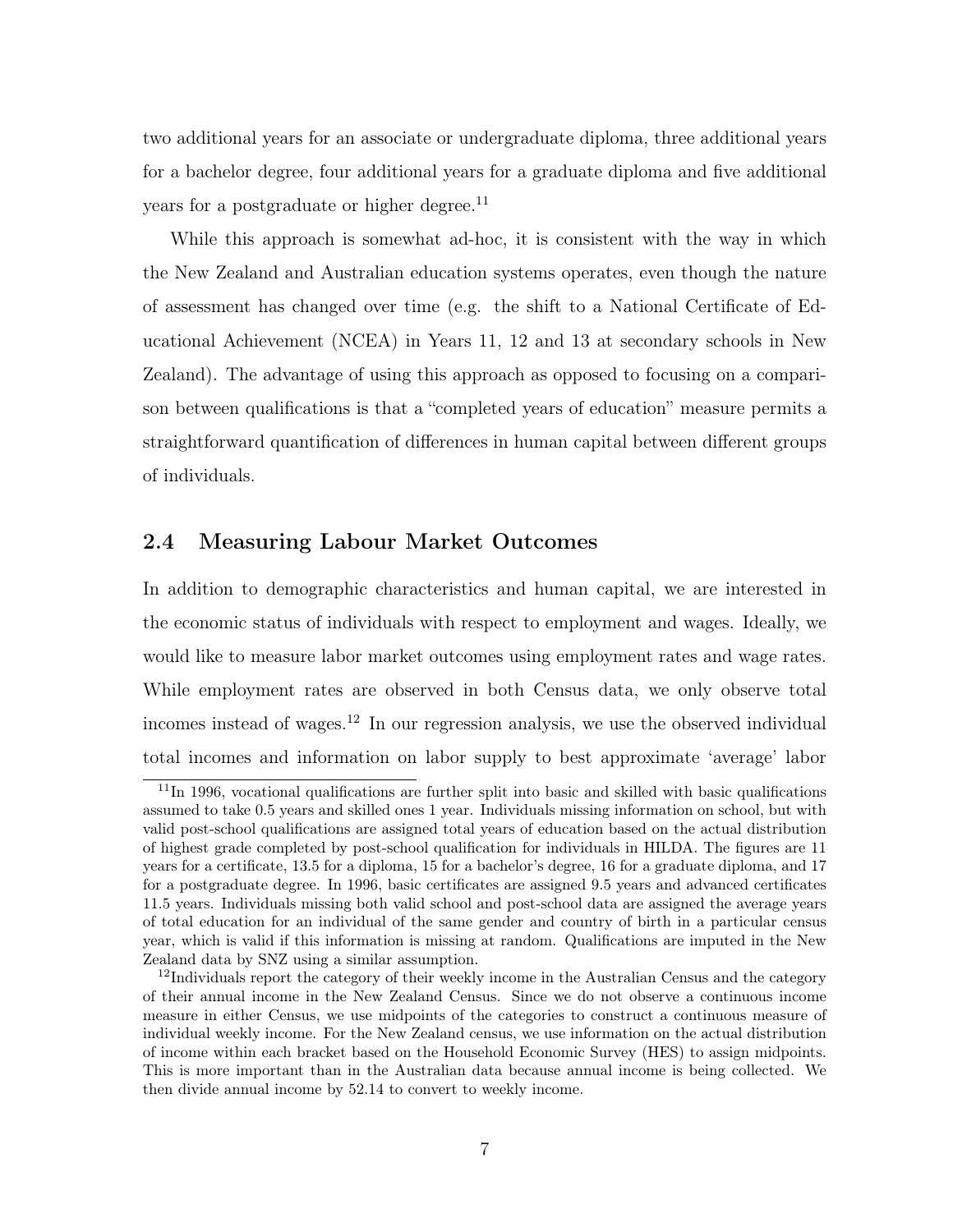incomes for different groups. In particular, we calculate median incomes for different groups of full-time wage/salary employees.<sup>13</sup> This has three advantages over focusing on mean incomes for all workers. First, many part-time workers receive income from other sources, such as benefits, and work a wider variety of hours than full-time workers. Second, total incomes for employers and the self-employed typically include income that has been derived from capital investments rather than from supplying labour. Third, since few full-time wage/salary employees receive other income, say from investments, median total income for this group is a good approximate to median labour earnings.

We then use the CPI provided by the ABS as the weighted average of eight capital cities and the national CPI provided by SNZ to convert nominal values to real December 2006 dollars.<sup>14</sup> We further convert New Zealand incomes into real Australian dollar using the purchasing power parity exchange rate (PPP) provided by Penn World Tables 7.0 for 1995, 2000 and 2005. The applicable rates are 0.8686, 0.8763, and 0.8933, respectively. PPP exchange rates reflect differing costs of living so are more appropriate for examining migration decisions than actual spot financial exchange rates. This choice of exchange rate also has no impact on our regression results, since we model the relative population changes for different groups who all experience the same exchange rate.

<sup>&</sup>lt;sup>13</sup>Full-time is defined as working at least 25 hours per week. Ideally, we would have liked to use a slightly higher cut-off but hours worked is provided as a categorical variable in the Australian CURF.

<sup>&</sup>lt;sup>14</sup>Both the Australian and the New Zealand Censuses survey an individual's usual income over the previous year. However, New Zealand conducts the Census at the beginning of March, while the Australian Census is conducted at the beginning of August. For that reason, we employ the CPI of quarter three of the previous year as a midpoint for the New Zealand Census and the CPI of quarter four of the previous year as a midpoint for the Australian Census. Our house price data for Australian data refer to January-November of each year, hence we use the quarter two CPI to convert these data. The New Zealand house price data cover the prior July to the current June, hence we use the quarter four CPI of the previous year to convert these data. The choice of alternative CPI measures, such as the CPI of a different quarter or the annual average CPI, does not affect our empirical results qualitatively.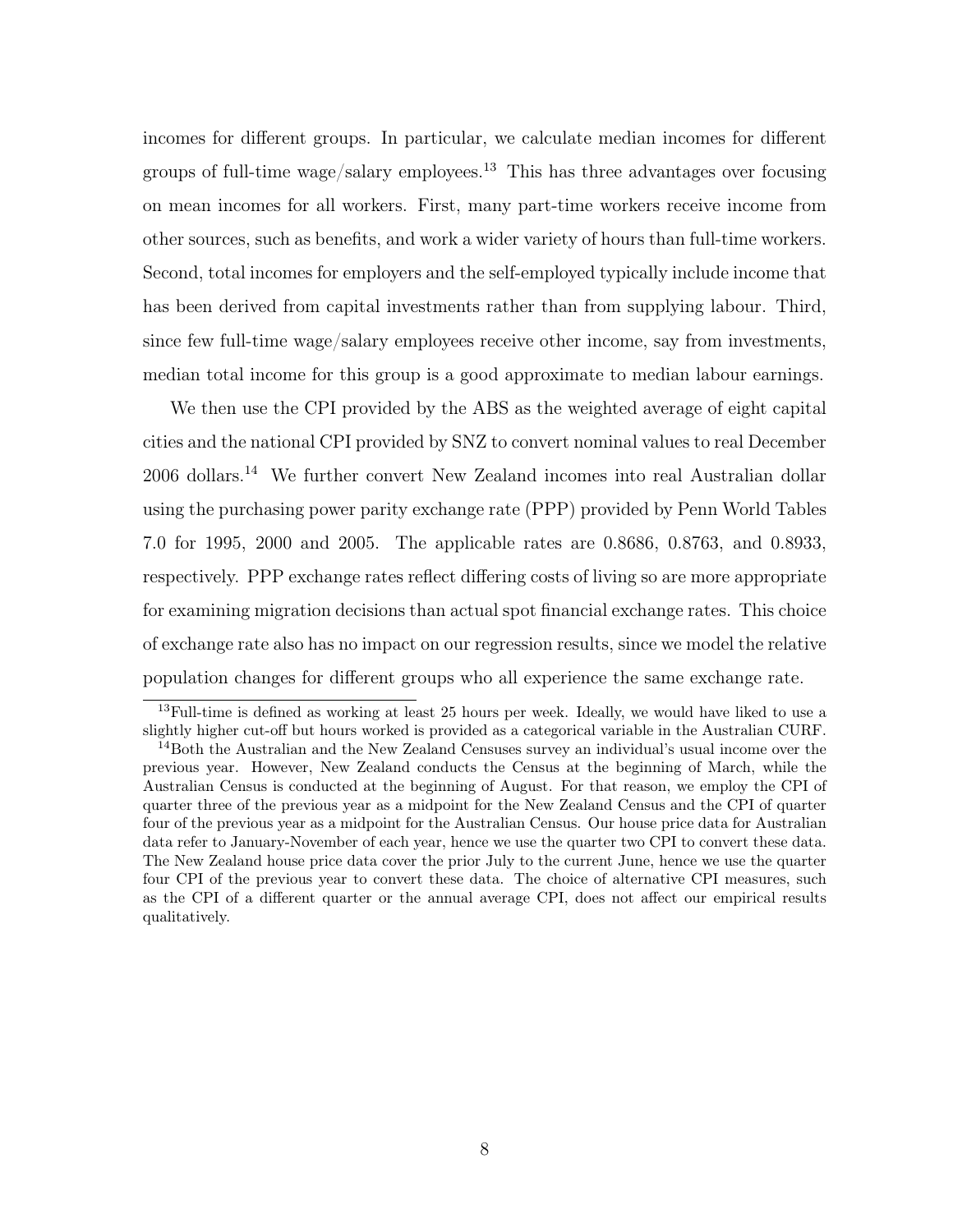# 3 The Characteristics of Individuals Residing in New Zealand and Australia

#### 3.1 Summary Statistics

As a starting point of our analysis, we compare the most important socioeconomic and demographic characteristics across the two countries and over time. The summary statistics presented in Table 1 show many similarities and only a few differences in average characteristics between individuals living in Australia and New Zealand. In both countries, the average age of the 25-59 year-old population has increased slightly from about 40 years in 1996 to about 42 years in 2006. The proportion of the population that is female is also quite similar, as well as household composition. In both countries, the proportion of couples with children has declined by 3-4 percentage points over the period 1996-2006. Marriage rates are higher in New Zealand, but this reflects the fact that de-facto marriages are included in the New Zealand data, while only legal marriages are identified in the Australian CURF.

Average years of education are somewhat higher in New Zealand, although educational differences between the two countries have declined over time. In all likelihood this reflects the differences in the educational systems of the two countries and in the way that the data on educational attainment is collected in the two Censuses, as well as actual differences in educational attainment. Our main regression analysis stratifies the population into skill groups based on years of education (and potential experience) in a way that tries to minimise the impact of these definitional differences. Turning to labour market outcomes, employment rates are around 4 percentage points higher in New Zealand than in Australia in all three Census years even though employment rates have increased by about 4 percentage points in both countries over the ten-year period being examined. On the other hand, average real incomes are considerably lower in New Zealand than Australia throughout the time period.<sup>15</sup> When New Zealand dollars

<sup>&</sup>lt;sup>15</sup>Note, that these are mean real total income across the entire population. We present these here for sake of comparability with previous work using Census data, but, as discussed above, focus on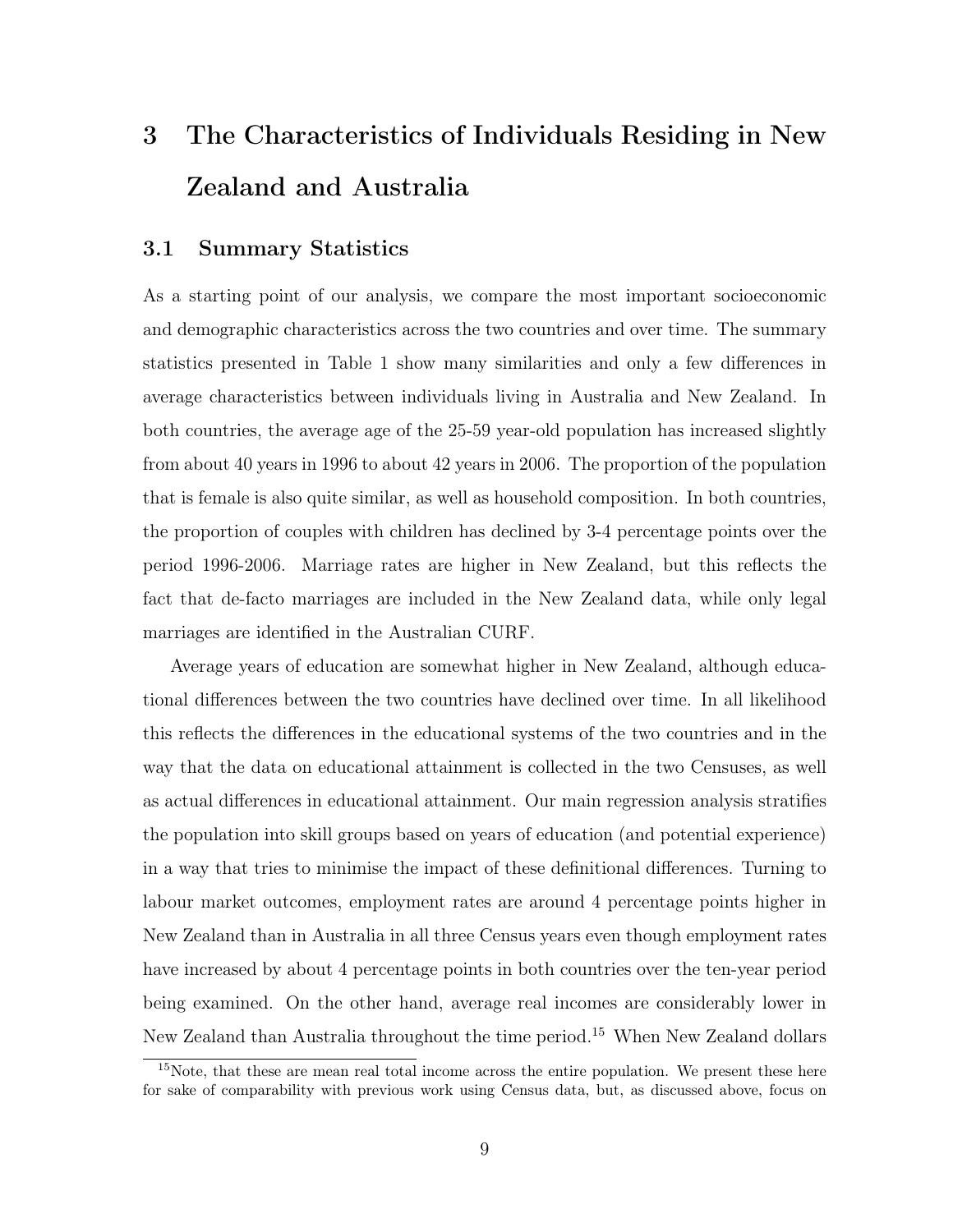are converted to Australian dollars using the PPP exchange rate in each Census year, real incomes in New Zealand were 15% lower than in Australia in 1996, increasing to 17% lower in 2001 and 2006. Average real incomes increased between 1996 and 2006 in both countries, growing by 17% in New Zealand and by 24% in Australia, with an increasing relative PPP exchange rate in favour of New Zealand making up the difference in income growth.

Table 1 also reports the country/region of birth distributions which reveal that about 28% of the Australian population is foreign-born. While the share of foreigners residing in Australia remained relatively constant over the ten-year period, the share of the foreign-born population in New Zealand increased from about 20% in 1996 to almost 26% in 2006. In 2006, 2.7% of Australia's population was born in New Zealand, while 1.5% of New Zealand's population was born in Australia. The numbers in Table 1 also reveal that the share of Australia's population residing overseas five years previously increased from 4.0% in 1996 to 5.5% in 2006, while the corresponding share of New Zealand's population surged from  $7.8\%$  to  $11.0\%$  over the same period.<sup>16</sup> These numbers highlight the increasing relevance of the international mobility of Australians and New Zealanders.

Table 2 presents similar information as Table 1, but averaged over the 39 locations in Australia and 19 locations in New Zealand in each year, as opposed to averaged over individuals. In general, the location averages are similar to the overall sample means. One exception is that the average proportion of the population that is foreign-born is lower when averaged across locations, which indicates that foreign-born populations are concentrated in particular locations.<sup>17</sup> This table also presents information on local house prices. A substantial increase in local house prices is observed in both countries.

median real income for full-time wage/salary employees in our regression analysis.

<sup>&</sup>lt;sup>16</sup>Individuals in both censuses are asked for their address five years previously. This is coded in a way that allows us to match to the 39 locations in Australia and 19 locations in New Zealand for internal migrants. Individuals can also provide an overseas address. In the New Zealand census, the data include information on the country lived in five years previously for those overseas. Unfortunately, the Australian census data does not provide any additional information for individuals that are overseas.

<sup>&</sup>lt;sup>17</sup>In other words, the proportions presented in Table 2 are not representative for the respective populations because we do not weight these proportions with the population size of the location.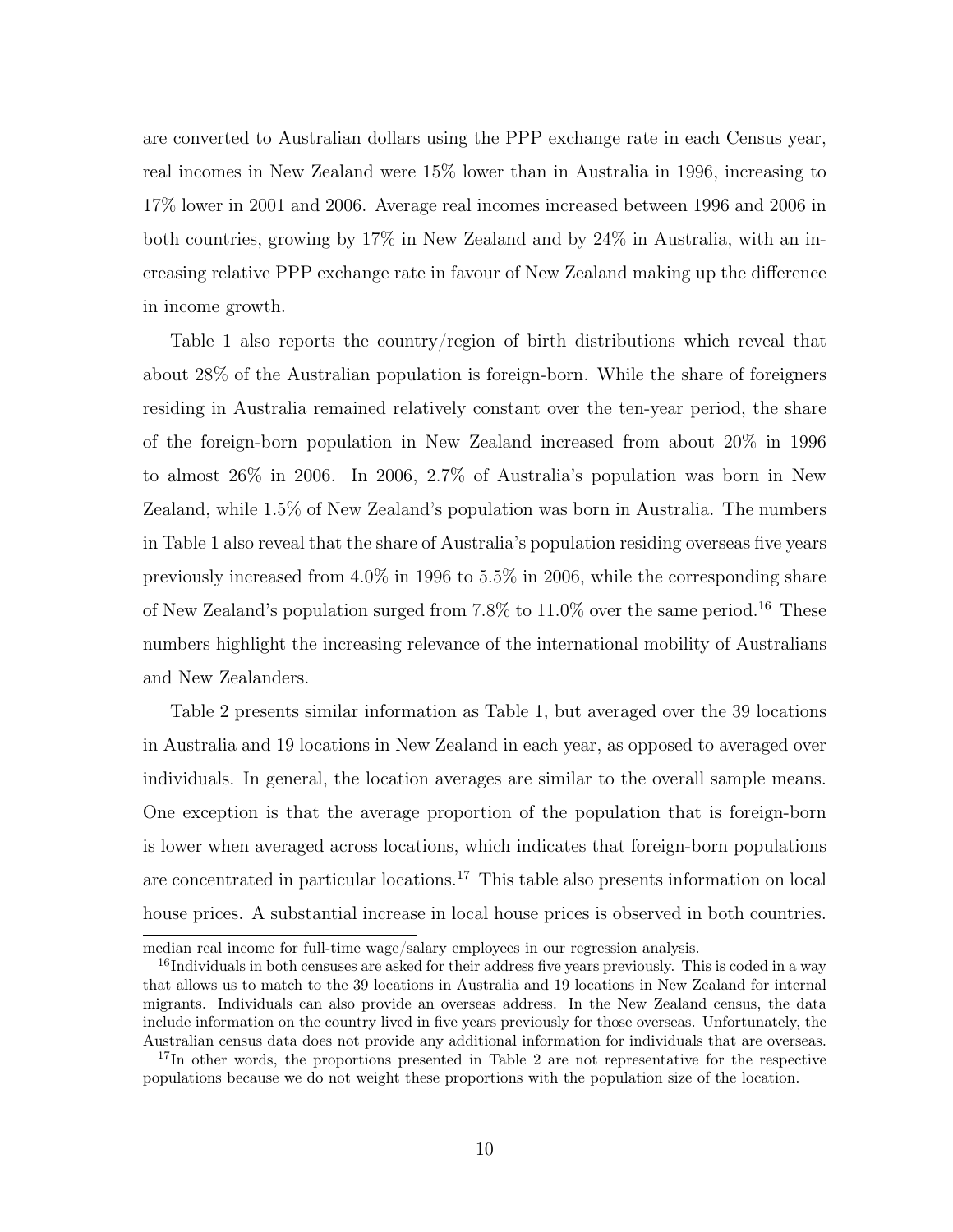Specifically, real average local house prices increased by 157% in Australia and by 78% in New Zealand over the period 1996-2006. Housing affordability also declined in both countries, with mean house prices relative to mean annual income increasing in New Zealand from 6.0 in 1996 to 8.9 in 2006 and in Australia from 4.3 in 1996 to 8.9 in 2006.

#### 3.2 Human Capital of International Migrants

Wage distributions in different countries may help explain why individuals decide to migrate to another country. In particular, high-skilled workers may earn higher wages abroad if the wage distribution in the host country is relatively more dispersed than in their home country. The skill distribution of migrant workers is in turn highly relevant for the receiving country because it may have an impact on the labour market and the economy as a whole. As a result, the skill distribution of immigrants has received a great deal of attention in the economic migration literature (Borjas, 1987; Chiquiar and Hanson, 2005; Moraga, 2011; Kaestner and Malamud, 2010).

To gain a better understanding of the distribution of skills among native- and foreign-born populations, we describe the education and labour market experience of six different native- and foreign-born groups in Australia and New Zealand. The first column of the upper panel of Table 3 includes educational attainment and potential labour market experience of New Zealand-born persons who also lived in New Zealand five years previously.<sup>18</sup> The third column of the lower panel includes the corresponding numbers for Australian-born persons who lived in Australia five years previously. In both cases, the average characteristics of these groups are quite similar to the averages for the whole population presented in Table 1.

A comparison of the first and third columns of the lower panel reveal that established New Zealand-born migrants in Australia are similarly educated and have a

<sup>&</sup>lt;sup>18</sup>Here, and in all other analysis, which uses information on an individual's location five years previously, we assume that individuals with missing data are currently at the same location as five years ago. The resulting mobility patterns are consistent with those implied when synthetic cohorts are linked across consecutive censuses. Our main regression analysis focuses on changes in local populations over time as opposed to using this information.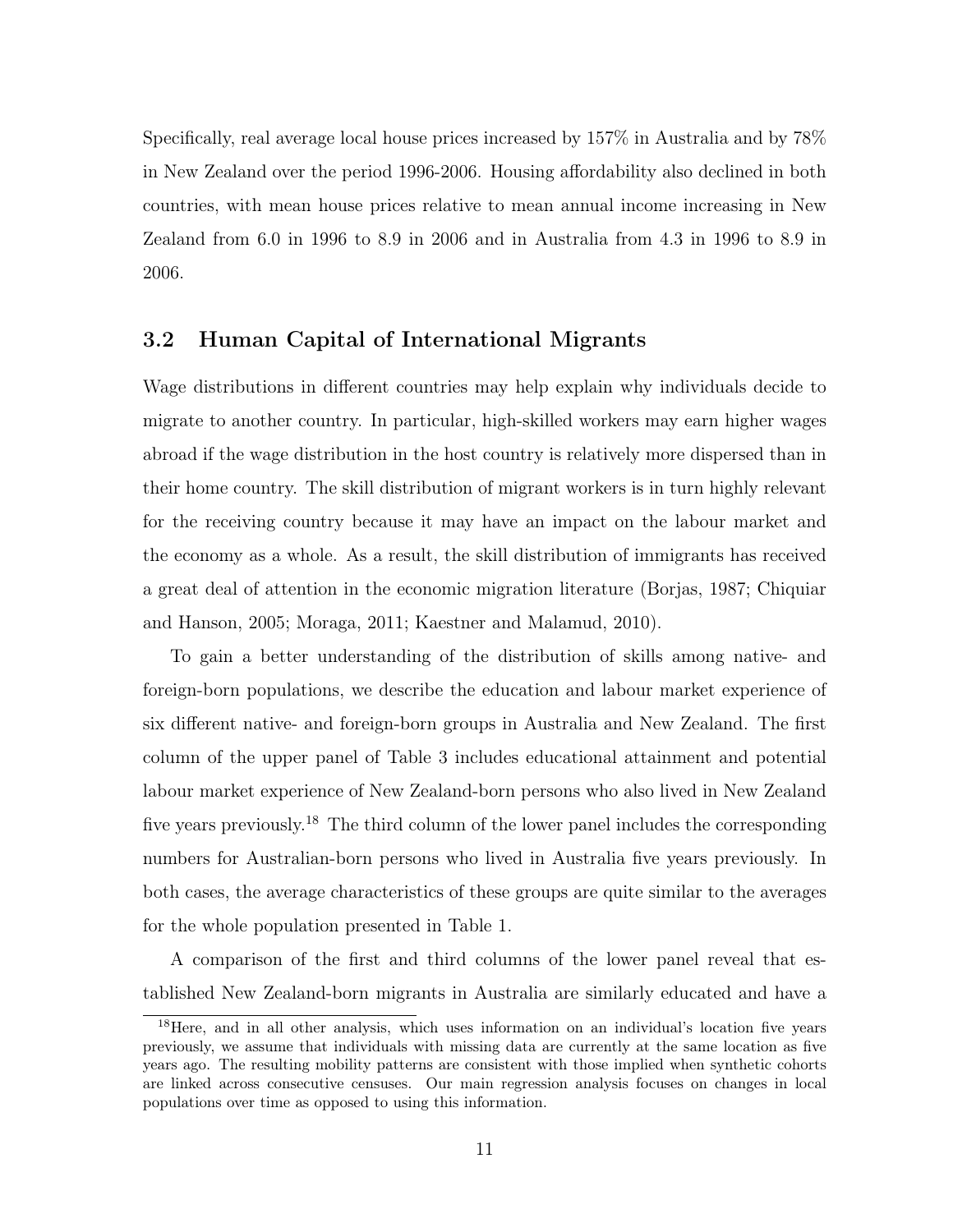similar amount of (potential) work experience as the average Australian-born who also resided in Australia five years previously. In 1996, these New Zealand-born migrants were slightly more likely to be male than the average Australian-born person, but in later years there is little difference in the gender balance of the two populations. Instead, comparing the second and the third column of the lower panel reveals that recent New Zealand-born arrivals to Australia have around 0.5 years more education than the settled Australian-born and have 4-5 years less work experience. While there were more male than female migrants from New Zealand in Australia in 1996, just as many female as male New Zealanders lived in Australia in 2006.

Comparing the first two columns of the upper panel reveals that New Zealandborn individuals who have returned from living overseas during the last five years have around 1.0 years more education than settled New Zealand-born, but 6-7 years less work experience. This is consistent with the finding in Gibson and McKenzie (2011), who examine the migration patterns of a subset of high-skilled individuals in a number of Pacific countries including New Zealand, and find that of the two-thirds of highskilled New Zealanders who migrate abroad by the age of 28, one-half return migrate within 12 years. A similar pattern is observed when examining the Australian-born who have returned to live in Australia, although one striking difference is that return migrants are predominately (54-57%) female in Australia, while in New Zealand they are equally from each gender.

Similar comparisons between settled Australian-born migrants in New Zealand and settled New Zealand-born individuals can be made by examining the first and third columns in the upper panel. Again, we observe that settled trans-Tasman migrants have similar amounts of education and work experience as settled locally-born individuals. Also similar to the results from New Zealand, when we instead focus on recent Australian-born arrivals to New Zealand, we find that they are more educated (by 0.9-1.1 years) and less experienced (by 6-7 years) than the settled New Zealand-born. However, compared to trans-Tasman migrants from New Zealand to Australia those moving from Australia to New Zealand, both recently and further in the past, are more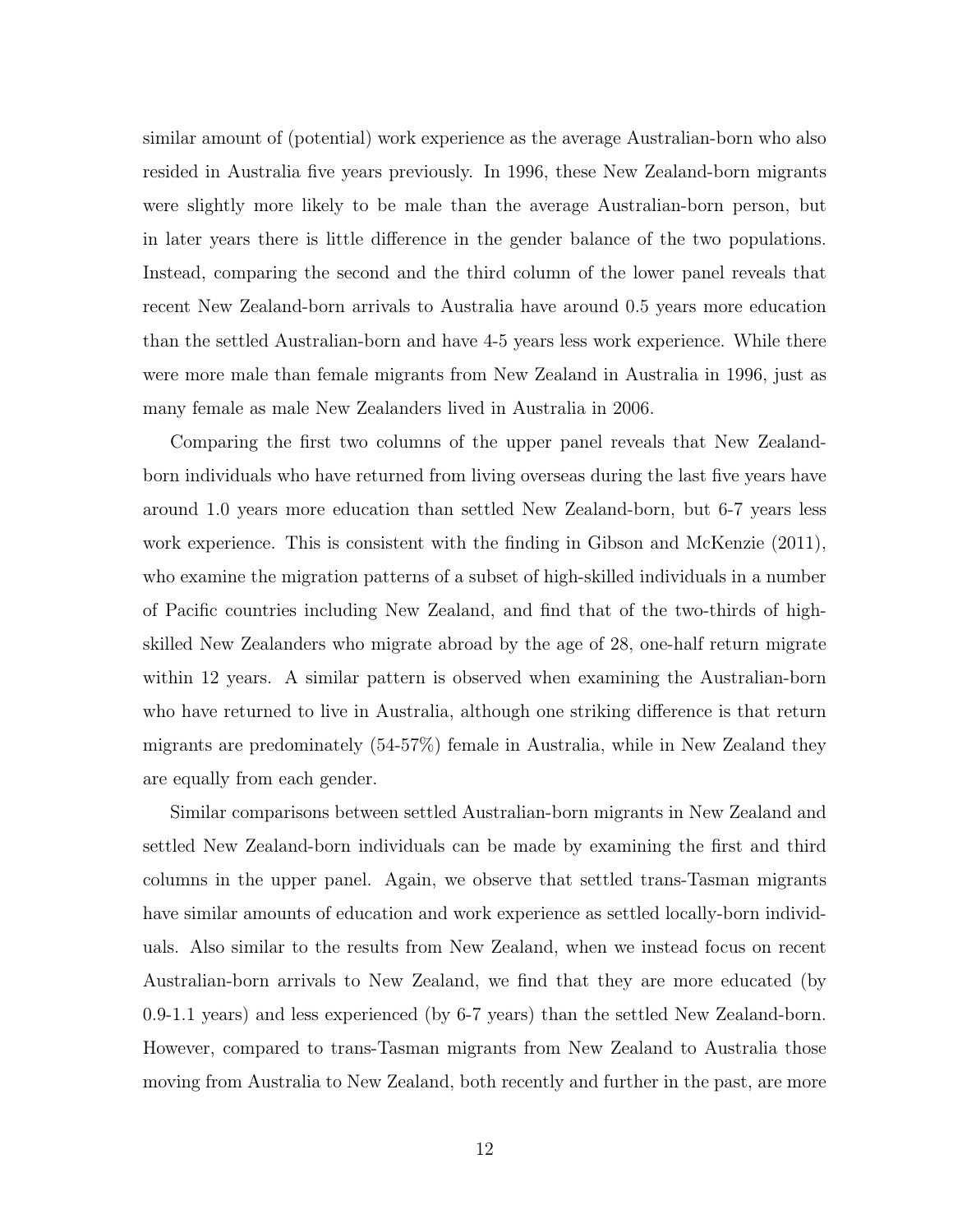likely to be female.

Finally, we may compare native-born persons to foreign-born persons from countries other than Australia and New Zealand (the final two columns of the table). The numbers in the fifth column reveal that foreign-born persons who lived in Australia or New Zealand five years previous are similarly educated, but more experienced (and older) than the settled New Zealand and Australian-born in the same country. In contrast, foreign-born persons who did not live in their host country five years previous look much more like their native-born counterparts who lived overseas five years previous. Specifically, their education is well above average, while their labour market experience (and age) is far below the average native-born person.

The population figures in this table also reveal interesting differences in mobility patterns. Among the New Zealand-born living in New Zealand on Census night, 3-4% report living overseas five years previously – this is calculated by dividing the proportion of the total population in New Zealand in a particular year who are New Zealand-born individuals and report living overseas five years previously (e.g. 3.0% in 1996) by the proportion of the total population in New Zealand in a particular year who are New Zealand-born (e.g. 79.9% in 1996). In comparison, only 1% of the Australian-born in Australia report being overseas five years previously. Another difference is that New Zealand-born living in Australia are more likely to have been living there five years previously (78-87%) than the Australian-born living in New Zealand (74-79%). A final striking difference is that, while 24, 26 and 31% of non-Australian-born migrants in New Zealand in 1996, 2001, and 2006, respectively, did not live there five years previously, the corresponding figures for migrants in Australia are 11, 12 and 16%, respectively. In other words, New Zealand's migrant population has twice as many recent migrants relative to earlier migrants than Australia's.

#### 3.3 Human Capital of Internal Migrants

In addition to international migration, we also examine location choices of (so-called) internal migrants within Australia and New Zealand. Table 4 contains the same infor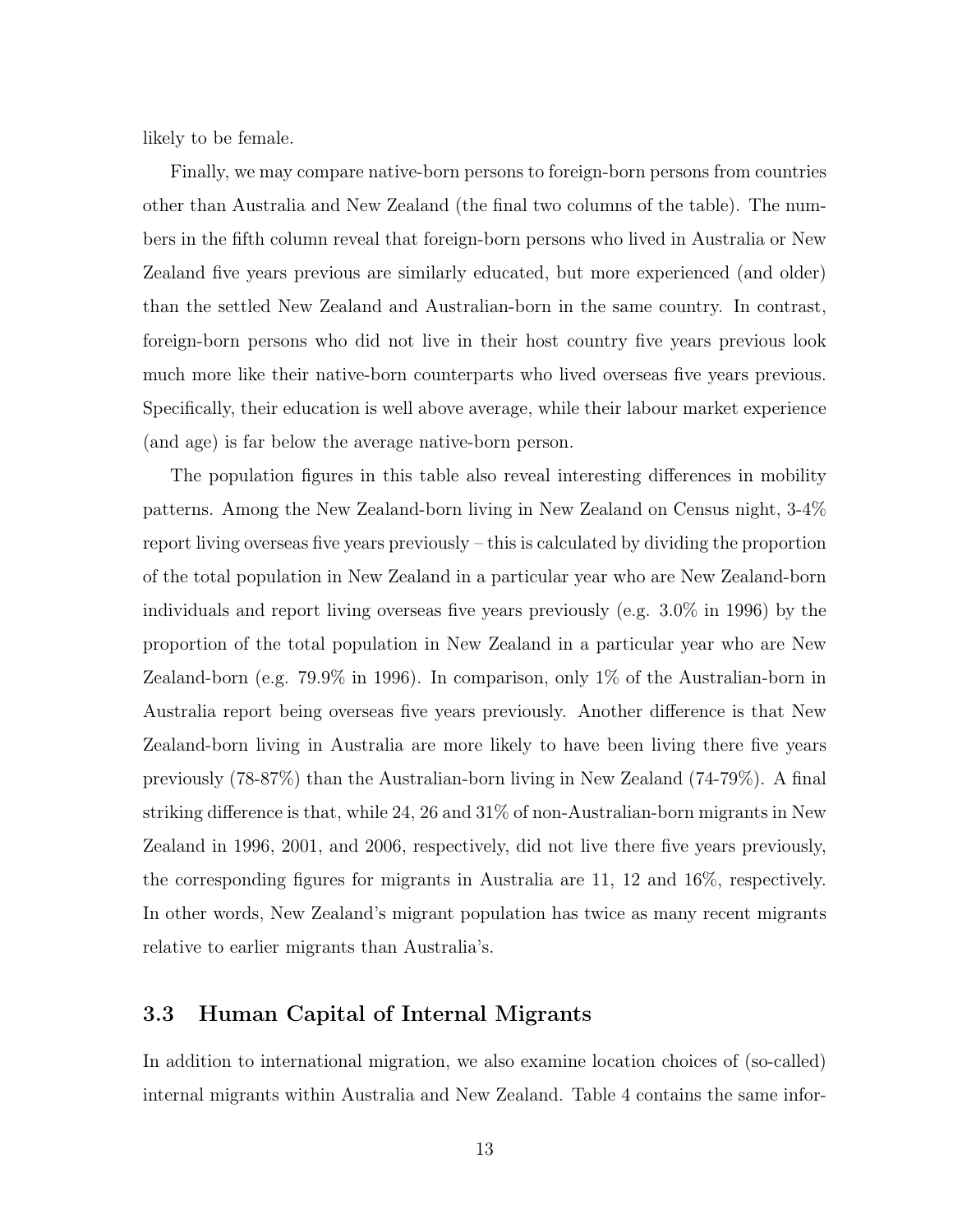mation as Table 3, but now Australian-born, New Zealand-born and other foreign-born individuals in Australia and New Zealand are split into those who lived in the same location five years previous (based on the geographical aggregations discussed above with 39 locations in Australia and 19 locations in New Zealand) and those who lived in a different location in the same country five years previously. Individuals who lived overseas five years previously are excluded from this table.

These results show that internal migrants are in general better educated and less experienced (and younger) than those who stay in the same location as five years previous. Interestingly, the characteristics of internal migrants within either country are quite similar regardless to country of birth, with the exceptions that foreign-born internal migrants in New Zealand and Australia are, on average, more experienced than New Zealand and Australian-born internal migrants in the same country (but to the same extent that foreign-born stayers are more experienced than other stayers) and that foreign-born internal migrants in Australia are, on average, more educated than New Zealand- and Australian-born internal migrants.

This table also provides suggestive evidence that we have defined geographical locations of a 'similar' scale in both countries as 17% of the New Zealand-born population in New Zealand are internal migrants in each Census year, while the corresponding figure for the Australian-born in Australia is 19, 18, and 17% for 1996, 2001 and 2006, respectively. Internal mobility rates of New Zealand- and foreign-born populations in New Zealand are about the same: 17% for the foreign-born population in all years and 17% for the Australian-born population in 1996 raising to 18% in 2001 and 19% in 2006. The foreign-born population in Australia also has similar internal mobility rates of 17, 16 and 15% in 1996, 2001, 2006, respectively. The New Zealand-born population in Australia is the only exception here, with much higher internal mobility rates of 25, 21 and 21%, respectively, in the three years.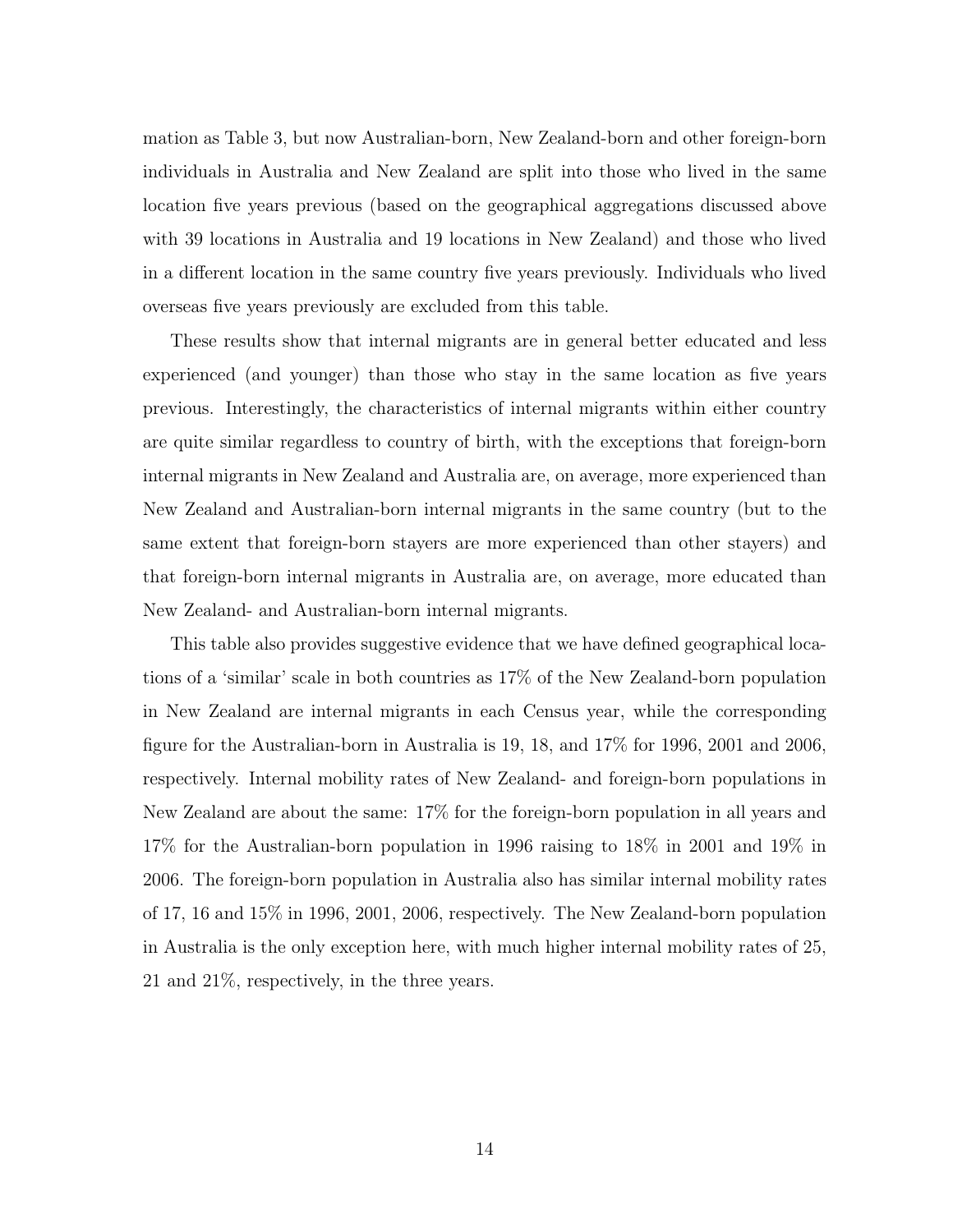#### 3.4 Educational Distribution of Different Mobility Groups

In Table 5, we examine the educational distribution of international and internal migrants in Australia and New Zealand compared to that of individuals who reside in the same location five years previously. The results demonstrate that more educated individuals are more likely to move both internally and internationally. For example, among the Australian-born population residing in Australia in 2006, 16% of individuals living in the same location as five years previous have 15 or more years of education, while the corresponding figure for internal migrants is 26% and for international migrants 49%. In fact, while nearly half of the Australian-born population who has returned from living overseas in 2006 has 15 or more years of education, a similar proportion among Australian-born stayers have less than 12 years of education.

We find similar results for all population groups, with generally the strongest educational differences between movers and stayers found for the Australian-born in Australia and immigrant groups in both countries. Differences in the educational distribution of stayers and movers (internal and international migrants) are generally less stark for the New Zealand-born, especially for those living in Australia. In fact, the proportion of the population of New Zealand-born who are living in Australia who have 15 or more years of education is generally less compared to the same group of New Zealand-born living in New Zealand. For example, in 2006, among the New Zealand-born living in Australia only 13%, 17% and 18% of the stayers, internal migrants and international migrants, respectively, have 15 or more years of education, while the comparable figures for the New Zealand-born living in New Zealand are 14%, 22% and 34%.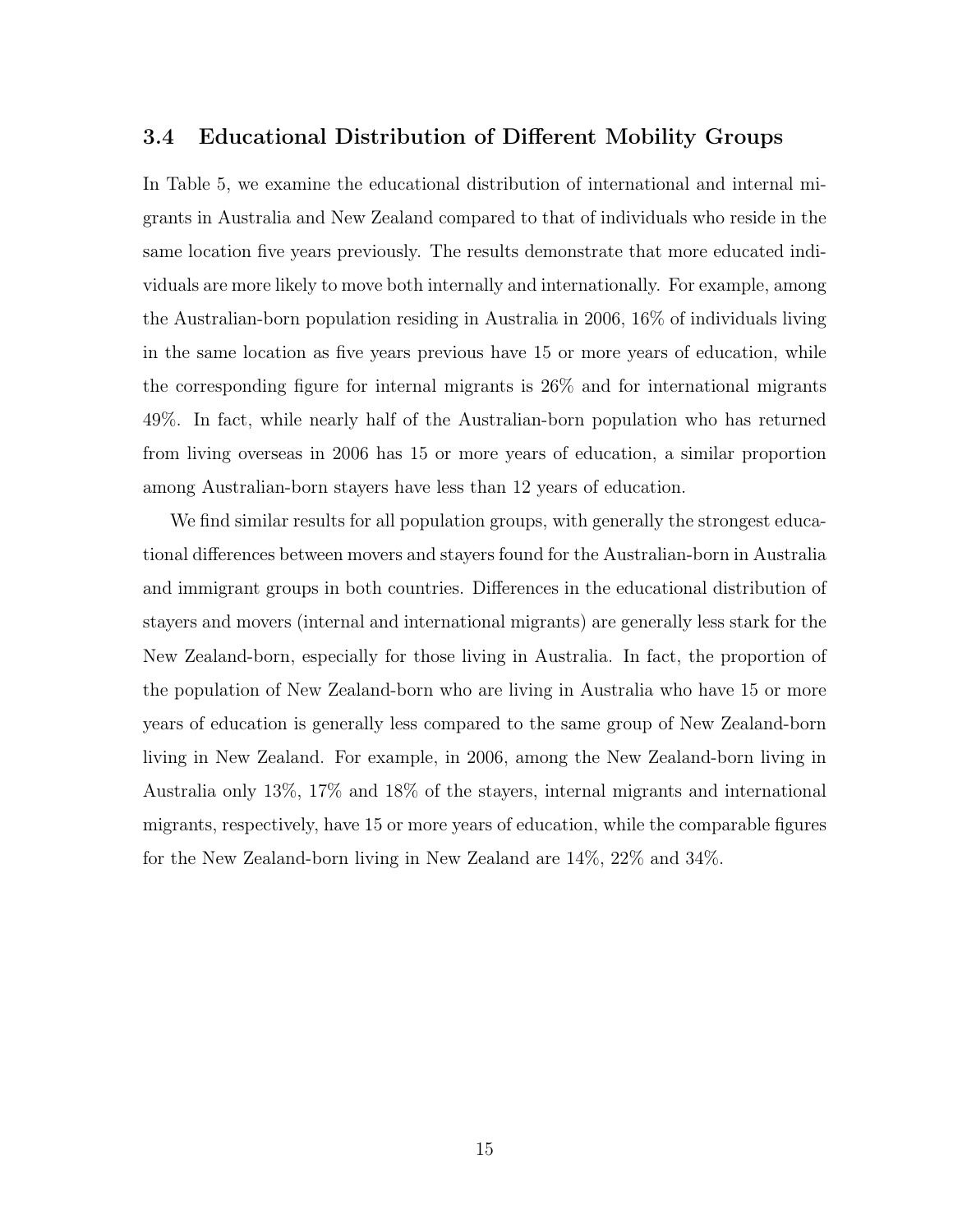# 4 The Locational Choices of New Zealanders, Australians and International Migrants

#### 4.1 Modelling Trans-Tasman Location Decisions

In this section, we examine how various local characteristics influence the choice of New Zealanders, Australians and immigrants on where to live both between Australia and New Zealand and within the two countries. In particular, we look at the importance of local labour market opportunities for individuals with different levels of human capital, local amenities, local cost of living (measured by house prices) and what country an individual was born in.

We begin by dividing the population in New Zealand and Australia in each Census into 20 skill groups based on years of education and potential experience. This approach is commonly used in the literature that examines the impact of immigration on outcomes for non-immigrants (for example, Borjas (2003)) and allows us to examine the location decisions of similarly skilled individuals based in New Zealand and Australia in one integrated model.

We classify people into five education groups; (1) 10 years or less (no qualifications in New Zealand and incomplete school in Australia), (2) more than 10 but less than 12 years (lower school qualification in New Zealand and incomplete school in Australia, and basic vocational qualifications in both countries), (3) exactly 12 years (higher school qualifications in New Zealand and completed school in Australia), (4) more than 12 and less than 15 years (some combination of school qualifications and vocational qualifications in both countries), and (5) 15 or more years of education (bachelor degrees and higher in both countries).<sup>19</sup>

Similarly, individuals are allocated to four potential experience groups; (1) less than 15 years, (2) at least 15 but less than 25 years, (3) at least 25 but less than 35 years,

<sup>19</sup>Because of the complex method of assigning years of education, these descriptions just cover the majority of individuals. For example, if someone has a bachelor degree, but did not complete school in Australia or does not have a higher school qualification in New Zealand they will be assigned to the fourth education group as opposed to the fifth.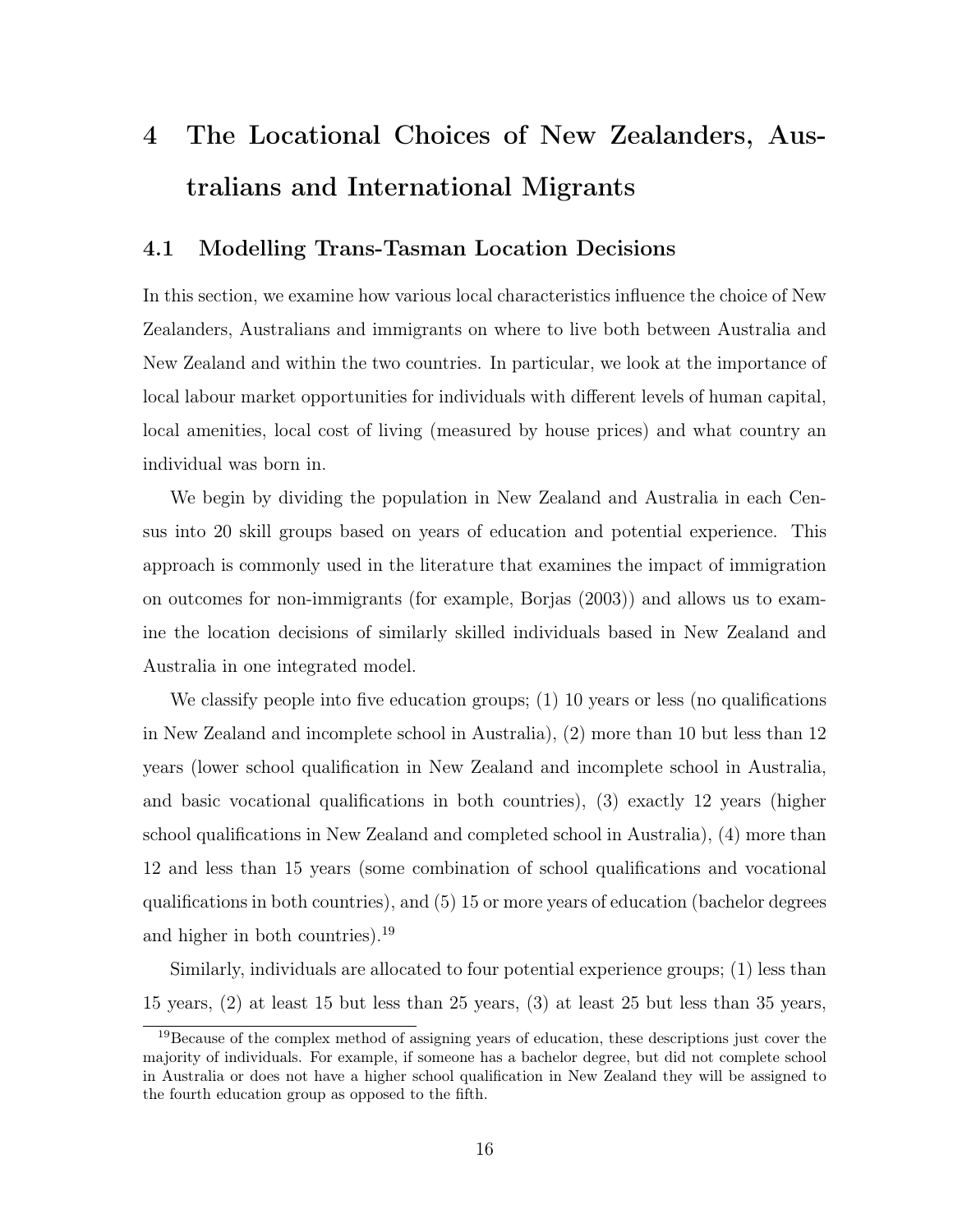and (4) 35 years or more of experience. These groups were chosen to be broad enough to allow us to examine intracountry location decisions, but narrow enough that it is a reasonable assumption that individuals within the same skill group have similar labour market opportunities in different locations.

The outcome we examine in our regression models is the change in the (log) population of individuals from a particular country of birth (New Zealand, Australia or other) and skill group between any two consecutive Censuses in a particular location. Initially, we examine population change at the national level. This is equivalent to examining the net trans-Tasman migration flows for different country of birth skill groups if all movements of people were between Australia and New Zealand. However, examining changes in population as opposed to flows allows us to account for the fact that individuals also migrate away from New Zealand and Australia and hence leave our sample. We can also easily extend this same model to examine population change at the local level, which is exactly what we do in section 5.6.

Our country level regression model controls for two measures of labour market opportunities in New Zealand and Australia; (1) the (log) employment rate of nonimmigrants in a particular skill group in each country and Census year, and (2) the (log) median real income of non-immigrant full-time wage and salary employees measured in Australian dollars in a particular skill group in each country and Census year.<sup>20</sup> We measure labour market opportunities in each country based on outcomes for the non-immigrant population because this abstracts from issues of immigrant selection and assimilation.

We also create a third measure of the desirability of living in each country, the (log) population of a particular skill group in each country. A larger size population with the same skills could serve to attract individuals because they desire to live in the same location as similarly skilled people or it could negatively affect whether individuals want to move to areas if they view places with a greater population in the same skill

<sup>&</sup>lt;sup>20</sup>Our regression estimates are insensitive to the choice of exchange rates because we examine relative differences across different skill groups and the exchange rate does not vary by skill group. For the same reason, we cannot examine the role that house prices or other amenities have in location decisions when we are examining this at the national level.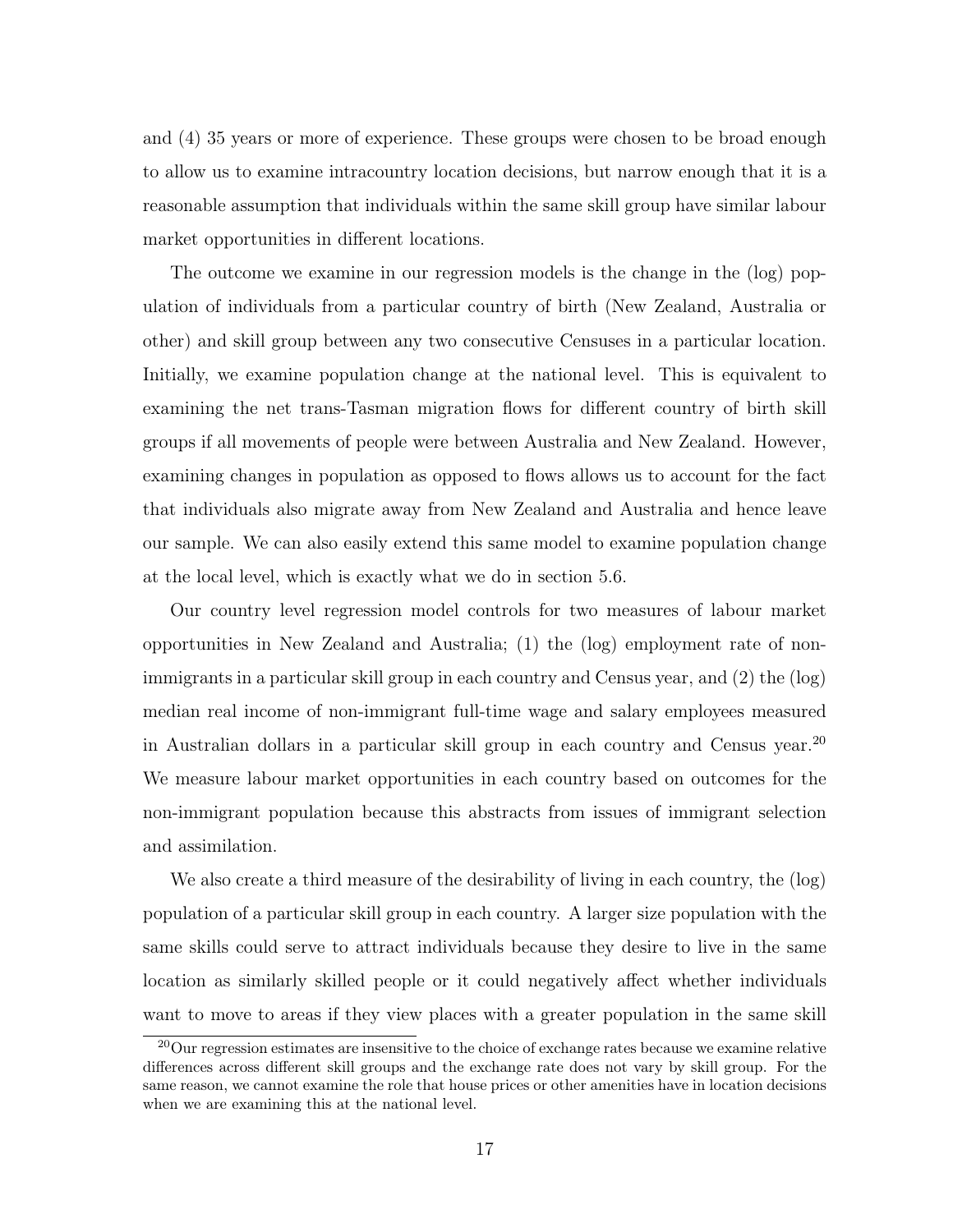group as being more competitive along particular dimensions.

These three measures make up the main explanatory variables in our country level regression model.<sup>21</sup> We also control for the  $(log)$  total population of a particular skill group from a particular country of birth group in each country. The coefficient of this variable picks up convergence in group-specific population sizes. If the population sizes of our subgroups converge to each other, then the coefficient will be negative, indicating that subgroups with larger initial populations exhibit lower growth. By controlling for initial group-specific population sizes, our model has the form of a standard convergence model used in the economic growth literature (see, e.g. Romer (2006)).

To properly reflect the information that individuals have when making location decisions and to exclude the possibility that migration flows lead to changes in labour market opportunities, all explanatory variables are measured at the beginning of the period for which we are examining changes in population. In other words, if the outcome is the change in the population of the New Zealand-born in a particular skill group between 2001 and 2006, then our explanatory variables are measured in 2001. More generally, since we will pool both intercensual periods (i.e. 1996-2001 and 2001-2006) in our regression analysis, the outcome is measured as the change in population between time t and t-5 (where t is 2001 or 2006), while the explanatory variables are measured at time t-5 (i.e. 1996 and 2001). Both the dependent and explanatory variables are measured in natural logs because, when a linear ordinary least squares regression model is used to estimate the relationship between them, the resulting coefficients have the desirable property that they can be interpreted as elasticities, i.e. the impact of a % change in a particular variable on a % change in the outcome.

While we examine changes in skill group population for different country of birth groups in New Zealand and Australia in the same regression model, we allow the relationship between all covariates and the outcome to differ by country. In other words, our regression model examines the relationship between labour market opportunities in

 $^{21}$ As discussed in more detail in section 5.5, we include the following additional covariates in the regression model examining intracountry location decisions: i) local house prices; ii) local immigrant population, and iii) local total population.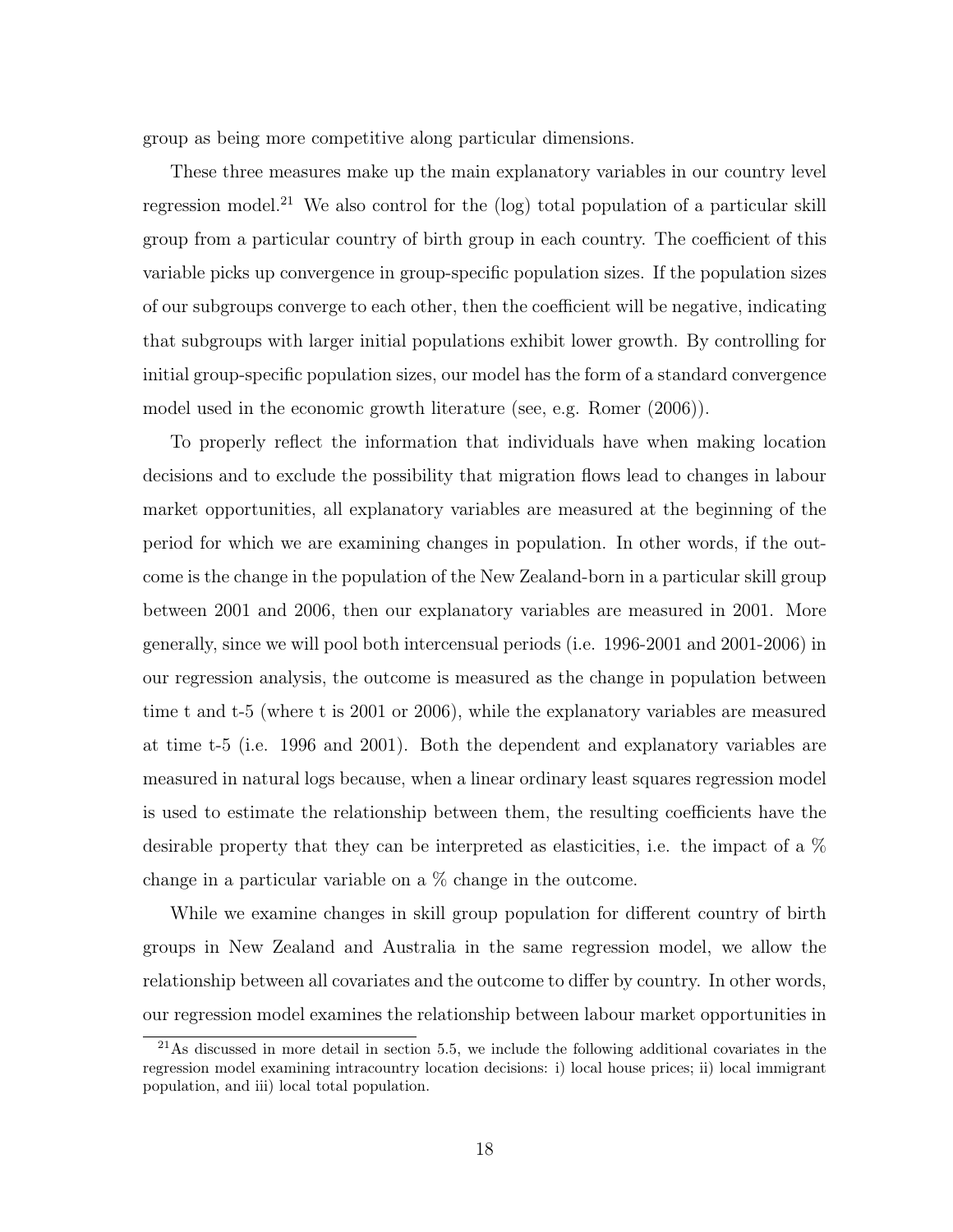New Zealand and population change among New Zealand-born, Australian-born and other immigrants in New Zealand, as well as the relationship between labour market opportunities in Australia and population change among different country of birth groups in Australia. We also include as control variables in the regression, country of birth fixed effects interacted with whether the country is New Zealand; allowing for different mobility rates for each country of birth group in each country; and an indicator variable for the census year interacted with the country of birth fixed effects and whether the country is New Zealand; allowing for different aggregate mobility rates over time for each country of birth group in each country.<sup>22</sup>

# 4.2 Net Population Growth in Australia and New Zealand by Skill Group

Before presenting our regression results, we first examine how the variables used in the regression model vary across groups and over time. Table 6 shows the percent change (converted from changes in logs) in skill group-specific Australian-, New Zealand- and foreign-born populations in Australia and New Zealand over the periods 1996 to 2001 and 2001 to 2006, respectively. As discussed in the prior section, the figures presented here are the outcome variable in our country-level regression model. The upper panel of Table 6 reports population changes from 1996 to 2001, while the lower panel shows population changes from 2001 to 2006.

On balance, the numbers in Table 6 reveal a positive relationship between net population growth and skills in Australia and New Zealand for different country of birth groups. For example, while the number of New Zealand-born persons in New Zealand in the highest skill group  $(35)$  years of potential labour market experience and  $15$  years of education) grew by 62.7% between 1996 and 2001, the corresponding population of

 $22$ We also considered including country of birth by skill group fixed effects in the regression model. Once these are included all inference is based on the relationship between the change in labour market opportunities in 1996 and 2001 and the change in population change between 1996 and 2001 and 2001 and 2006. Such a model appears to be poorly identified as most results are insignificant. Given that we are looking at the relationship between current mobility and past labour market performance, we do not believe that including skill group fixed effects reduced concerns about bias in our model.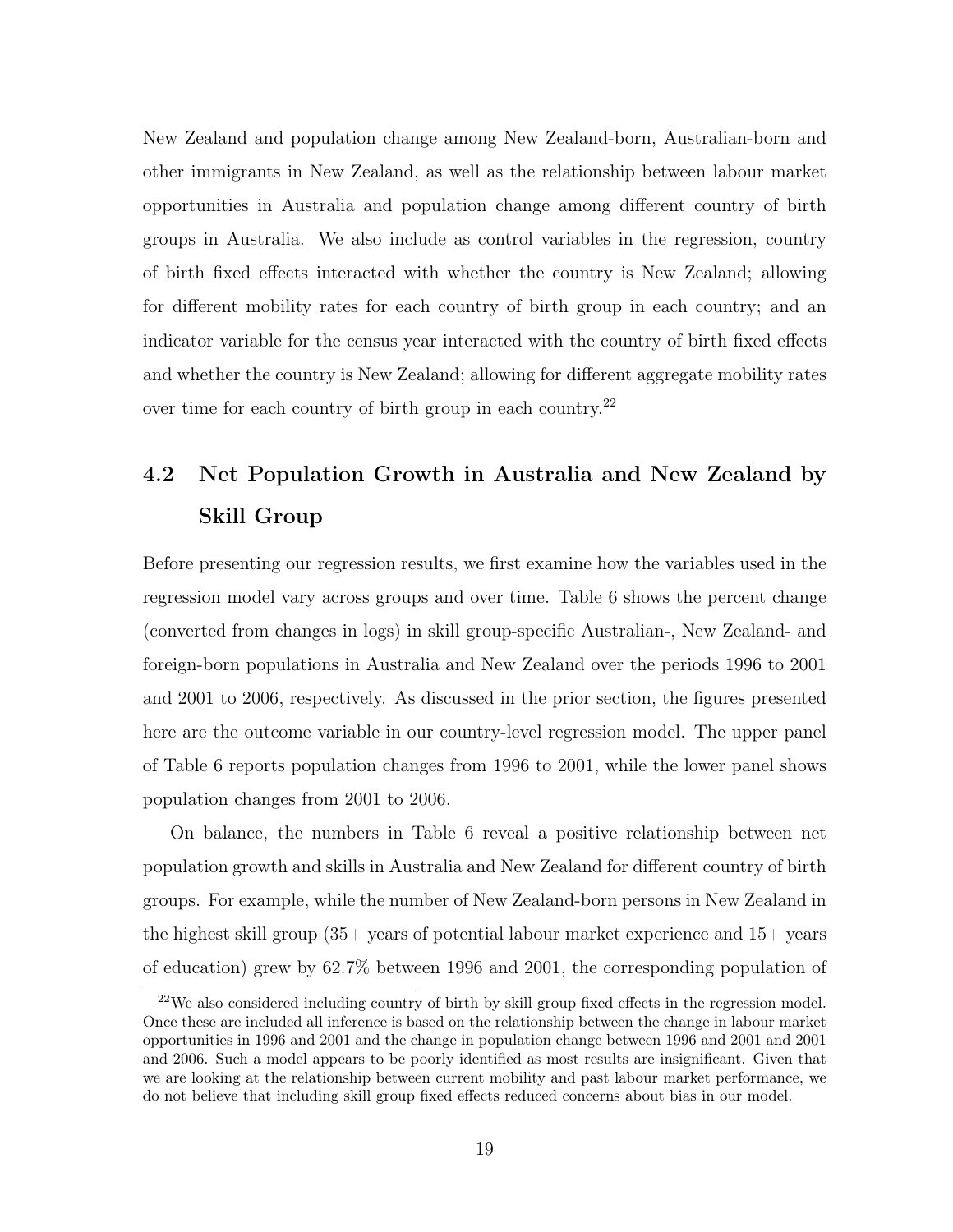the lowest skill group (below 15 years of potential labour market experience and below 11 years of education) declined by 42.5%. Although the net population growth rates in Table 6 vary considerably across different country of birth groups, they reveal that both higher levels of potential labour market experience and higher levels of education are positively associated with population growth in Australia and New Zealand.

It is also notable that, while between 1996 and 2001, the population of high skilled New Zealand-born in Australia grew much more rapidly that the population of high skilled New Zealand-born in New Zealand, this was not true between 2001 and 2006. However, the population of medium-high skilled New Zealand-born (e.g. individuals with post-school qualifications) did grow more rapidly in Australia than in New Zealand in the later period.

#### 4.3 Labour Market Outcomes for Different Skill Groups

We next examine how the main explanatory variables vary across different skill groups and time. Recall that these are the log employment rate of non-immigrants in a particular skill group in each country and the log median real income of non-immigrant full-time wage and salary employees measured in Australian dollars in a particular skill group in each country. These are presented in Table 7 for Australia and New Zealand in 1996 and 2001.

These figures indicate that employment rates and income levels are positively related to both potential labour market experience and educational attainment. We further observe considerable differences in labour market outcomes between Australia and New Zealand across the skill distribution. For example, the employment rate of the least experienced and least educated New Zealand-born in New Zealand in 1996 was 12% lower than that of similar Australian-born in Australia, while for the most experienced, but least educated New Zealand-born in New Zealand in 1996 the employment rate was 12% higher than that of similar Australian-born in Australia. Overall, employment rates among the non-immigrant population are generally higher in New Zealand than in Australia, particularly for individuals with more than 10 but not more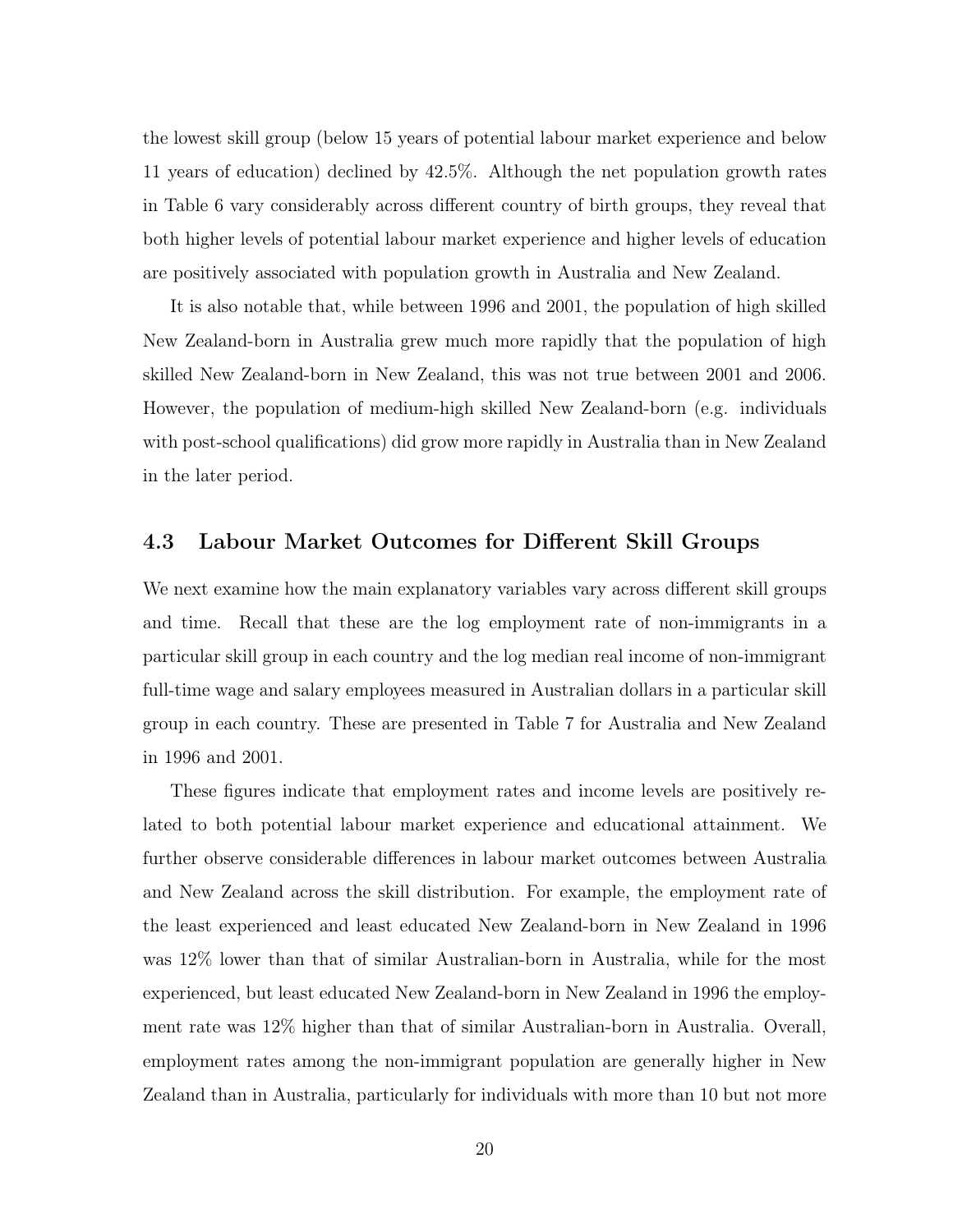than 12 years of education and those with 35 or more years of work experience (i.e. older workers). The differences are particularly striking for the older worker group where employment rates are nearly 20% higher for some groups.

On the other hand, median real incomes for non-immigrant full-time wage/salary employees are lower in New Zealand than in Australia for all skill groups in both time periods. The average gap over the 20 skill-groups is  $32\%$  in 1996 and  $34\%$  in 2001.<sup>23</sup> The size of the gap does vary though a good deal across skill-groups, for example, the least educated New Zealand-born in New Zealand earn 24-37% in 1996 less than the least educated Australian-born in Australia, while this gap is 35-55% in 1996 among the medium-high educated.

# 4.4 Regression Estimates of the Drivers of Trans-Tasman Location Decisions

We now present the results in Table 8 from estimating the country-level regression model. Recalling the discussion in section 4.1, this model regresses the change in the log population of skill group i and country of birth group j in country k between time t and t-5 on (1) the log employment rate for non-immigrants in skill group i in country k at time t-5, (2) the log median real income for non-immigrant full-time wage/salary employees in skill group i in country k at time t-5, (3) the log population of skill group i in country k at time t-5, and (4) the log population of skill group i and country of birth group j in country k at time t-5, where i is one of the 20 skill groups depending on an individual's years of education and potential experience, j is New Zealand-born, Australian-born, or Other Foreign-born, k is Australia or New Zealand, and t is 2001 or 2006.

This regression is estimated on data which is pooled across the 20 skill groups, 3 country of birth groups, 2 countries and the two intercensual periods. We allow

<sup>&</sup>lt;sup>23</sup>Note, the income gap is significantly higher using this measure than when we examined mean income for all individuals in Table 1. This may reflect a wide variety of reasons. While this measure is not necessarily perfect, we believe that it is likely to be informative to the relative strength of the labour market for different skill groups in each country.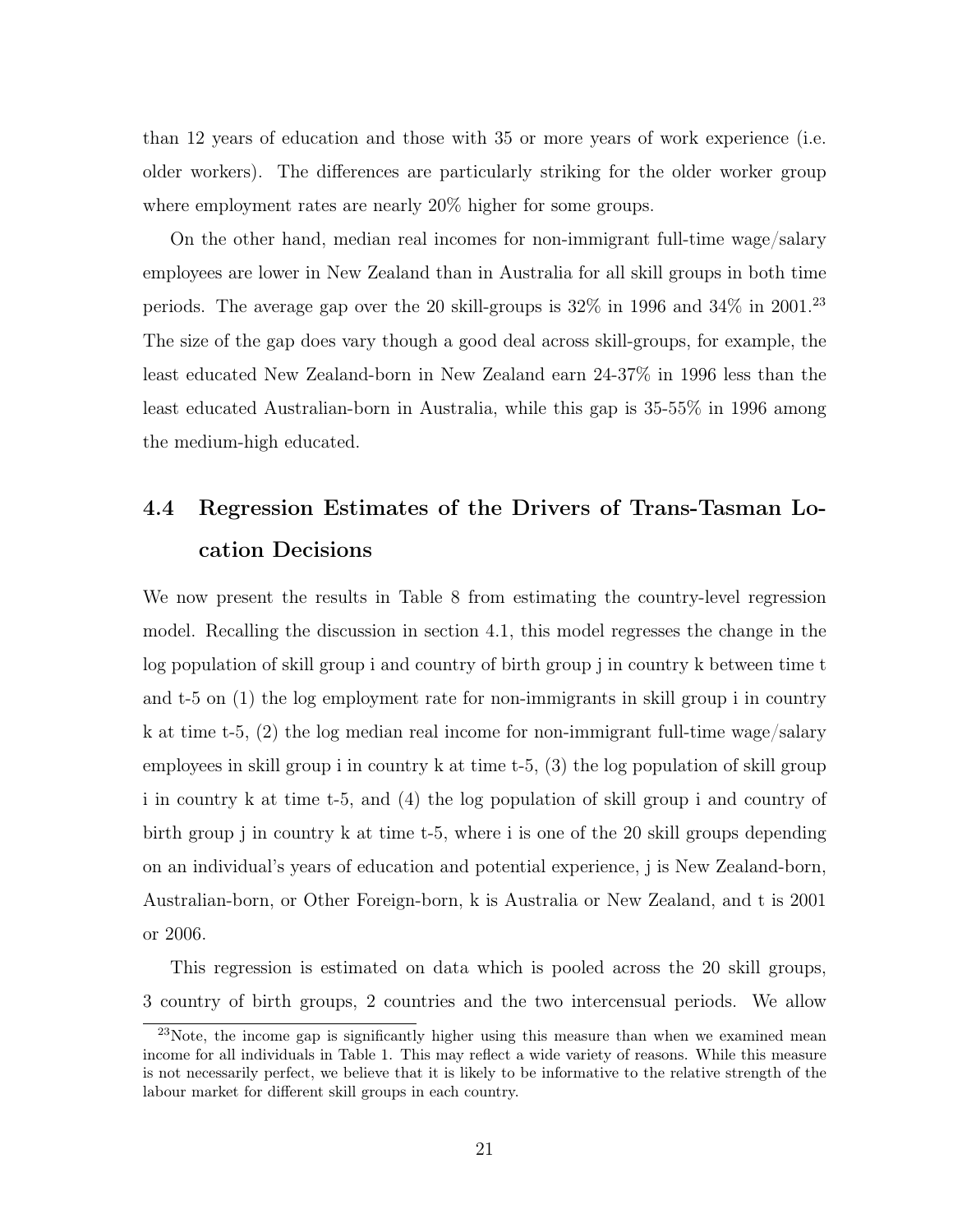the relationship between all covariates and the outcome to differ by country and also include as control variables in the regression, country of birth fixed effects interacted with whether the country is New Zealand; allowing for different mobility rates for each country of birth group in each country; and an indicator variable for the Census year interacted with the country of birth fixed effects and whether the country is New Zealand; allowing for different aggregate mobility rates over time for each country of birth group in each country.

Because our three main explanatory variables do not vary by country of birth group, standard errors are calculated which are robust to arbitrary correlation of the error term within skill groups and countries (these are in parentheses below each estimated coefficient). Similarly, because the explanatory variables are averages calculated for particular skill groups in each country and year, the regression model is variance weighted by the population represented by each observation in the same year in which the explanatory variables are measured. Hence, the regression results can be interpreted as applying to the 'average' individual residing in either New Zealand or Australia in 1996 or 2001, as opposed to the average skill group.

Turning to the results, we find that population growth among the non-immigrant population in both Australia and New Zealand, and among the New Zealand-born in Australia is significantly related to employment rates in the two countries. For the New Zealand-born in a particular skill group, a 1% increase in the employment rate among New Zealand-born in that skill group at the beginning of a period leads to a 0.69% higher population growth of that skill group in New Zealand.<sup>24</sup> For the Australian-born in Australia, a similar elasticity of 0.62% is found. The elasticity is larger for the New Zealand-born in Australia (1.16%), but only significant at the 10% level. Employment rates appear to have little impact on population growth among immigrants in either country.

On the other hand, we find that median real income is positively related to popu-

 $^{24}$ In order to interpret this finding as a causal relationship we must assume that there are no time-varying factors that are correlated with labour market outcomes for particular skill groups in a particular year as well as with future mobility rates for that skill group. We believe that this is a reasonable assumption, but it is not one that can be directly tested.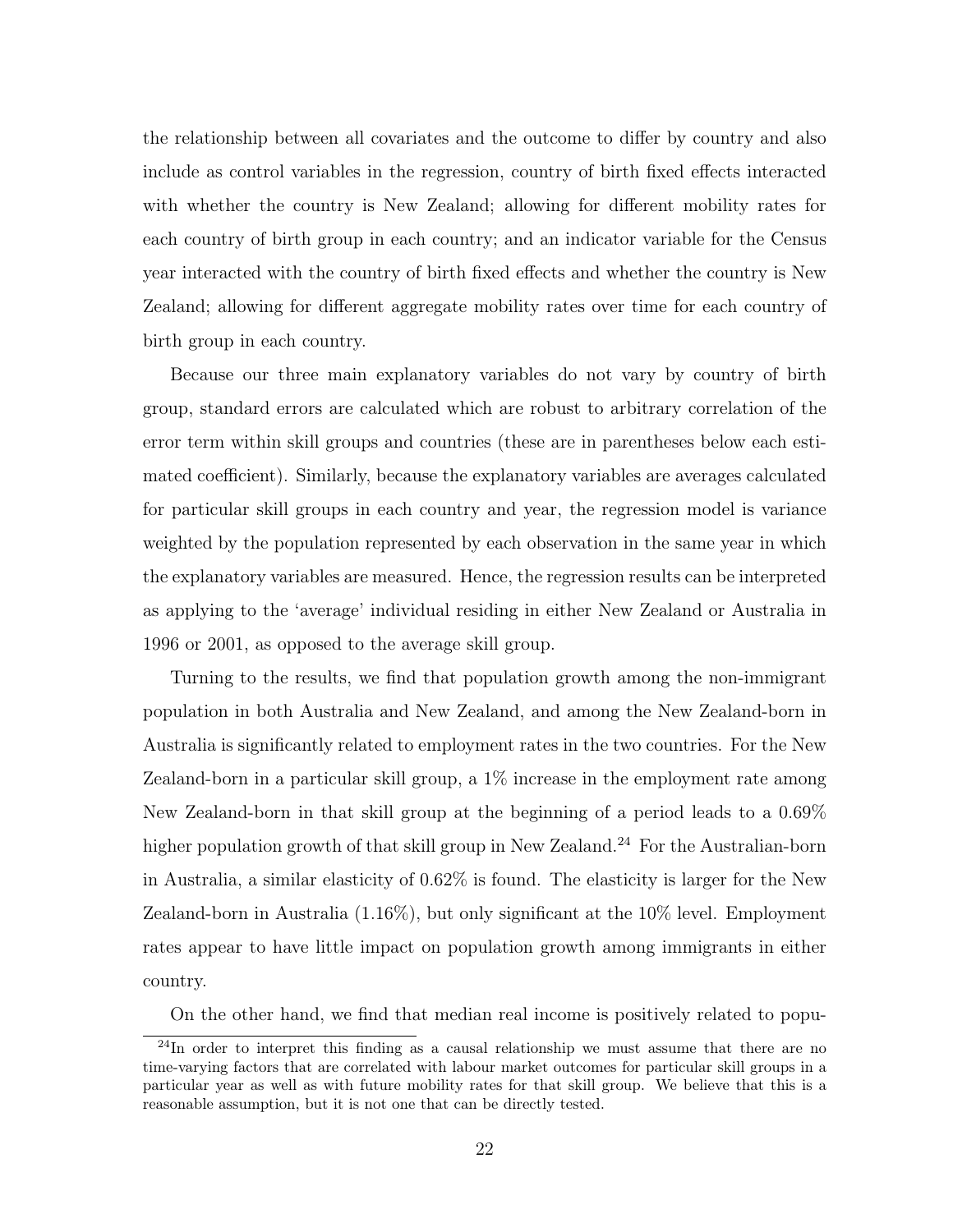lation growth for the Australian-born in New Zealand and Other Foreign-born in both countries. For these three groups, a  $1\%$  increase in median income leads to a 0.45-0.78% increase in population, with the largest elasticity found for the Australian-born in New Zealand and the smallest for Other Foreign-born in Australia, but the precision of our estimates cannot rule out similar effect sizes for all three groups.

Increased skill group population does not affect population growth for the New Zealand-born in either New Zealand or Australia, but we observe a convergence effect for both these groups. This indicates that skill groups with relatively large populations of New Zealand-born experience relatively less population growth in both Australia and New Zealand. We further find that the Australian-born population in Australia increases more for skill groups with larger populations after netting out convergence effects. This indicates that Australia is more attractive for Australians who are in larger skill groups. However, the convergence effect (-2.085) is a similar size as the skill population effect (1.858), indicating that overall initial population sizes for different skill groups among the Australian-born do not affect the growth of the Australian-born population in Australia.

Similar inferences are drawn when examining population growth of Other Foreignborn groups in Australia, although the coefficients of our two population measures have opposite signs. Specifically, an increase in the initial skill group population by 1% reduces the population growth of the Other Foreign-born in Australia by 0.68% (after netting out the convergence effect), suggesting that a larger skill group population reduces the attractiveness of living in Australia. However, the convergence effect (0.478) partly offsets this effect, indicating that the overall initial population size effect is rather small.

# 4.5 The Impact of Labour Market Opportunities on the Mobility of the New Zealand-born

In this section, we evaluate what the regression estimates from the country-level model tell us about the impact of labour market opportunities on the mobility of the New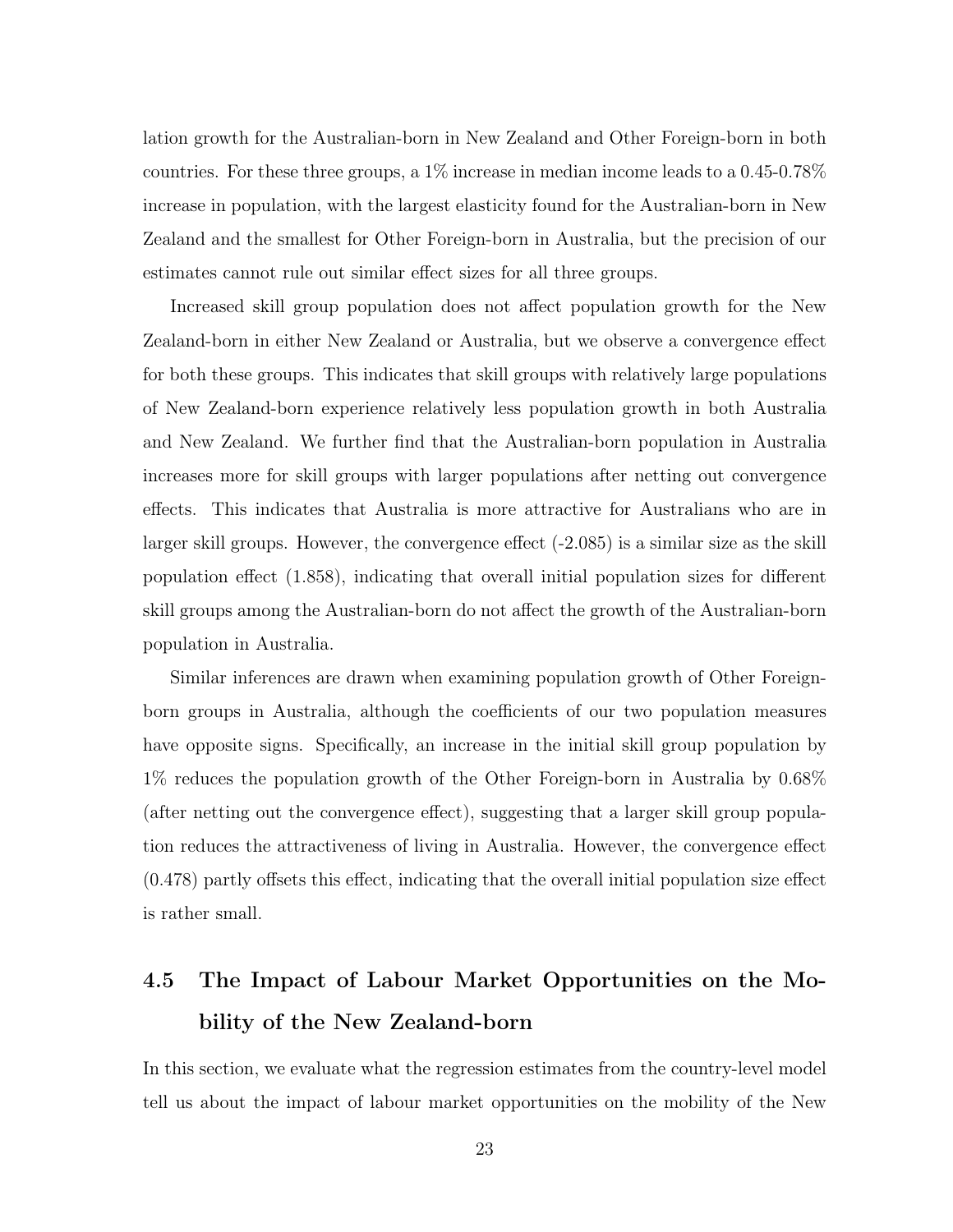Zealand-born. Specifically, we first examine how the population change of the New Zealand-born in New Zealand and Australia predicted by the regression model compares to what is actually observed in the data. These results help demonstrate the quality of the fit of our regression model and highlight the skill groups for which the population has changed more or less than predicted by the model.

We then examine how the predicted population change of the New Zealand-born in New Zealand and Australia change when we vary local labour market opportunities. In particular, we consider two counterfactual situations, one where employment rates are 5% higher for each skill group in both countries (similar to the average difference in employment rates between Australia and New Zealand) and one where median incomes for full-time wage/salary employees are 30% higher for each skill group in both countries (similar to the average difference in median income between Australia and New Zealand). Because the regression model is estimated independently for each country and the coefficients do not vary by skill groups, the predicted changes presented here can be examined independently. In other words, the reported finding for say highly skilled New Zealand-born in New Zealand can be interpreted as the impact of median income for this group increasing by 30% holding all else equal.

Table 9 presents the results from these two exercises. To simplify the interpretation of the results, we aggregate the 20 skill groups used in the regression models to 6 groups in this table. The full set of skill groups is still used to derive the model estimates used in this simulation exercise, but the simulations themselves are done for these more aggregated groups. Panel A shows the total number of New Zealand-born aged 25-59 living in New Zealand in each of the 6 aggregate skill groups in 1996 and 2001. Panel B then shows how the population of each of these skill groups has changed over the periods 1996-2001 and 2001-2006, respectively. These are the same figures as presented in Table 6 in percentage changes.

These figures reveal that, between 1996 and 2001, the fastest growing skill group was older medium-educated workers followed by younger highly-educated workers and older highly-educated workers. On the other hand, there was a large decline in the size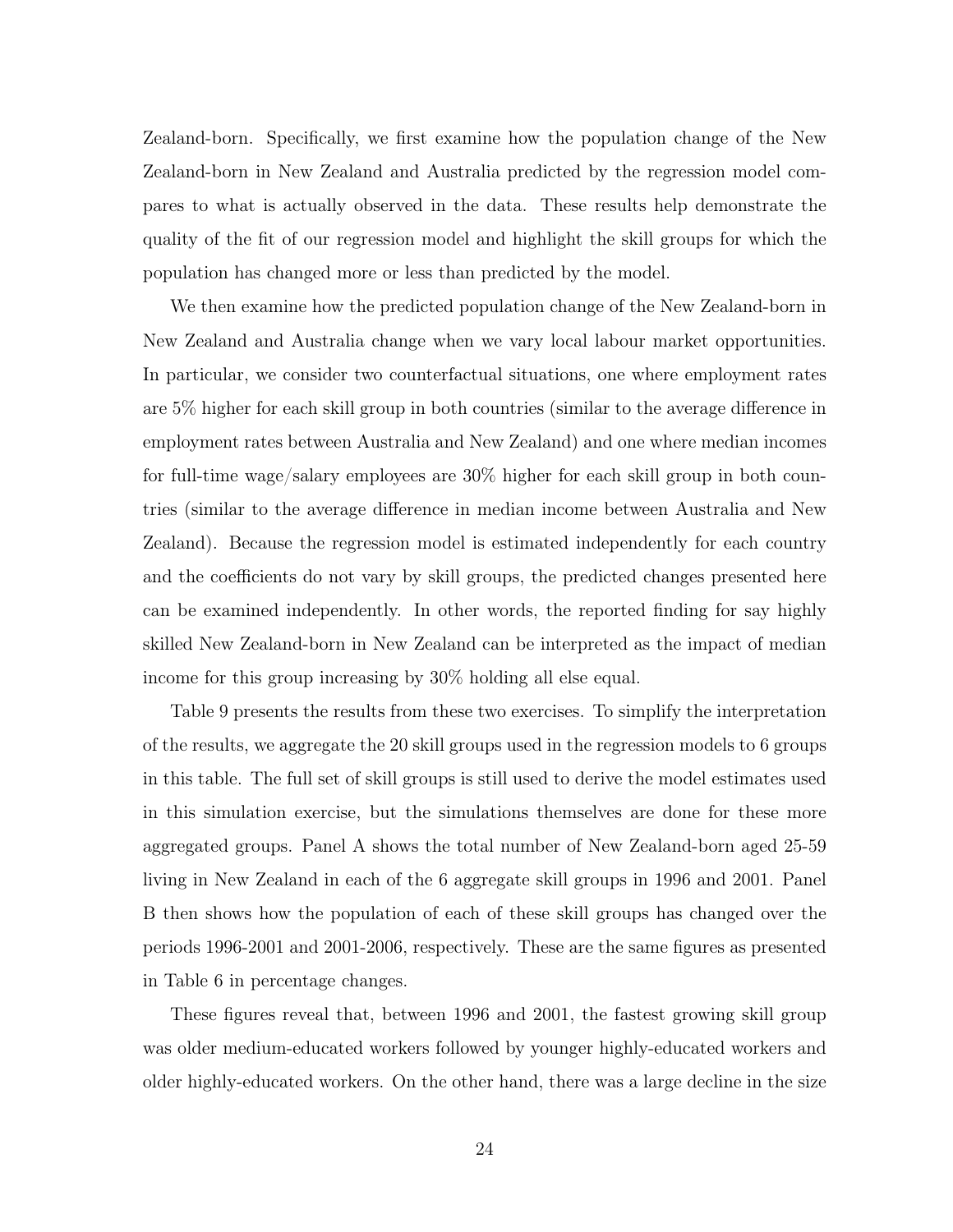of the young less-educated skill group, a small decline in the size of the young mediumeducated skill group and a small increase in the size of the older less-educated skill group. There was a similar pattern of population change between 2001 and 2006, except that now the young medium-educated skill group had a large decline in population size, the older less-educated skill group had a small decline in size, and both highly-educated groups increased in size by large amounts.

The population of different skill groups mainly change size over time for one of two reasons; either because individuals age out of the skill group or out of our sample and the educational attainment of new individuals who age in to the skill group or sample differs (e.g. young workers who enter the sample are more educated than older workers who leave it), or because net migration rates differ for the different skill groups. Unfortunately, because Census data only capture individuals currently in the country, we cannot evaluate the relative importance of compositional effects versus migration effects. However, we can examine how the populations of different skill groups of New Zealand-born living in Australia have changed over time and use this to evaluate the likely importance of net migration for explaining population change among the New Zealand-born in New Zealand.

Panels F and G present the same information as panels A and B, but for the New Zealand-born in Australia. Examining changes between 1996 and 2001, we find suggestive evidence that older less-educated New Zealand-born were, on average, returning to live in New Zealand (because population change among this group in Australia is negative while it is positive in New Zealand), while there was significant out-migration of medium- and highly-educated New Zealand-born from New Zealand to Australia (for the young medium-educated, population change was negative in New Zealand and positive in Australia, while for the other groups the proportional change in population was much larger in Australia than in New Zealand). Between 2001 and 2006, there no longer appeared to be return migration of older less-educated New Zealand-born from Australia, but there was also a large reduction in net outflows of highly-educated New Zealand-born. On the other hand, younger medium-educated New Zealand-born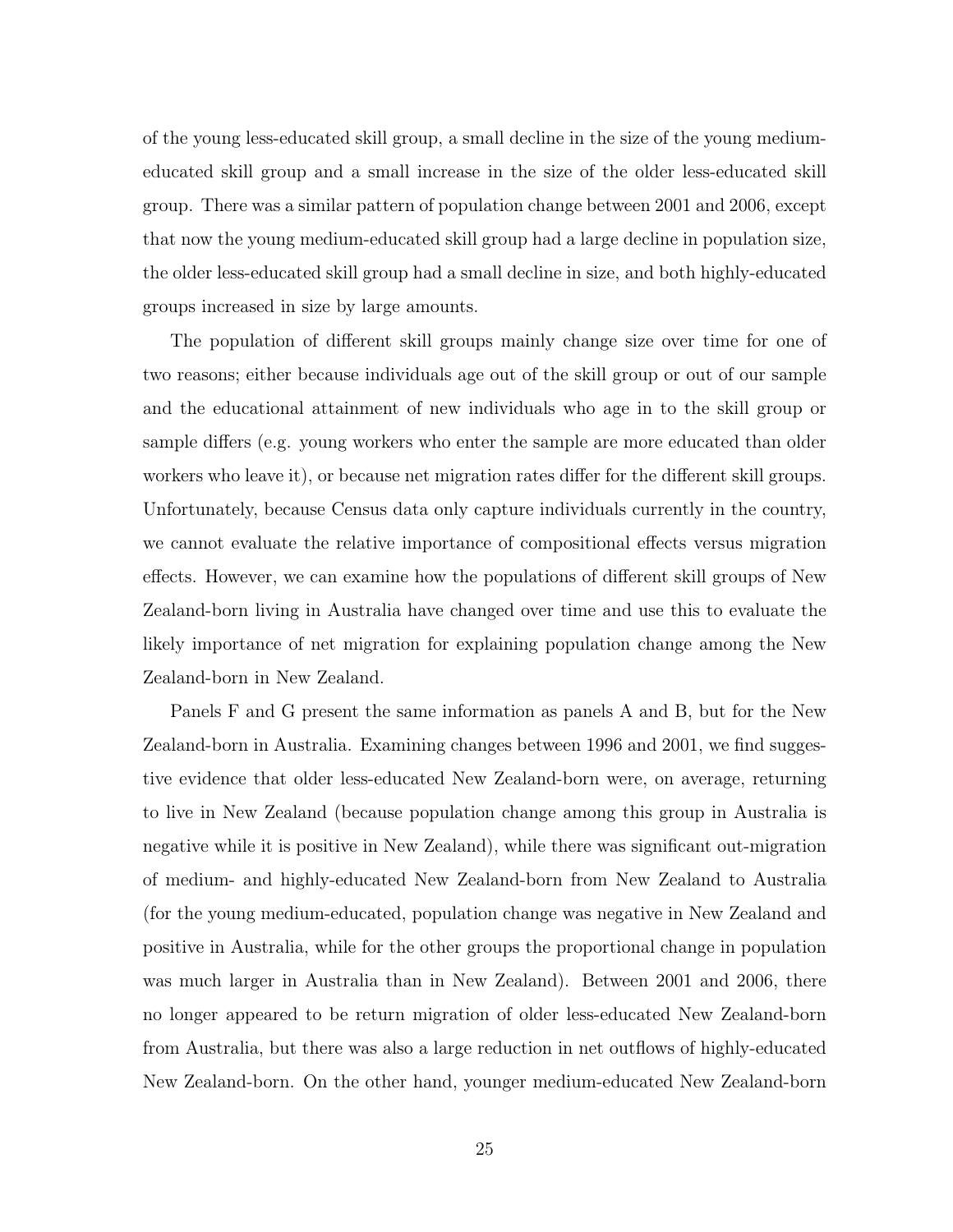appear to have continued to migrate to Australia at high rates.

Panels C and H next present the population change for each skill group of New Zealand-born in New Zealand and Australia, respectively, that is predicted by the estimated regression model. Comparing these figures to those in Panels B and G allows us to evaluate the fit of our regression model and highlights skill groups for which the model does not do a good job of predicting population change. Overall, the model appears to fit the data quite well for population change in New Zealand, especially for both younger individuals and the highly educated. It systematically predicts much less (or more negative) population growth among the older less- and medium-educated skill groups than what actually occurred in either time period. Turning to the New Zealand-born in Australia, the model also does an excellent job fitting the data. For example, for population growth between 1996 and 2001, the only prediction that is highly inaccurate is a large underprediction of the population growth for the older medium-educated skill group (which the model also underpredicts in New Zealand). For 2001 to 2006, the model also underpredicts population growth for this group, as well as for the younger medium-educated skill group, while it overpredicted population growth for the older highly-educated skill group.

We next turn to examining how the predicted population change of the New Zealand-born in New Zealand and Australia change when we vary local labour market opportunities. Comparing the results in panel D and I to those in panel C and H shows the impact of a 5% increase in the employment rate of a particular skill group on population growth for this group in New Zealand and Australia, respectively. For example, the upper-left cell in panel D indicates that the regression estimates imply that the population of young low-educated New Zealand-born in New Zealand would have declined between 1996 and 2001 by 22,000 individuals instead of by 31,000 individuals if the employment rate was 5% higher for this group. Similarly, this same change in the employment rate would have led to 10,000 more older low-educated, 13,000 more young medium-educated and 8,000 more older medium-educated New Zealand-born residing in New Zealand in 2001. On the other hand, higher employment rates have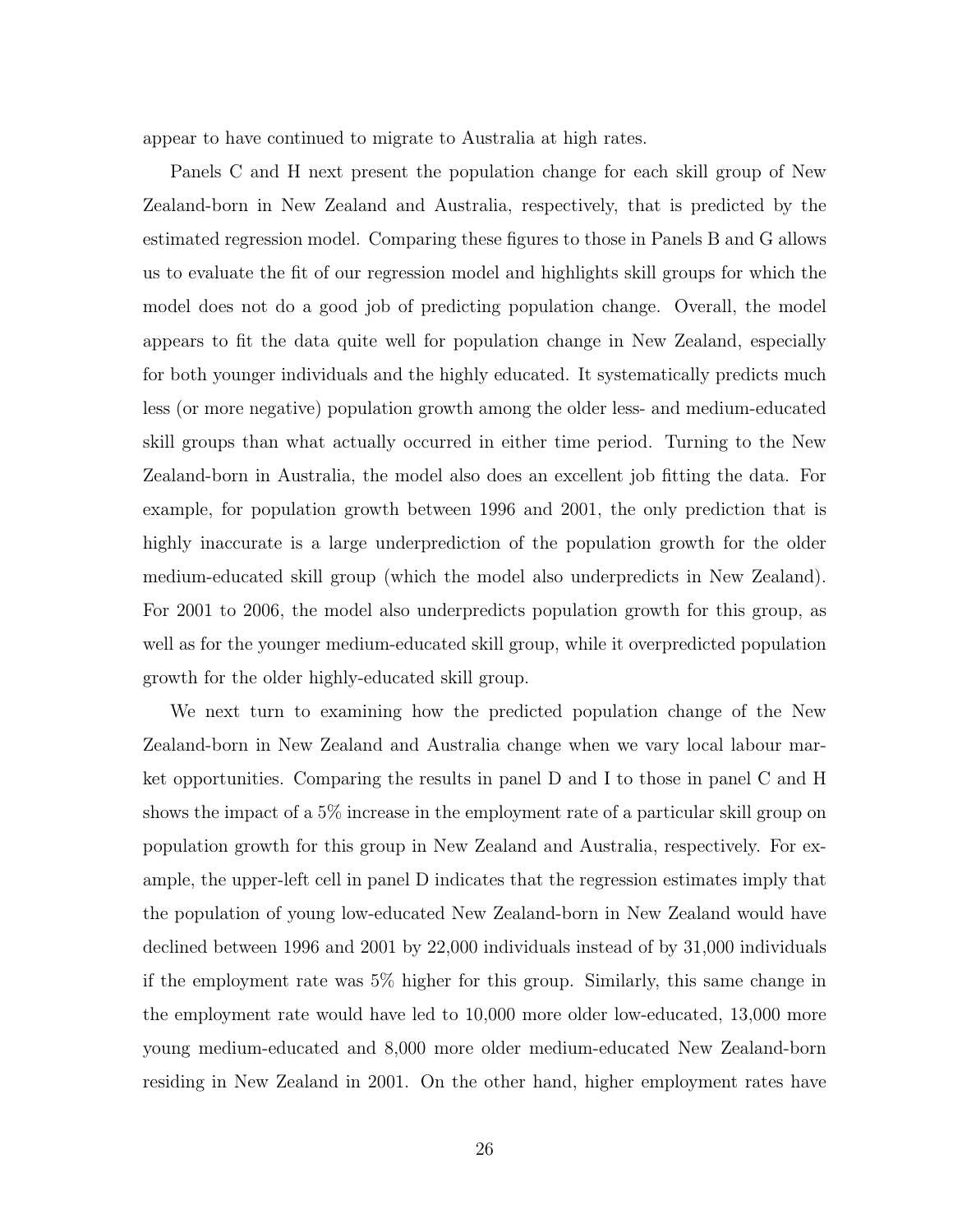little impact on population change among highly-educated New Zealand-born between 1996 and 2001. The results are quite similar if we instead look at the impact of higher employment rates on population change in New Zealand between 2001 and 2006.<sup>25</sup>

Based on our model estimates, changes in employment rates in Australia have a much smaller impact on population changes among the New Zealand-born in Australia. Increasing employment rates by 5%, which is similar to the overall mean difference in employment rates between Australia and New Zealand, would lead to a 1,000-3,000 increase in the population of each skill group of New Zealand-born in Australia besides the older highly-educated group (where it has an even smaller impact), with the largest changes for the less-educated groups. Taken together with the previous results, our regression model indicated that while higher employment rates in New Zealand would attract more New Zealand-born individuals, higher employment rates in Australia would have little effect on trans-Tasman migration (or the migration of New Zealand-born to Australia from other locations).

Finally, we examine how the predicted population change of the New Zealand-born in New Zealand (by comparing panel E to C) and Australia (by comparing panel J to H) change when median incomes for full-time wage/salary employees are 30% higher for each skill group in both countries. Based on our model estimates, changes in median incomes have large impacts on population change among the New Zealand-born in New Zealand. For example, the population of the young less-educated older mediumeducated skill groups would increase by 20,000-24,000, while the increase would be 27,000-28,000 for the older less-educated skill group and 33,000-35,000 for the young medium-educated group. Even for the highly-educated where the predicted impacts are smaller, the population would increase by 12,000-14,000 among the younger group and 4,000-6,000 among the older group.

An important caveat to these results is that the regression coefficient on income in this model is not significantly different from zero hence these estimates all have very

<sup>&</sup>lt;sup>25</sup>It is important to note that our model does not tell us from where these extra New Zealand-born individuals would appear. Return migration, either from Australia or elsewhere, is the most likely source.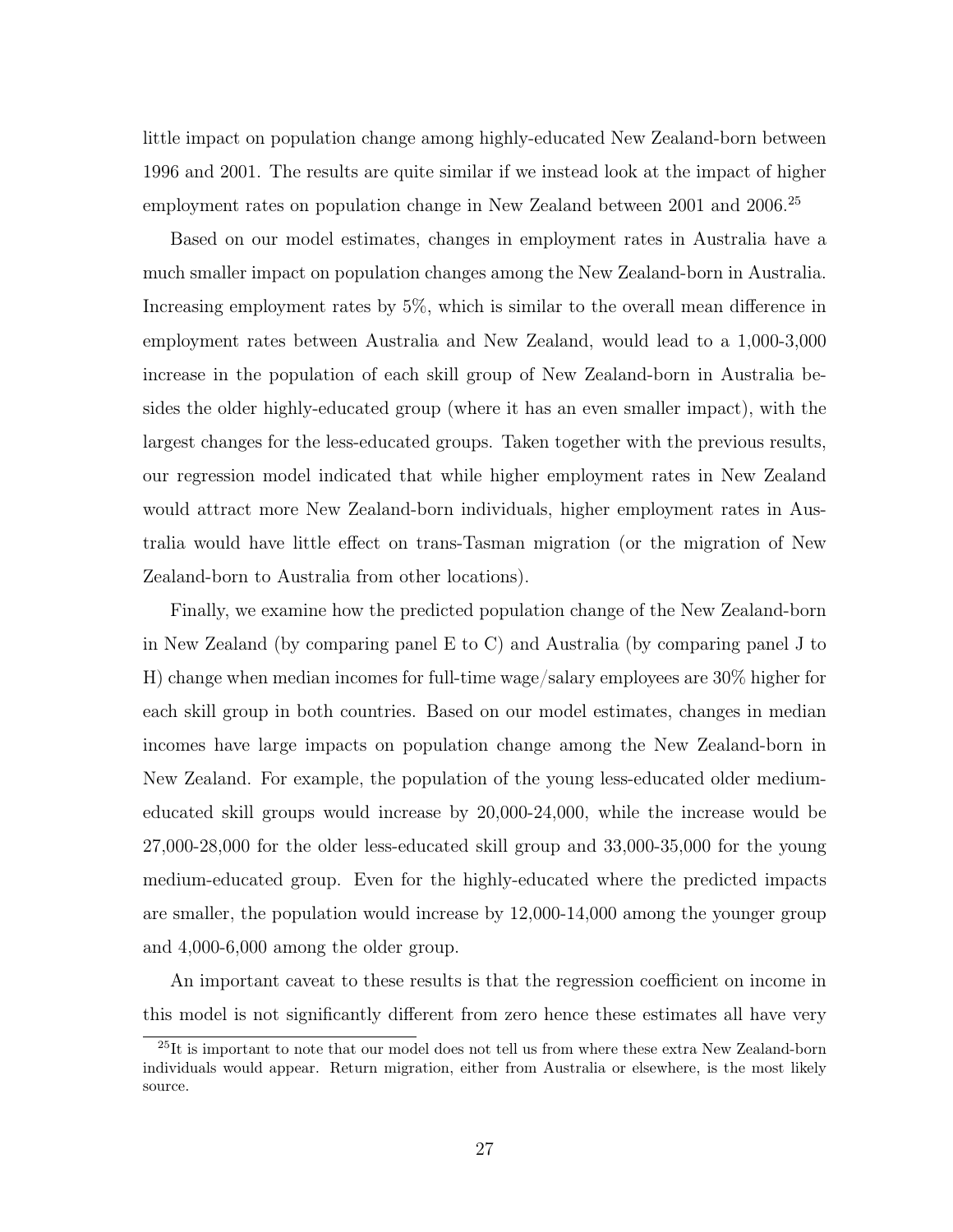large confidence intervals around them. However, as will be seen in the next section, a similar effect size that is estimated much more precisely is found when we examine interregional mobility in New Zealand. Perhaps surprisingly, as with employment rates, changes in median incomes for full-time wage/salary employees in Australia have a very little impact on population change among the New Zealand-born in Australia. In fact, the model indicates that higher incomes in Australia would lead the population of New Zealand-born to decline, especially among the less-educated.

## 4.6 Regression Estimates of the Drivers of Internal Location Decisions

In this final section, we examine the relationship between the quality of labour market opportunities in 39 locations in Australia and 19 locations in New Zealand for different individuals and the likelihood that they will choose to reside in each of these locations. The outcome in the regression model and all of the explanatory variables are defined in a similar manner as in the previous section, but at the location rather than the countrylevel. Again, we allow the relationship between the covariates and the outcome to vary by whether we are examining population change in New Zealand or in Australia.

Examining regional mobility allows us to include three additional measures of the attractiveness of particular locations. First, we calculate the log mean real house price in each location at time t-5 (in Australian dollars). Although higher regional house prices could discourage local population growth, they could also reflect certain amenities that increase the attractiveness of a location and in turn encourage local population growth. Second, we calculate the log population in each location that is foreign-born (excluding trans-Tasman migrants). It is uncertain whether a greater local foreign-born population is seen as a positive or a negative attribute of a particular location. Third, we include the log total population in each location at time t-5 as an additional measure of the attractiveness of the location. These three variables could not be included in our previous analysis because they do not vary across skill groups and hence only vary over time at the country level which cannot not be identified in a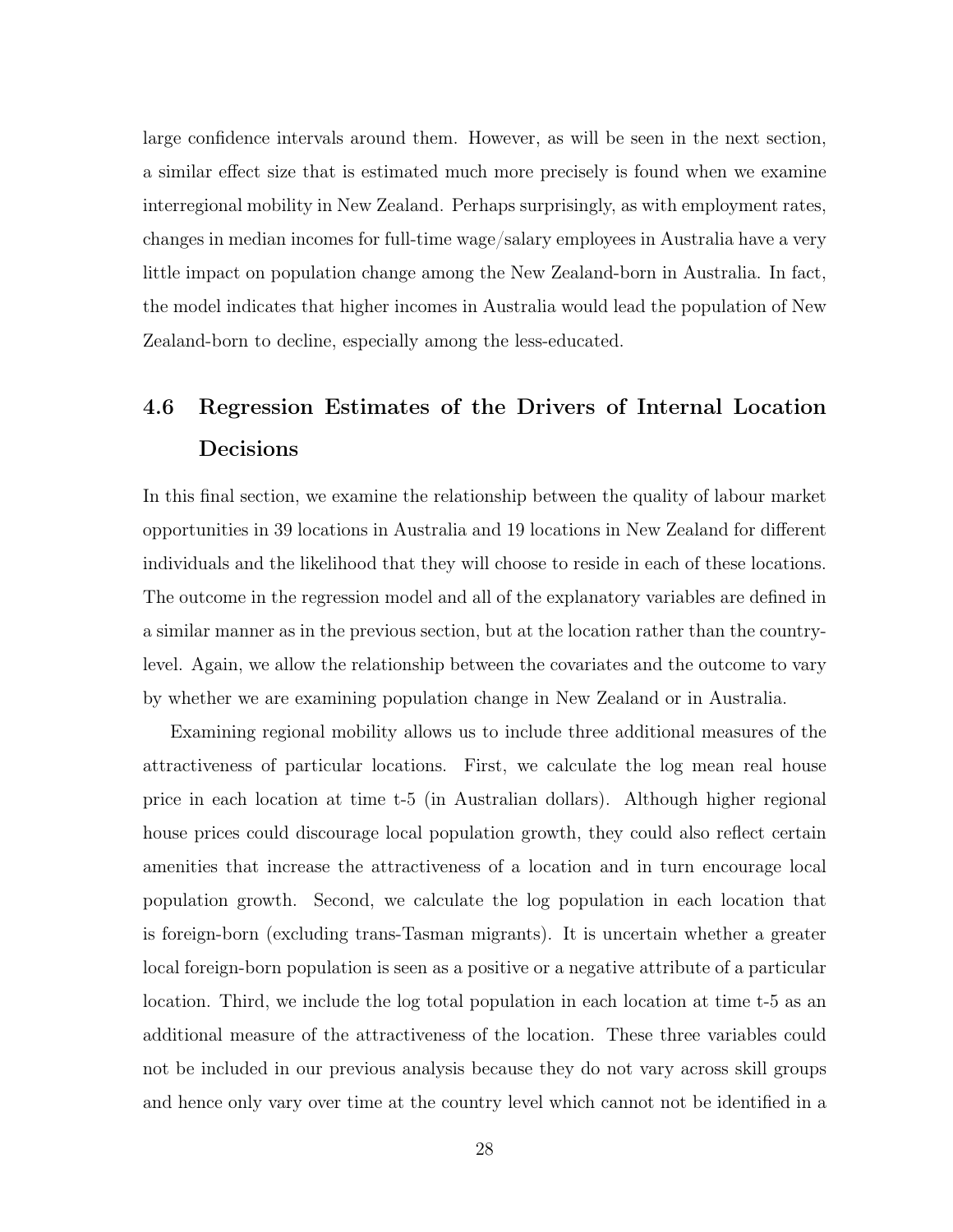model allowing for different aggregate mobility rates over time.

Similar to the previous section, we include the attractiveness of the skill groupand location-specific (log) population size and control for convergence in group-specific (log) population sizes. After controlling for convergence, the log total population of a particular skill group in each country – one of our measures of the desirability of living in different locations in New Zealand and Australia – picks up the attractiveness of skill-specific population sizes, net of convergence effects. Similarly, the total population variable picks up the direct impact of larger populations on the desirability of different locations, while the immigrant population variable picks up the direct impact of having a larger share of immigrants in the local population on the desirability of different locations.

This regression is now estimated on data which is pooled across 58 locations, 20 skill groups, 3 country of birth groups and the two intercensual periods.<sup>26</sup> Hence, we also include among the control variables; i) country of birth fixed effects interacted with whether a location is in New Zealand allowing for different mobility rates for each country of birth group in each country, ii) an indicator variable for the Census year interacted with the country of birth fixed effects interacted with whether a location is in New Zealand allowing for different aggregate mobility rates over time for each country of birth group in each country, and iii) location fixed effects allowing for different population growth in each location. Importantly, location fixed effects control for all unmeasured differences across locations that are fixed over time, such as whether a location has good access to the outdoors.

Because the local house price and local foreign-born population variables do not vary by country of birth or skill group, standard errors are calculated which are robust to arbitrary correlation of the error term within locations (these are in parentheses under each estimated coefficient). Again, because the explanatory variables are averages

 $^{26}721$  out of the 6,960 possible observations are dropped because there was no population in the particular cell in either year of a consecutive pair and hence the population growth rate could not be calculated. Because our estimates are variance weighted by the population of each cell and hence are representative for the average individual in either New Zealand or Australia, excluding these cells should have little impact on our results.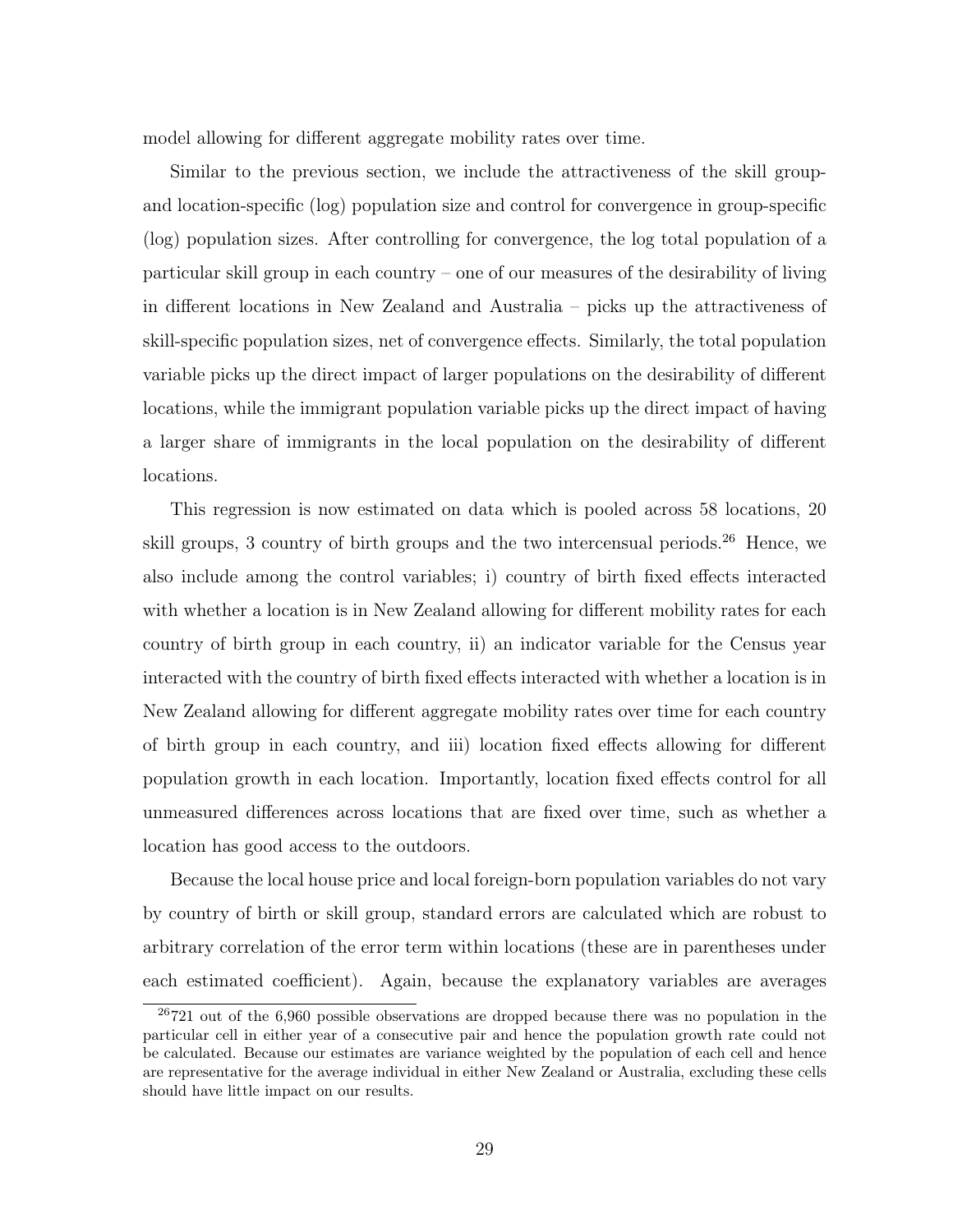calculated for particular skill groups and locations in particular years, the regression model is variance weighted by the population represented by each observation in the same year in which the explanatory variables are measured. Hence, the regression results are still interpreted as applying to the 'average' individual residing in either New Zealand or Australia in 1996 or 2001.

Table 10 presents the results from this regression model. We find a number of interesting results. First, local employment rates are only related to local population growth in New Zealand. Specifically, population growth is higher for particular skill groups in locations where employment rates are also relatively high for those skill groups and this is true for the New Zealand-, Australian- and Other Foreign-born. The magnitude of the effect for the New Zealand is quite similar to that found in the country-level analysis, but that did not reveal a similar effect for the Australian- and Other Foreign-born. The estimates indicate that a 1% increase in the employment rate (for the New Zealand-born) for a particular skill group in a location in New Zealand leads to a 0.63% increase in the population growth for the New Zealand-born in that skill group in that location. The corresponding effects for the Australian- and Other Foreign-born groups in New Zealand are 0.57% and 0.38%, respectively.

Second, we now find a positive relationship between local median real income and local population growth for the same skill group for all three country of birth groups in both countries. In New Zealand, a 1% increase in the median real income (for the New Zealand-born) for a particular skill group in a location leads to a 0.40%, 0.68% and 0.58% increase in population growth for New Zealand-, Australian, and Other Foreign-born, respectively. The effect sizes for the New Zealand- and Other Foreignborn in Australia are similar to those found for these populations in New Zealand. On the other hand, population growth among the Australian-born in different locations in Australia is least responsive to differences in median income across locations, with an elasticity of 0.24%.

Third, we find that house prices have little impact on location choice decisions in either Australia or New Zealand. This is consistent with spatial sorting theory that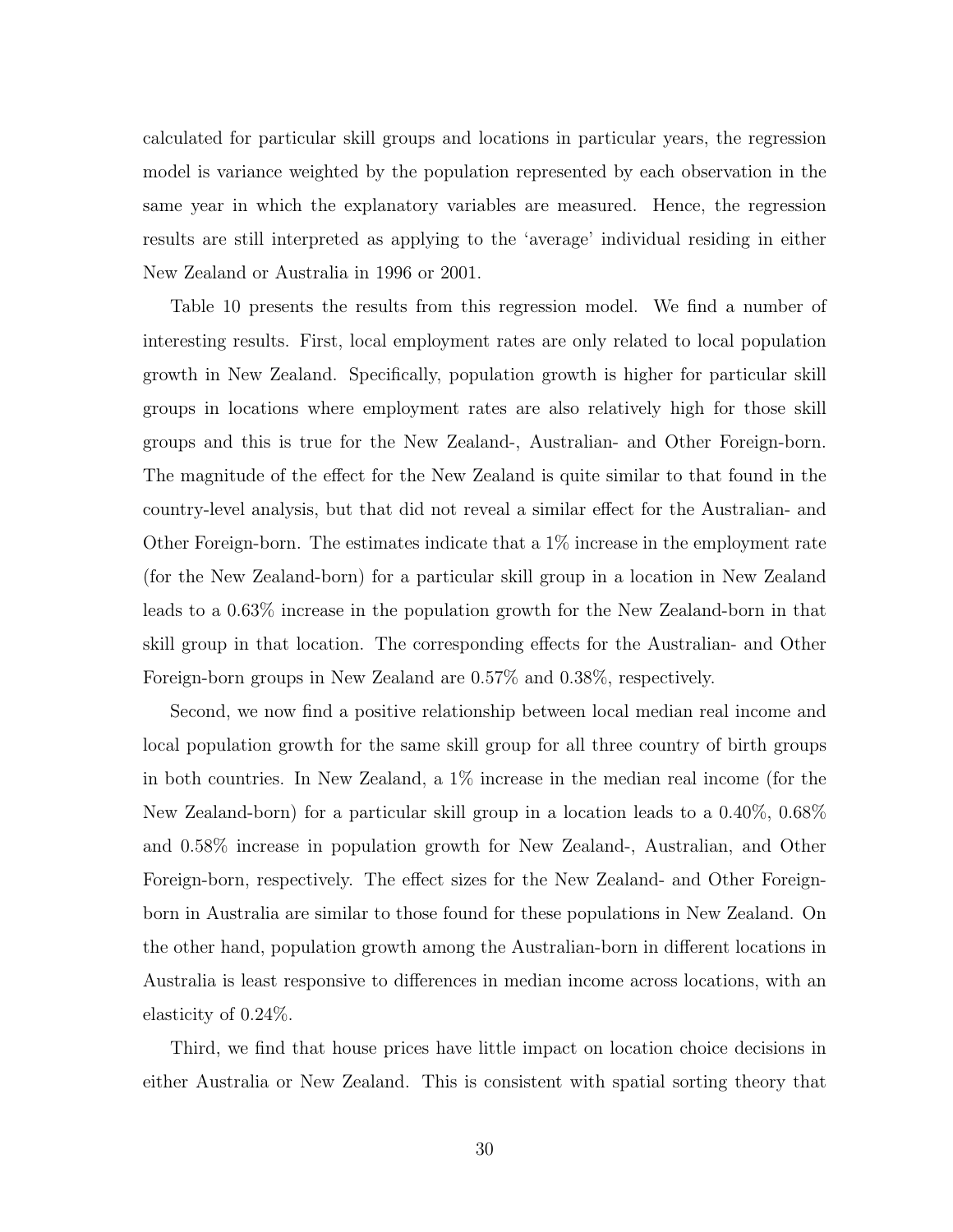shows that differences in house prices (and other amenities) need to be compensated for by other factors, such as higher wages, in equilibrium. We do find that Australian-born persons in Australia move away from regions with large immigrant populations. Specifically, a 1% increase in the immigrant population in a region reduces the Australian-born population by 0.33%. Given that less than one-third of the population in Australia is foreign-born, the displacement effect induced by immigration appears to be quite large, although further research is needed to understand the mechanisms through which this occurs.

Fourth, after controlling for skill group-, country of birth group-, and region-specific convergence, we find that people in New Zealand tend to move away from highly populated regions. The estimated coefficients indicate that a 1% increase in the initial total population of a region results in a population decline in that region by 0.60% among the Australian-born, 0.65% among the New Zealand-born and 0.84% among the Other Foreign-born. The estimates of the skill group-specific population sizes further suggest that the New Zealand-born are likely to move to regions in New Zealand that have larger populations of their own skill group. A 1% increase in the number of persons of the same skill group increases the growth in the New Zealand-born population by 0.23%. The corresponding effect for the Australian-born in Australia is even stronger (0.82%), indicating that Australian-born persons are even more likely to move to regions that have a large population of their own skill group. It is important to note, however, that these effects are net effects which are offset entirely by convergence effects.

Interestingly, we observe that Other Foreign-born in Australia and New Zealand move away from regions in which a large number of people with the same skills reside. This may occur because these individuals are more mobile and look for employment opportunities in areas to which local born populations are less likely to move. However, we find a significantly positive convergence effect for Other Foreign-born groups in Australia, which partly offsets the skill group-specific effect. On the other hand, there is population growth divergence among Other Foreign-born in New Zealand, which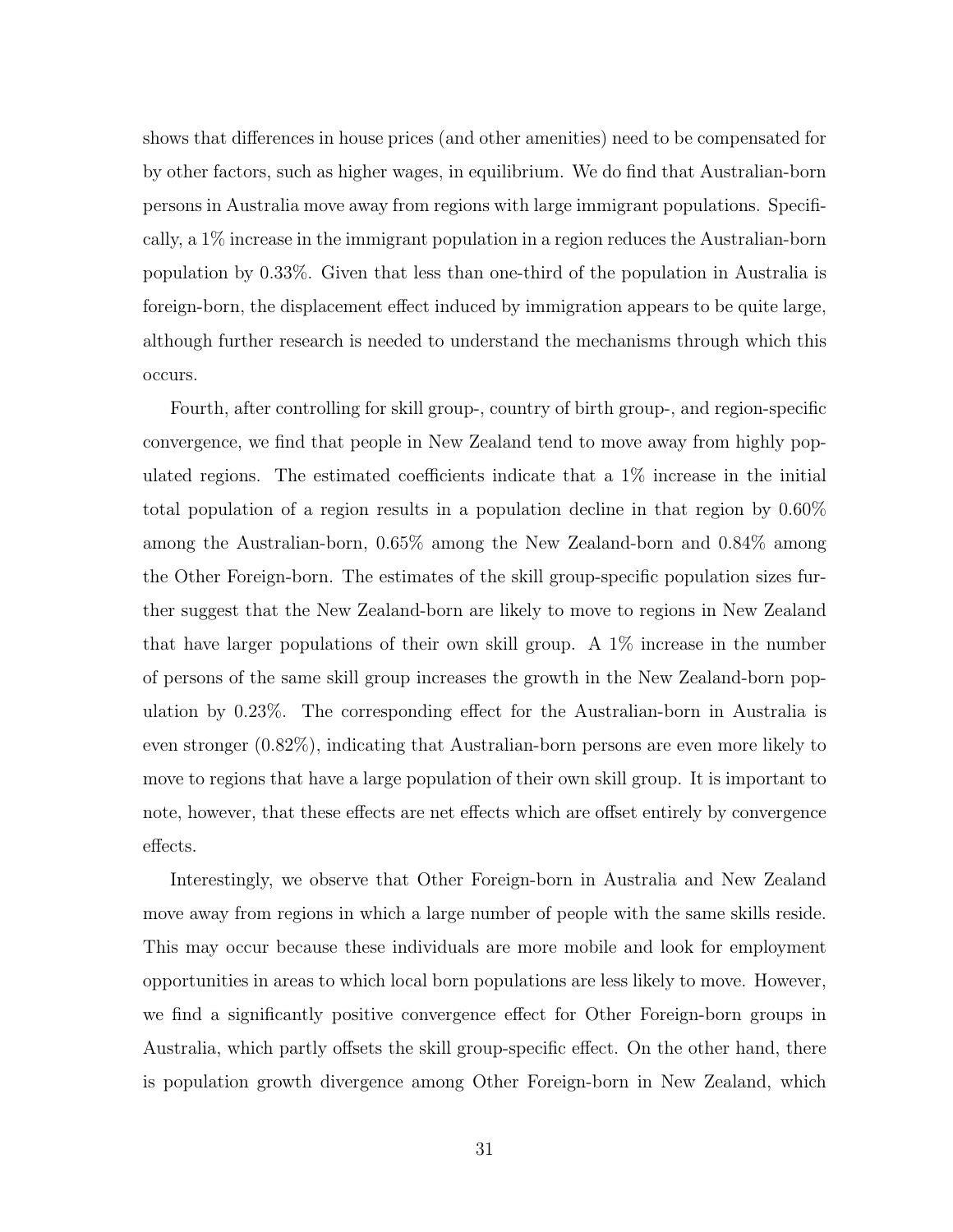reinforces the skill group effect.

Overall, our findings provide strong evidence for a positive relationship between local median real income and local population growth. We also find that higher local employment rates increase local population growth in New Zealand. Moreover, foreignborn persons from countries other than Australia and New Zealand tend to move away from regions in which a large number of people with the same skills reside, while people in New Zealand tend to move away from highly populated regions. Finally, we find no effect of house prices on location choices in either Australia or New Zealand.

## 5 Conclusions

This paper contributes to the strand of the economic migration literature that examines the determinants of migration decisions. Many economic and non-economic factors may influence individual migration decisions. Bodvarsson and Van den Berg (2009) argue that economic incentives to migrate fall into four categories: (1) push factors (low wages, unemployment, overpopulation, etc.), (2) pull factors (high wages, low taxes, social mobility, etc.), (3) stay factors (family ties, cultural familiarity, certainty, etc.) and (4) stay away factors (language barriers, discrimination, uncertainty, etc.). In addition to these factors, costs of moving (including formal exit and entry barriers) may have a substantial influence on migration decisions.

Against this background, this paper exploits the existence of the trans-Tasman travel agreement, which eliminated migration costs caused by formal exit and entry barriers entirely. We use comparable data from the 1996, 2001 and 2006 New Zealand and Australian Censuses to examine the locational choice decisions of Australian- and New Zealand-born populations, as well as for immigrants to each country. First, we examine the characteristics of the New Zealand-born, Australian-born and immigrants residing in both countries for more than five years, as well those that have arrived in the five years previous the respective Census. We examine how human capital (i.e. education and work experience) differs for these particular groups and whether this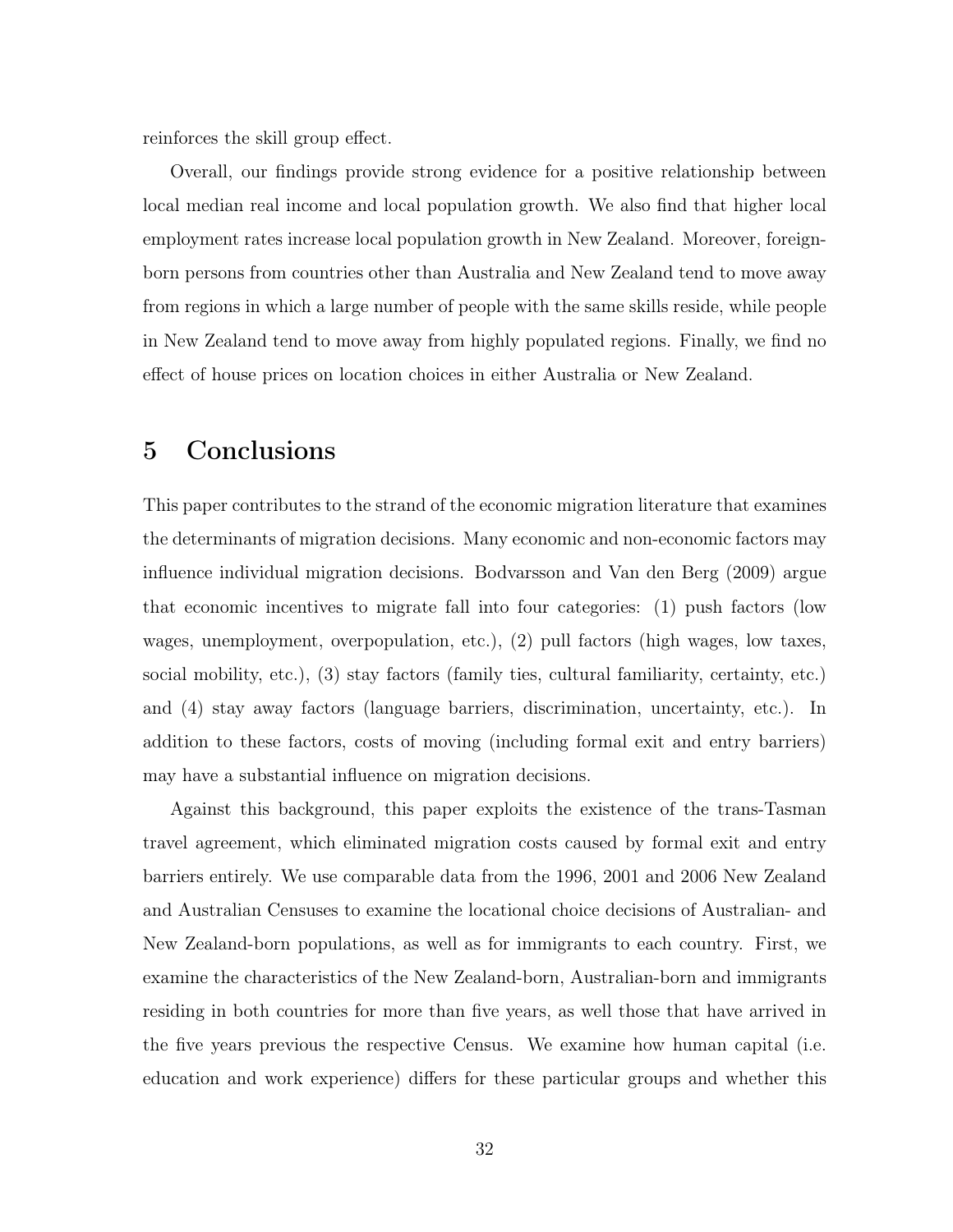has changed over the ten-year period being examined. Then, we estimate regression models that examine how various local characteristics influence where New Zealanders, Australians and immigrants choose to live both between Australia and New Zealand and within the two countries. In particular, we look at the importance of local labour market opportunities for individuals with different levels of human capital, local amenities, local cost of living (measured by house prices). A number of interesting findings emerge.

First, we exploit information on residential locations five years previously and find that the share of Australia's population residing overseas five years previously increased from 4.0% in 1996 to 5.5% in 2006, while the corresponding share of New Zealand's population surged from 7.8% to 11% over the same period. These numbers highlight the increasing relevance of the international mobility of Australians and New Zealanders. Our results further indicate that New Zealand-born migrants in Australia are highly mobile within Australia, while Australian-born migrants in New Zealand are generally more mobile internationally than within New Zealand.

Second, we find that average differences in human capital between more established New Zealand-born migrants in Australia and Australian-born persons are rather small. In contrast, more recent New Zealand-born arrivals to Australia are on average slightly better educated but less experienced (and younger) than average Australian-born persons. We observe a mirror image when we compare Australian-born migrants in New Zealand to average New Zealand-born persons, i.e. Australian-born migrants are better educated but less experienced (and younger) than average New Zealand-born persons. Our results further indicate that internal migrants in both countries are generally better educated and less experienced than those who stay in the same location as five years previous. Hence, rather than there being an obvious brain drain of young highly educated New Zealanders to Australia (or vice-versa from Australia to New Zealand), the evidence suggests that young highly educated individuals are generally highly mobile both within and between Australia and New Zealand.

Third, we observe that employment rates among non-immigrants are generally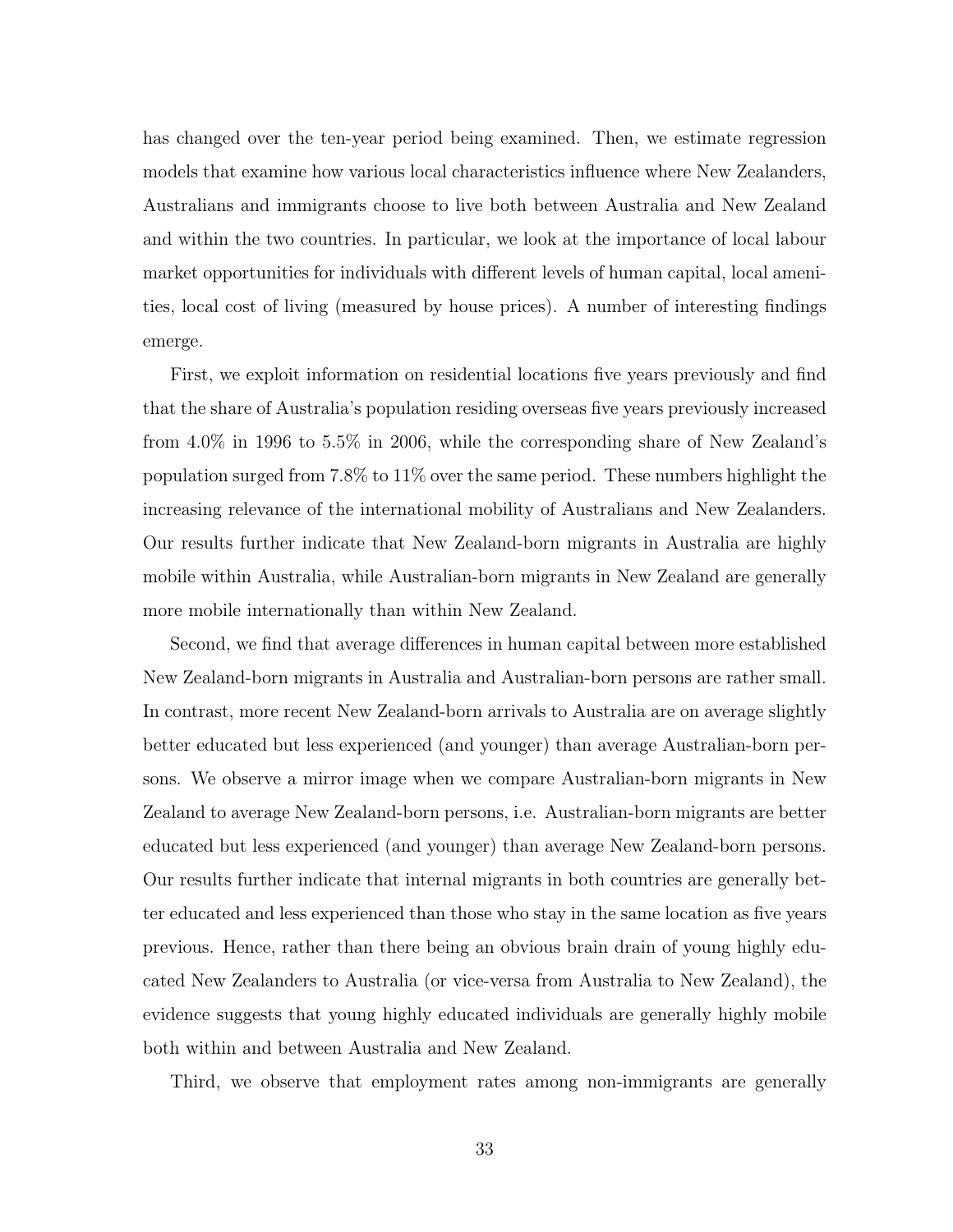higher in New Zealand than in Australia. On the other hand, average real incomes are generally lower in New Zealand than in Australia. We further observe a substantial increase in local house prices by 157% in Australia and by 78% in New Zealand over the period 1996-2006. Housing affordability declined in both countries, with mean house prices relative to mean annual income increasing in New Zealand from 6.0 in 1996 to 8.9 in 2006 and in Australia from 4.3 in 1996 to 8.9 in 1996.

Fourth, examining population growth at the national level for different skill groups, we find that employment rates are significantly related to population growth among the non-immigrant population in both Australia and New Zealand, and among the New Zealand-born in Australia. On the other hand, employment rates appear to have little impact on population growth among immigrants in either country. We further find that median real income is positively related to population growth for the Australian-born in New Zealand and the Other Foreign-born in both countries.

Fifth, a simulation exercise using the results from the national-level regression model indicates that while higher employment rates in New Zealand would attract more New Zealand-born individuals, higher employment rates in Australia would have little effect on trans-Tasman migration (or the migration of New Zealand-born to Australia from other locations). This exercise also shows that, even more so than higher employment rates, higher incomes would attract more New Zealand-born individuals to New Zealand. Similar to employment rates, the model indicates that even higher incomes in Australia would have little effect on whether New Zealand-born move there.

Sixth, examining population growth at the regional level for different skill groups, we find that local employment rates are only related to local population growth in New Zealand, although this is true for the New Zealand-born, Australian-born and Other Foreign-born. Local median real incomes on the other hand are positively related to local population growth for all three groups in both Australia and New Zealand. We further find that foreign-born persons from countries other than Australia and New Zealand tend to move away from regions in which a large number of people with the same skills reside, while all individuals in New Zealand tend to move away from highly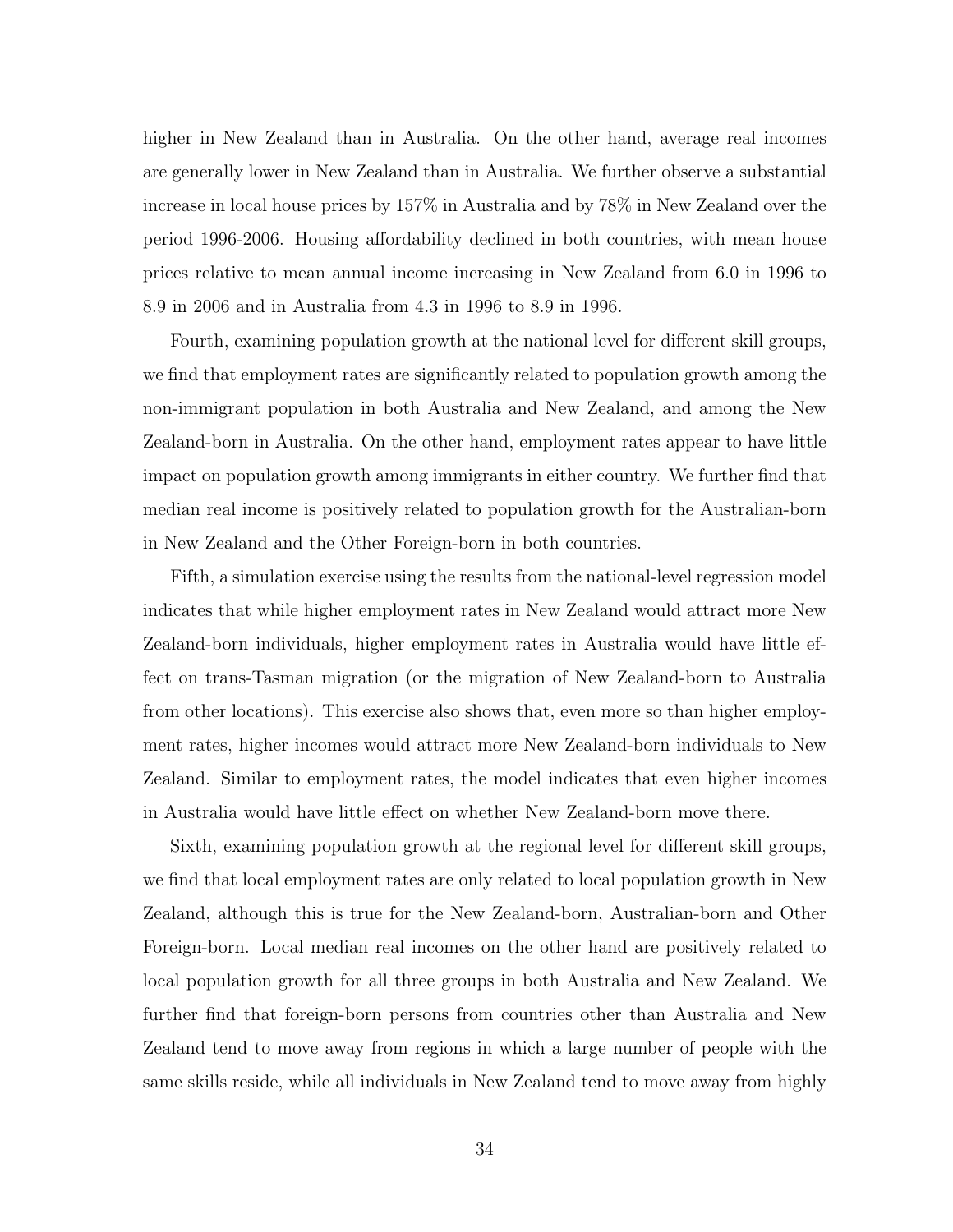populated regions. We find no effect of house prices on location choices in either Australia or New Zealand

Overall, our findings suggest that the trans-Tasman travel agreement did contribute to a mutual exchange of migrants with many similarities regarding the size and human capital endowment of migration flows in both directions. However, considerable differences between the two countries remain with regard to internal, trans-Tasman and other international migration. In particular, within- and between-country mobility rates of the two countries are quite different. Our results are consistent with the lack of convergence in incomes across the Tasman as it appears that both trans-Tasman and international migrants are in many cases drawn to New Zealand because of high employment rates. Similarly, although differences in local income levels are found to be an important driver of regional mobility, other factors such as local employment rates, total population size and skill group population size also impact on internal mobility and hence discourage within country convergence in local incomes.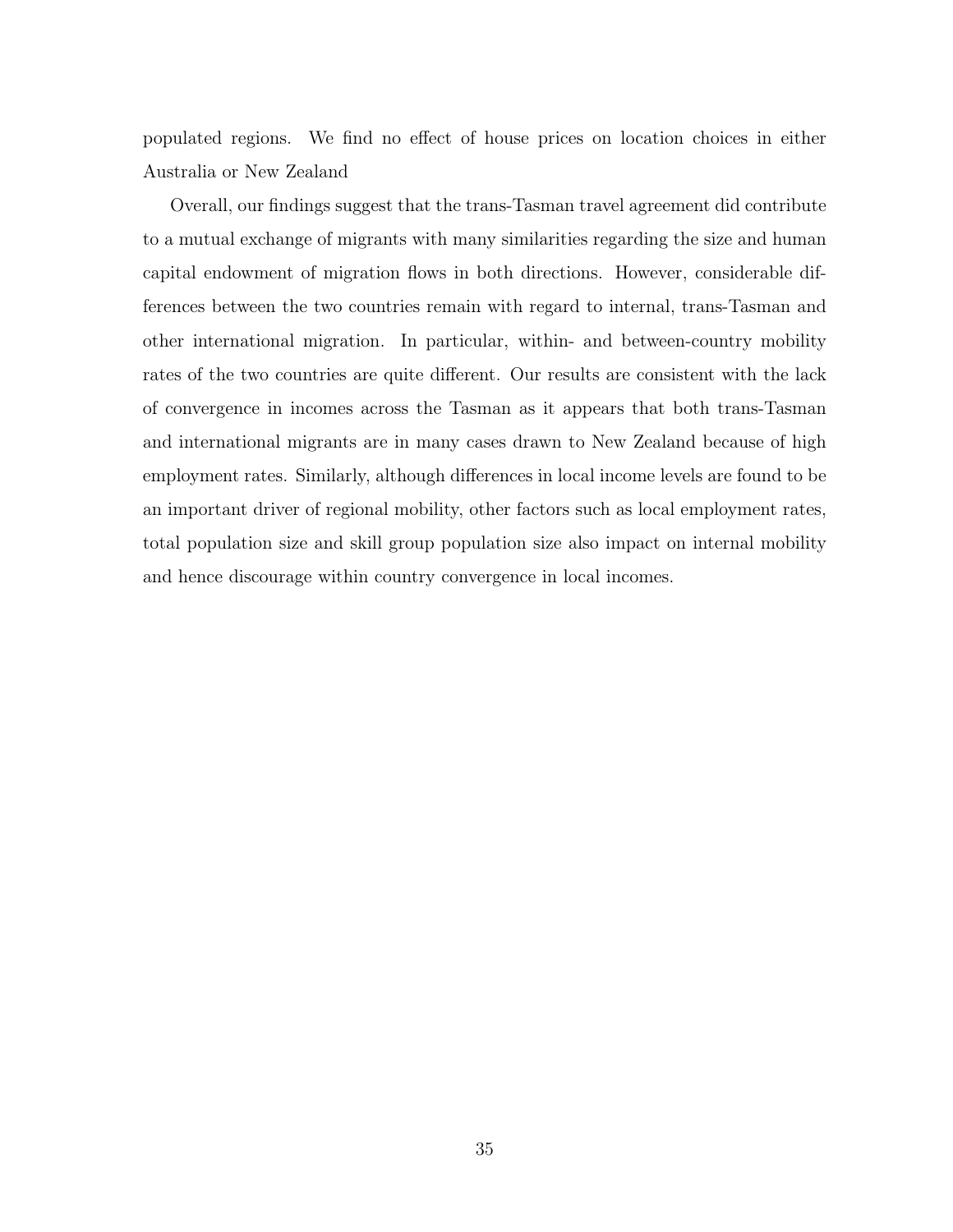## References

- Australian Bureau of Statistics. 2006. Statistical Geography: Volume 1 Australian Standard Geographical Classification (ASGC). (cat. no. 1216.0).
- Barro, Robert .J. and Lee, J.-W. 2001. International Data on Educational Attainment: Updates and Implications. Oxford Economic Papers 53(3): 541-563.
- Bedford, Richard, Robert Didham and Lynda Sanderson. 2006. Population Movement Within Diaspora: Kiwis in Australia. presentation made at the 29th Australia – New Zealand Population Workshop, Christchurch, October 25-27.
- Bodvarsson, Oern B. and Hendrik Van den Berg. 2009. The Economics of Immigration Theory and Policy. Berlin and Heidelberg: Springer.
- Borjas, George J. 2003. The Labor Demand Curve is Downward Sloping: Reexamining the Impact of Immigration on the Labor Market Quarterly Journal of Economics 118 (November). no. 4: 1335-74.
- Borjas, George J. 1987. Self-Selection and the Earnings of Immigrants. American Economic Review 77. no. 4: 531-53.
- Chiquiar, Daniel and Gordon H. Hanson. 2005. International Migration, Self-Selection, and the Distribution of Wages: Evidence from Mexico and the United States. Journal of Political Economy 113. no. 2: 239-81.
- Gibson, John and David McKenzie. 2011. The Microeconomic Determinants of Emigration and Return Migration of the Best and Brightest: Evidence from the Pacific. Journal of Development Economics 95 (May). no 1: 18-29.
- Kaestner, Robert and Ofer Malamud. 2010. Self-Selection and International Migration: New Evidence from Mexico. NBER Working Paper 15765, National Bureau of Economic Research (NBER).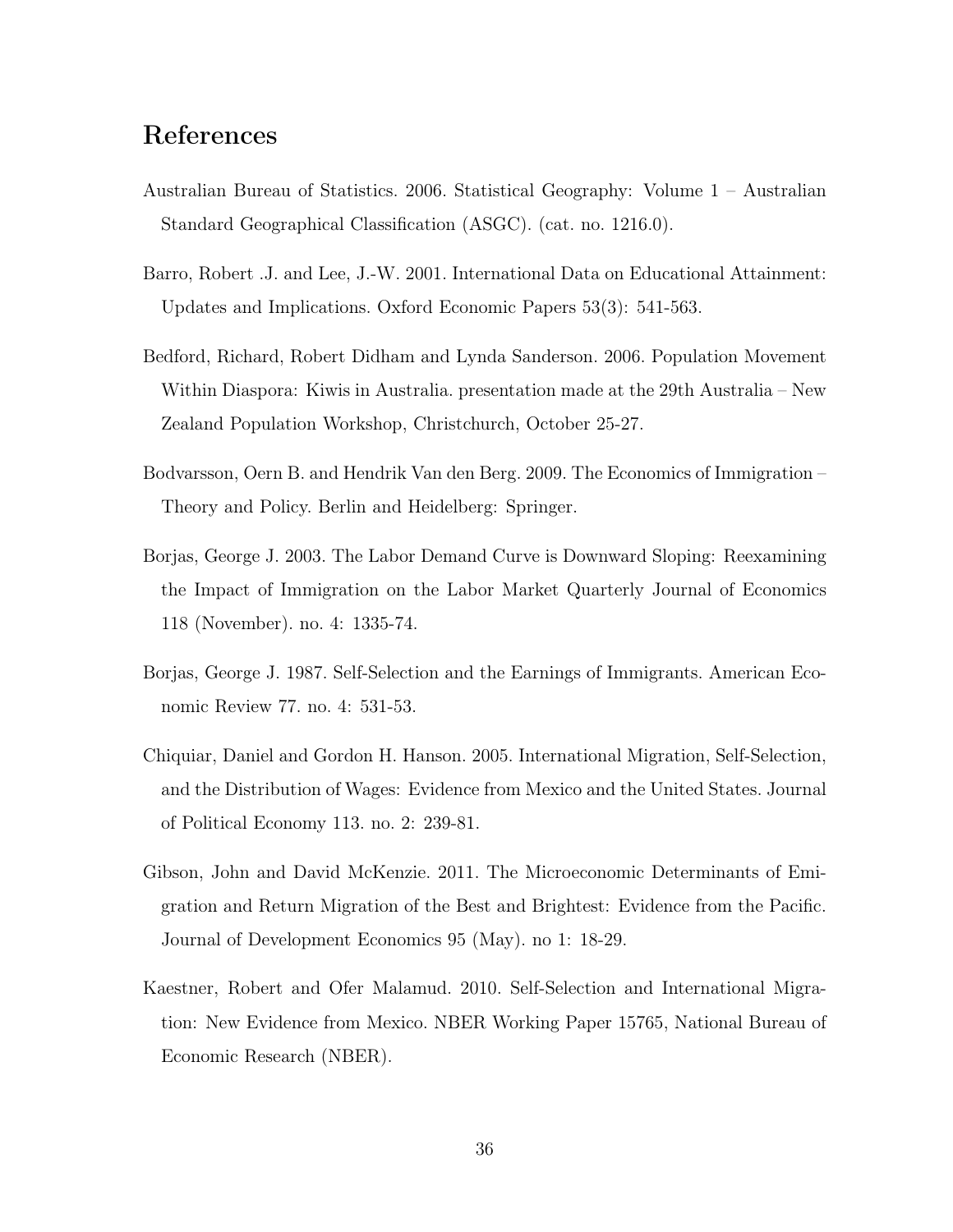- Moraga, Jesus Fernandez-Huertas. 2011. New Evidence on Emigrant Selection. Review of Economics and Statistics 93. no. 1: 72-96.
- Papps, Kerry and James Newell. 2002. Identifying Functional Labour Market Areas in New Zealand: A Reconnaissance Study Using Travel-to-Work Data. IZA Discussion Paper 443.
- New Zealand Press Association. 2008. NZ 'Giant Transit Lounge' for Migrants to Oz. 28 February. available at http://stuff.co.nz/4419516a10.html.
- Robinson, Chris and Nigel Tomes. 1982. Self-Selection and Inter-Provincial Migration in Canada. Canadian Journal of Economics 15. no. 3: 474-502.
- Romer, David. 2006. Advanced Macroeconomics. Third Edition, McGraw-Hill/Irwin.
- Stillman, Steven and Malathi Velamuri. 2010. Immigrant Selection and the Returns to Human Capital in New Zealand and Australia. New Zealand Department of Labour IMSED Research Report (August).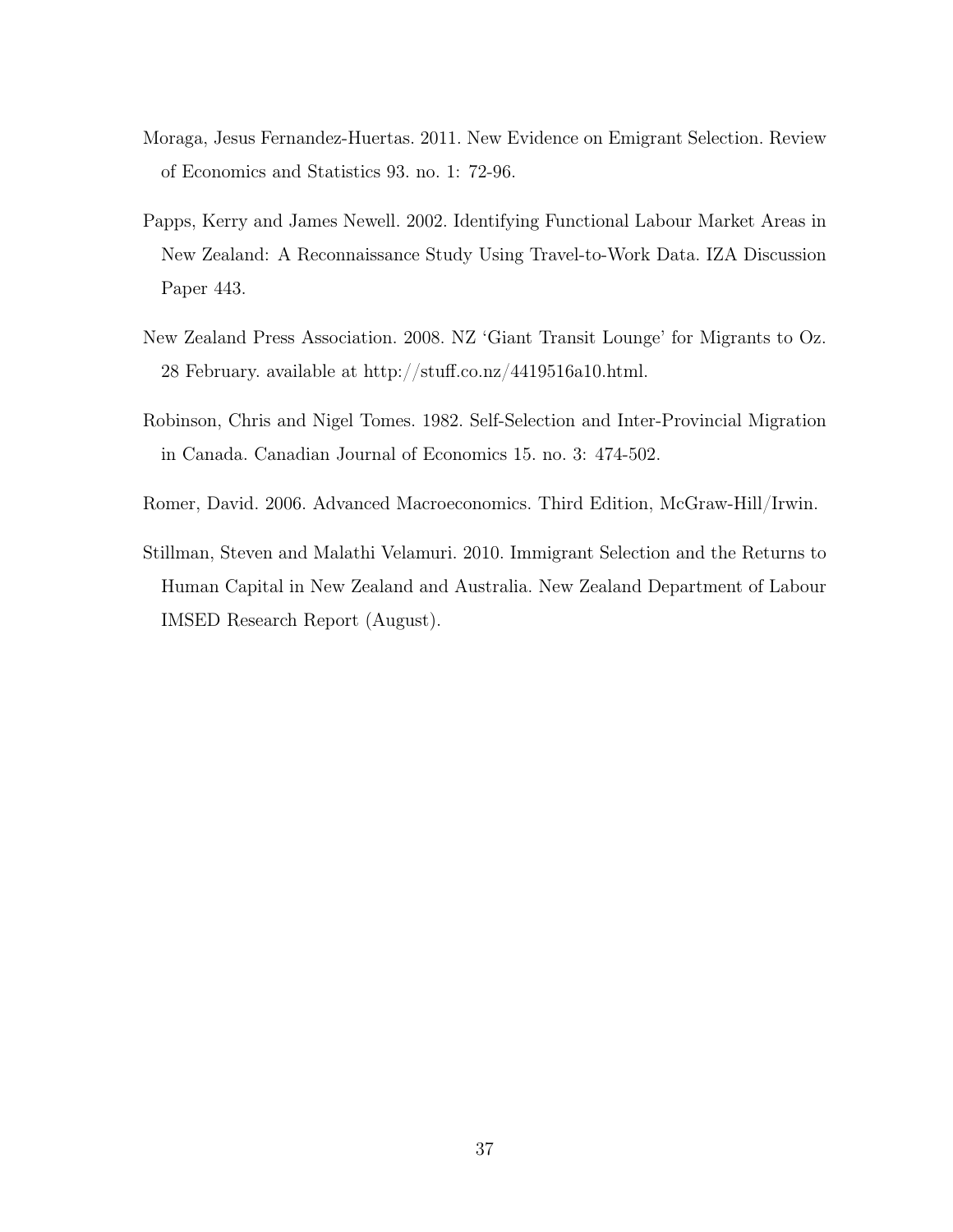|                                     |           | New Zealand |           |           | Australia |           |
|-------------------------------------|-----------|-------------|-----------|-----------|-----------|-----------|
|                                     | 1996      | 2001        | 2006      | 1996      | 2001      | 2006      |
| Mean Age                            | 40.2      | 41.1        | 41.8      | 40.5      | 41.2      | 41.8      |
| Female                              | 51.1%     | 51.7%       | 51.9%     | 50.4%     | 50.8%     | 51.0%     |
| Mean Years of Education             | 12.01     | 12.25       | 12.61     | 11.10     | 11.79     | 12.15     |
| Never Married                       | 15.1%     | 16.9%       | 17.0%     | 19.8%     | 22.7%     | 25.6%     |
| Widowed/Div/Sep                     | 10.4%     | 10.9%       | 10.3%     | 14.3%     | 15.4%     | 15.0%     |
| Married                             | 74.5%     | 72.2%       | 72.6%     | 65.9%     | 61.9%     | 59.4%     |
| Couple without Children             | 23.1%     | 23.6%       | 24.0%     | 19.9%     | 21.0%     | 21.8%     |
| Couple with Children                | 49.0%     | 44.9%       | 46.0%     | 53.5%     | 50.7%     | 49.3%     |
| One Parent Family                   | 9.2%      | $10.0\%$    | 9.9%      | 8.1%      | 9.1%      | 9.1%      |
| Other Family Types                  | 18.7%     | 21.6%       | 20.2%     | 18.5%     | 19.2%     | 19.8%     |
| <b>Employment Rate</b>              | 75.7%     | 77.5%       | 80.4%     | 71.4%     | 73.2%     | 76.5%     |
| Mean Real Weekly Income (local \$s) | 621       | 666         | 726       | 633       | 707       | 783       |
| Mean Real Weekly Income (AUDs)      | 539       | 584         | 649       | 633       | 707       | 783       |
| Lived Overseas Five Years Ago       | 7.8%      | 7.9%        | 11.0%     | 4.0%      | 4.3%      | 5.5%      |
| Region of Birth = Australia         | 1.4%      | 1.4%        | 1.5%      | 71.0%     | 72.4%     | 71.7%     |
| New Zealand                         | 79.9%     | 78.3%       | 74.2%     | 2.3%      | 2.6%      | 2.7%      |
| UK/Ireland                          | 7.7%      | 7.0%        | 7.0%      | 8.7%      | 7.3%      | 6.4%      |
| Pacific Islands                     | 3.6%      | 4.0%        | 4.4%      | 0.6%      | 0.8%      | 0.9%      |
| China                               | 0.8%      | 1.2%        | 2.1%      | 0.9%      | 1.0%      | 1.3%      |
| South Asia                          | 0.7%      | 1.0%        | 1.9%      | 1.1%      | 1.4%      | 1.9%      |
| NE Asia                             | 1.1%      | 1.4%        | 1.7%      | 0.8%      | 1.0%      | 1.2%      |
| SE Asia                             | 0.8%      | 1.0%        | 1.4%      | 3.3%      | 3.8%      | 4.1%      |
| Americas                            | 0.8%      | 0.8%        | 1.1%      | 1.2%      | 1.1%      | 1.3%      |
| Italy/Greece                        | 0.1%      | 0.1%        | 0.1%      | 2.4%      | 1.6%      | 1.1%      |
| Europe and Former Soviet Union      | 1.7%      | 1.7%        | 1.9%      | 5.4%      | 4.4%      | 4.2%      |
| Middle East and North Africa        | 0.6%      | 0.9%        | 1.1%      | 1.5%      | 1.6%      | 1.8%      |
| Sub-Saharan Africa                  | 0.6%      | 1.2%        | 1.8%      | $0.9\%$   | 1.1%      | 1.4%      |
| Number of Individuals               | 1,596,612 | 1,687,485   | 1,806,960 | 8,123,800 | 8,562,700 | 8,771,500 |

#### **Table 1: Descriptive Statistics for Australians and New Zealanders**

Note: Income is in either December 2006 local dollars or Australia dollars converted based on the PPP exchange rate in the year prior to the census year. In both cases it is converted from an annual measure for New Zealand. Married includes de-facto relationships in New Zealand.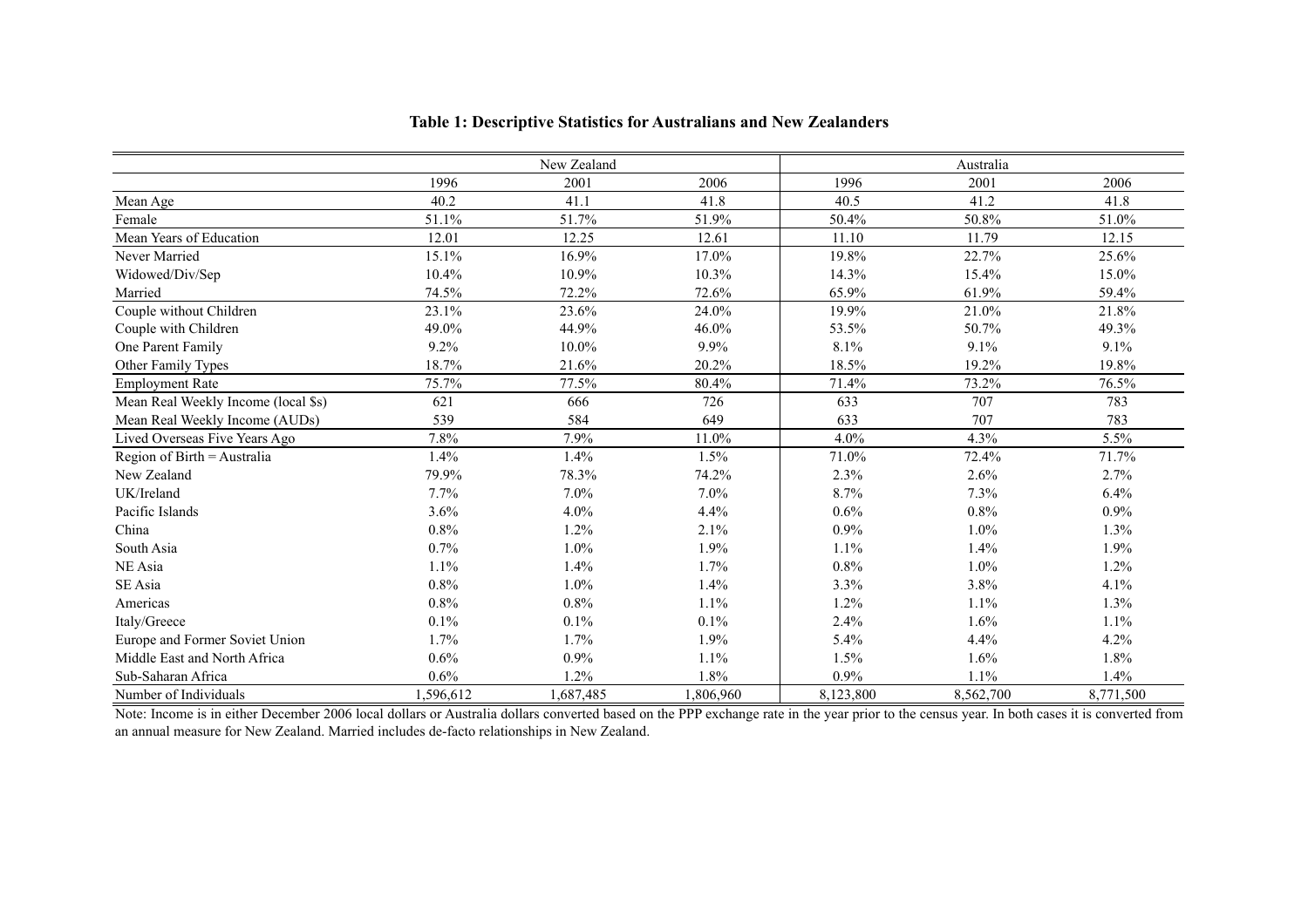|                                                                                                |         | New Zealand |         |         | Australia |          |  |  |  |  |
|------------------------------------------------------------------------------------------------|---------|-------------|---------|---------|-----------|----------|--|--|--|--|
|                                                                                                | 1996    | 2001        | 2006    | 1996    | 2001      | 2006     |  |  |  |  |
| Unweighted Means Across 39 Locations in Australia and 19 Locations in New Zealand in each Year |         |             |         |         |           |          |  |  |  |  |
| Potential Experience                                                                           | 23.4    | 24.1        | 24.5    | 24.5    | 24.5      | 24.7     |  |  |  |  |
|                                                                                                | (1.0)   | (1.1)       | (1.3)   | (1.0)   | (1.3)     | (1.5)    |  |  |  |  |
| Years of Education                                                                             | 12.0    | 12.2        | 12.5    | 11.1    | 11.8      | 12.1     |  |  |  |  |
|                                                                                                | (0.4)   | (0.4)       | (0.5)   | (0.5)   | (0.6)     | (0.6)    |  |  |  |  |
| <b>Employment Rate</b>                                                                         | 0.759   | 0.779       | 0.808   | 0.713   | 0.732     | 0.766    |  |  |  |  |
|                                                                                                | (0.031) | (0.029)     | (0.026) | (0.043) | (0.043)   | (0.041)  |  |  |  |  |
| Real Individual Weekly Income                                                                  | 533     | 575         | 638     | 627     | 700       | 776      |  |  |  |  |
|                                                                                                | (71)    | (76)        | (80)    | (89)    | (100)     | (113)    |  |  |  |  |
| Born in Local Country                                                                          | 0.817   | 0.807       | 0.773   | 0.747   | 0.729     | 0.713    |  |  |  |  |
|                                                                                                | (0.095) | (0.106)     | (0.122) | (0.099) | (0.101)   | (0.104)  |  |  |  |  |
| Born in Trans-Tasman Country                                                                   | 0.014   | 0.014       | 0.015   | 0.016   | 0.018     | 0.019    |  |  |  |  |
|                                                                                                | (0.003) | (0.003)     | (0.003) | (0.010) | (0.012)   | (0.012)  |  |  |  |  |
| Born in Other Foreign Country                                                                  | 0.169   | 0.179       | 0.212   | 0.237   | 0.253     | 0.269    |  |  |  |  |
|                                                                                                | (0.093) | (0.105)     | (0.122) | (0.097) | (0.099)   | (0.101)  |  |  |  |  |
| Geometric Mean of Real Local House Price                                                       | 166,191 | 185,872     | 294,989 | 141,147 | 211,324   | 362,235  |  |  |  |  |
|                                                                                                | (61104) | (65640)     | (94352) | (75340) | (143708)  | (184495) |  |  |  |  |

#### **Table 2: Descriptive Statistics for Locations in Australia and New Zealand**

Note: Income and house prices are in December 2006 Australia dollars converted based on the PPP exchange rate in the year prior to the census year. Standard deviations are in parentheses.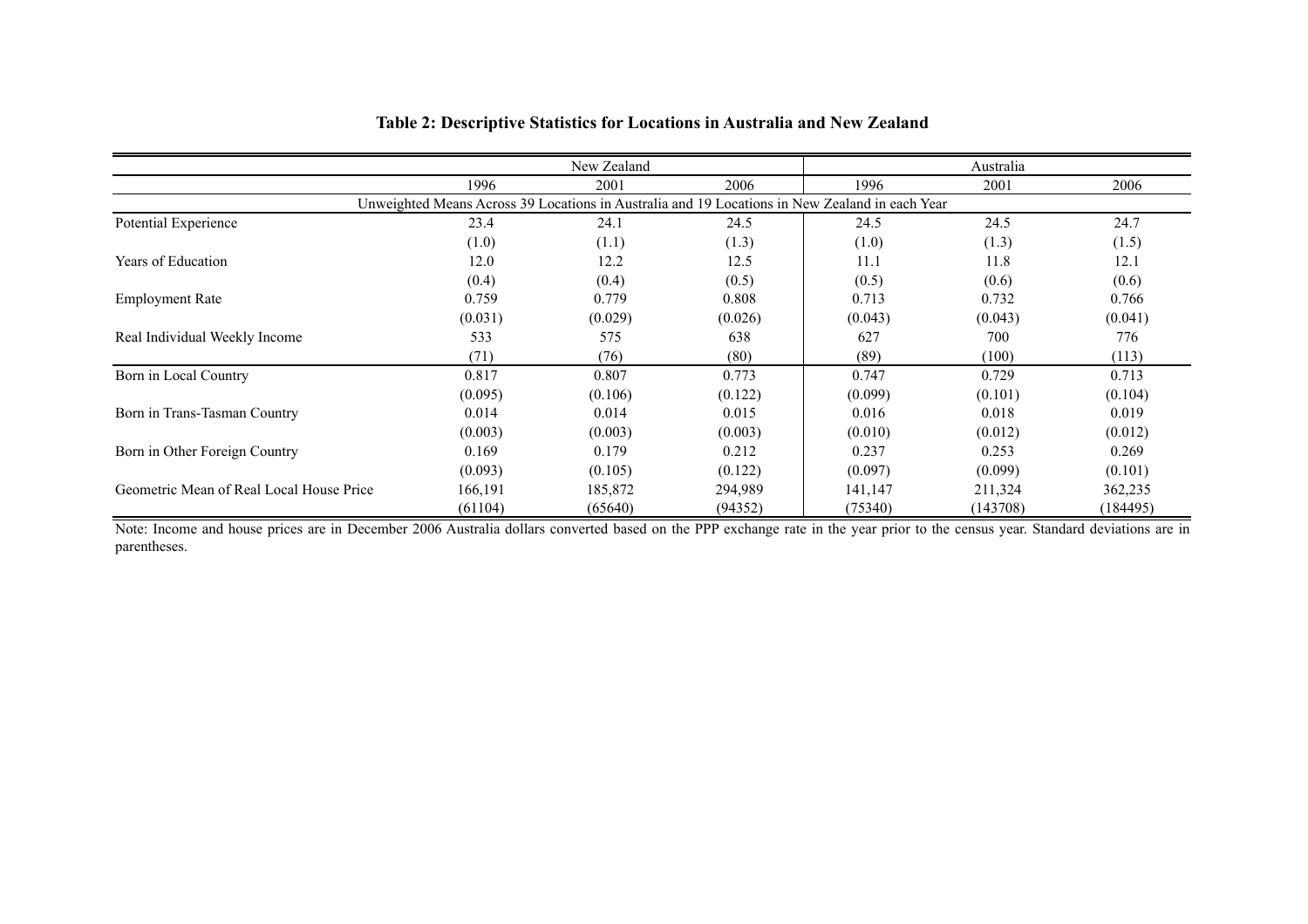|      |                      | New Zealand-born | New Zealand-born | Australian-born  | Australian-born  | Other Foreign-born | Other Foreign-born |  |  |  |  |
|------|----------------------|------------------|------------------|------------------|------------------|--------------------|--------------------|--|--|--|--|
|      |                      | in Australia /NZ | Overseas         | in Australia/NZ  | Overseas         | in Australia/NZ    | Overseas           |  |  |  |  |
|      |                      | 5 Years Previous | 5 Years Previous | 5 Years Previous | 5 Years Previous | 5 Years Previous   | 5 Years Previous   |  |  |  |  |
|      | New Zealand          |                  |                  |                  |                  |                    |                    |  |  |  |  |
|      | % Female             | 51.1%            | 50.4%            | 56.0%            | 52.0%            | 50.5%              | 52.3%              |  |  |  |  |
| 1996 | Year of Education    | 12.0             | 12.8             | 12.3             | 12.9             | 11.6               | 12.8               |  |  |  |  |
|      | Potential Experience | 23.2             | 16.6             | 25.0             | 17.5             | 26.1               | 19.2               |  |  |  |  |
|      | % of Population      | 76.9%            | 3.0%             | 1.1%             | 0.3%             | 14.2%              | 4.5%               |  |  |  |  |
|      | % Female             | 51.5%            | 52.0%            | 55.9%            | 53.3%            | 51.9%              | 53.4%              |  |  |  |  |
|      | Year of Education    | 12.2             | 13.2             | 12.5             | 13.2             | 12.1               | 12.8               |  |  |  |  |
| 2001 | Potential Experience | 23.8             | 17.7             | 24.9             | 17.8             | 26.2               | 19.8               |  |  |  |  |
|      | % of Population      | 76.0%            | 2.3%             | 1.1%             | 0.3%             | 15.0%              | 5.3%               |  |  |  |  |
| 2006 | % Female             | 51.6%            | 51.0%            | 55.6%            | 53.2%            | 52.7%              | 52.1%              |  |  |  |  |
|      | Year of Education    | 12.5             | 13.6             | 12.9             | 13.7             | 12.6               | 13.4               |  |  |  |  |
|      | Potential Experience | 24.7             | 17.6             | 24.5             | 17.6             | 25.9               | 19.1               |  |  |  |  |
|      | % of Population      | 71.0%            | 3.1%             | 1.1%             | 0.4%             | 16.8%              | 7.5%               |  |  |  |  |
|      |                      |                  |                  | Australia        |                  |                    |                    |  |  |  |  |
|      | % Female             | 48.4%            | 46.2%            | 50.5%            | 53.9%            | 49.8%              | 54.6%              |  |  |  |  |
| 1996 | Year of Education    | 11.0             | 11.4             | 11.0             | 12.7             | 11.1               | 12.2               |  |  |  |  |
|      | Potential Experience | 24.2             | 18.9             | 23.8             | 17.6             | 27.0               | 19.6               |  |  |  |  |
|      | % of Population      | 2.0%             | 0.3%             | 70.3%            | 0.7%             | 23.7%              | 3.0%               |  |  |  |  |
|      | % Female             | 50.1%            | 49.2%            | 50.7%            | 54.3%            | 51.1%              | 50.9%              |  |  |  |  |
|      | Year of Education    | 11.7             | 12.2             | 11.6             | 13.4             | 12.0               | 13.4               |  |  |  |  |
| 2001 | Potential Experience | 24.9             | 19.8             | 23.9             | 17.4             | 27.2               | 18.1               |  |  |  |  |
|      | % of Population      | 2.0%             | 0.6%             | 71.7%            | 0.8%             | 22.0%              | 3.0%               |  |  |  |  |
|      | % Female             | 49.7%            | 50.3%            | 50.8%            | 57.0%            | 51.4%              | 51.5%              |  |  |  |  |
| 2006 | Year of Education    | 12.0             | 12.4             | 11.9             | 13.8             | 12.5               | 13.8               |  |  |  |  |
|      | Potential Experience | 25.1             | 19.9             | 24.5             | 16.9             | 26.9               | 17.0               |  |  |  |  |
|      | % of Population      | 2.3%             | 0.4%             | 70.7%            | 1.0%             | 21.5%              | 4.1%               |  |  |  |  |

## **Table 3: Human Capital of Different Migrant Groups**

Note: See the paper for further information.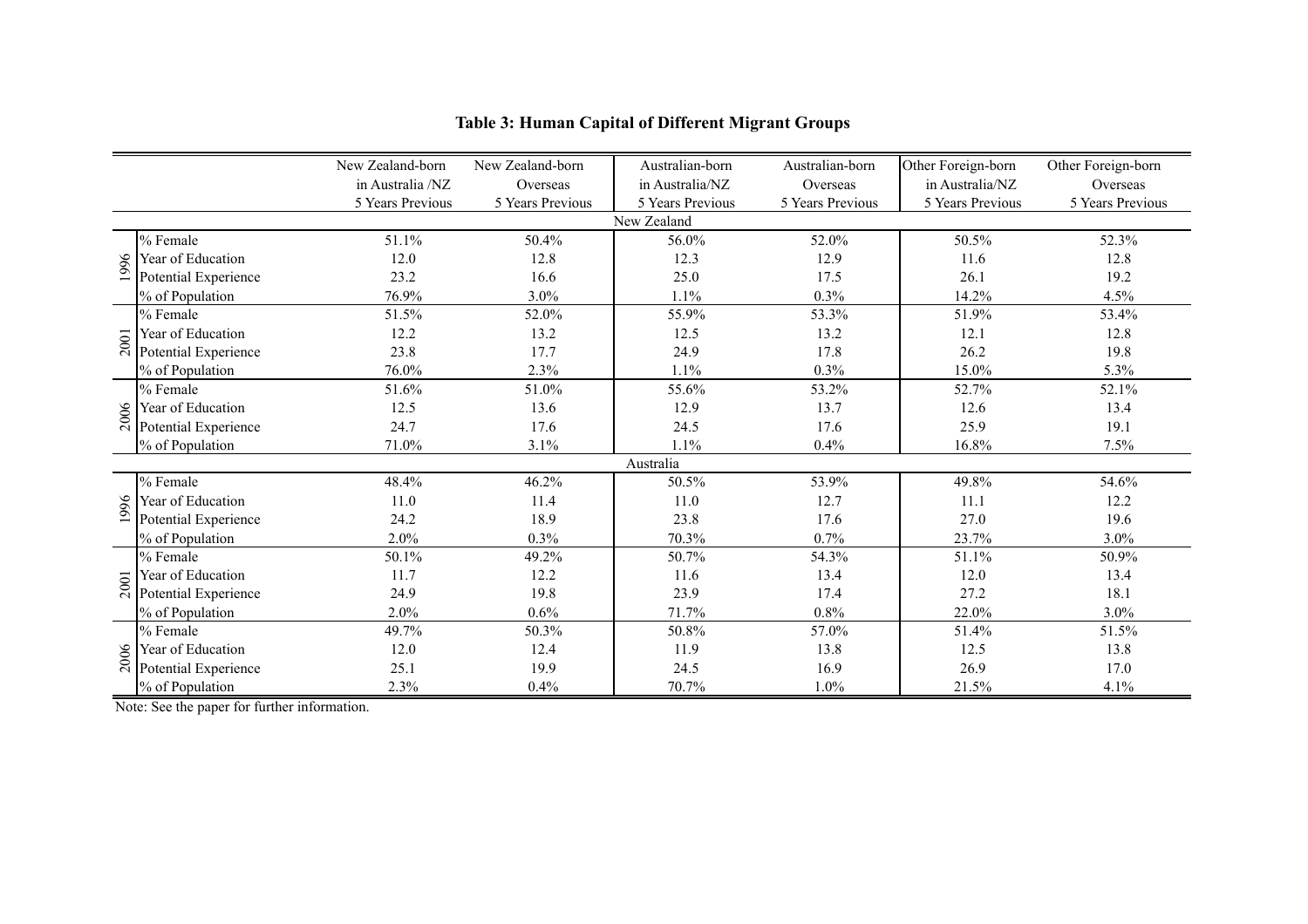|      |                        | New Zealand-born    | New Zealand-born      | Australian-born     | Australian-born       | Other Foreign-born  | Other Foreign-born    |
|------|------------------------|---------------------|-----------------------|---------------------|-----------------------|---------------------|-----------------------|
|      |                        | in Same Location    | in Different Location | in Same Location    | in Different Location | in Same Location    | in Different Location |
|      |                        | in Australia/NZ     | in Australia/NZ       | in Australia/NZ     | in Australia/NZ       | in Australia/NZ     | in Australia/NZ       |
|      |                        | as 5 Years Previous | as 5 Years Previous   | as 5 Years Previous | as 5 Years Previous   | as 5 Years Previous | as 5 Years Previous   |
|      |                        |                     |                       | New Zealand         |                       |                     |                       |
|      | % Female               | 51.2%               | 50.8%                 | 56.8%               | 52.1%                 | 50.9%               | 48.7%                 |
| 1996 | Year of Education      | 11.9                | 12.3                  | 12.2                | 12.6                  | 11.5                | 12.0                  |
|      | Potential Experience   | 23.9                | 19.5                  | 25.9                | 20.5                  | 26.9                | 22.3                  |
|      | % of Internal Migrants | 69.2%               | 14.2%                 | 1.0%                | 0.2%                  | 12.8%               | 2.6%                  |
|      | % Female               | 51.4%               | 51.6%                 | 56.2%               | 54.4%                 | 52.2%               | 50.1%                 |
| 2001 | Year of Education      | 12.1                | 12.6                  | 12.4                | 12.9                  | 12.0                | 12.5                  |
|      | Potential Experience   | 24.7                | 20.0                  | 25.9                | 20.2                  | 27.0                | 22.6                  |
|      | % of Internal Migrants | 68.2%               | 14.3%                 | 1.0%                | 0.2%                  | 13.5%               | 2.7%                  |
|      | % Female               | 51.6%               | 52.0%                 | 56.0%               | 53.5%                 | 53.0%               | 51.1%                 |
|      | Year of Education      | 12.4                | 12.8                  | 12.8                | 13.2                  | 12.5                | 13.1                  |
| 2006 | Potential Experience   | 25.5                | 20.9                  | 25.4                | 20.6                  | 26.5                | 22.5                  |
|      | % of Internal Migrants | 66.1%               | 13.7%                 | 1.0%                | 0.2%                  | 15.7%               | 3.2%                  |
|      |                        |                     |                       | Australia           |                       |                     |                       |
|      | % Female               | 49.4%               | 45.5%                 | 50.6%               | 50.0%                 | 50.3%               | 47.7%                 |
| 1996 | Year of Education      | 11.0                | 11.1                  | 10.9                | 11.5                  | 11.0                | 11.7                  |
|      | Potential Experience   | 25.1                | 21.5                  | 24.8                | 19.8                  | 27.8                | 23.0                  |
|      | % of Internal Migrants | 1.5%                | 0.5%                  | 57.1%               | 13.2%                 | 19.8%               | 4.0%                  |
|      | % Female               | 49.9%               | 50.9%                 | 50.8%               | 50.6%                 | 51.5%               | 49.0%                 |
| 2001 | Year of Education      | 11.6                | 11.8                  | 11.5                | 12.1                  | 11.9                | 12.5                  |
|      | Potential Experience   | 25.7                | 22.1                  | 24.9                | 19.9                  | 27.9                | 23.5                  |
|      | % of Internal Migrants | 1.6%                | 0.4%                  | 58.4%               | 13.2%                 | 18.4%               | 3.6%                  |
|      | % Female               | 50.8%               | 45.5%                 | 50.8%               | 51.0%                 | 51.7%               | 49.7%                 |
| 2006 | Year of Education      | 11.9                | 12.2                  | 11.8                | 12.5                  | 12.4                | 13.1                  |
|      | Potential Experience   | 25.8                | 22.7                  | 25.4                | 20.2                  | 27.7                | 22.9                  |
|      | % of Internal Migrants | 1.8%                | 0.5%                  | 58.5%               | 12.2%                 | 18.1%               | 3.4%                  |

#### **Table 4: Human Capital of Different Groups of Internal Movers**

Note: This table is restricted to individuals who gave a domestic address for their location five years previous. See the paper for further information.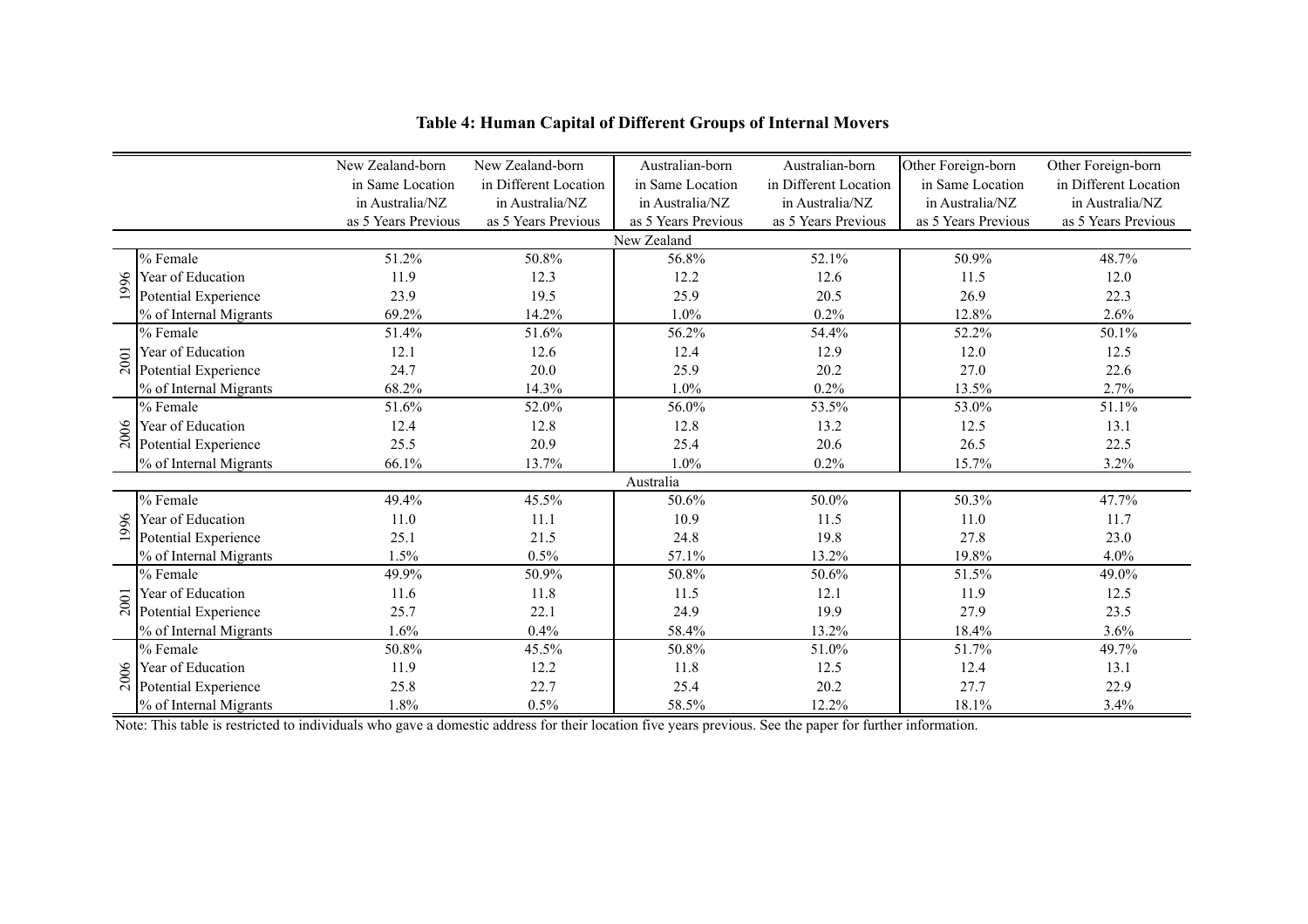|      |            |                       |                                                |                                                                      | Australia                       |                                                |                                                       |                                 |  |
|------|------------|-----------------------|------------------------------------------------|----------------------------------------------------------------------|---------------------------------|------------------------------------------------|-------------------------------------------------------|---------------------------------|--|
|      |            | Years of<br>Education | In Same<br>Location 5<br><b>Years Previous</b> | New Zealand<br>In Different<br>Location in NZ<br>5 Years<br>Previous | Overseas<br>5 Years<br>Previous | In Same<br>Location 5<br><b>Years Previous</b> | In Different<br>Location in OZ<br>5 Years<br>Previous | Overseas<br>5 Years<br>Previous |  |
|      | NZ-born    | < 12<br>12            | 48.4%<br>12.0%                                 | 40.2%<br>14.3%                                                       | 28.8%<br>17.1%                  | 70.9%<br>8.1%                                  | 69.4%<br>7.3%                                         | 64.5%<br>7.2%                   |  |
|      |            | $>12 \< 15$           | 31.8%                                          | 32.5%                                                                | 36.3%                           | 16.6%                                          | 17.2%                                                 | 18.3%                           |  |
|      |            | $15+$                 | 7.8%                                           | 13.1%                                                                | 17.7%                           | 4.4%                                           | 6.1%                                                  | $10.0\%$                        |  |
|      |            | < 12                  | 54.2%                                          | 44.4%                                                                | 49.1%                           | 71.0%                                          | 60.9%                                                 | 38.5%                           |  |
|      | $OZ$ -born | 12                    | 8.8%                                           | 10.8%                                                                | 6.8%                            | 6.6%                                           | 8.1%                                                  | 8.7%                            |  |
| 1996 |            | $>12$ & <15           | 25.4%                                          | 26.4%                                                                | 19.4%                           | 15.9%                                          | 20.6%                                                 | 32.0%                           |  |
|      |            | $15+$                 | 11.6%                                          | 18.4%                                                                | 24.7%                           | 6.5%                                           | 10.4%                                                 | 20.9%                           |  |
|      |            | < 12                  | 56.6%                                          | 48.9%                                                                | 44.1%                           | 61.8%                                          | 51.7%                                                 | 37.8%                           |  |
|      | Immigrant  | 12                    | $9.0\%$                                        | 10.1%                                                                | 6.3%                            | 13.4%                                          | 13.6%                                                 | 16.8%                           |  |
|      |            | $>12$ & <15           | 21.8%                                          | 22.9%                                                                | 16.5%                           | 16.2%                                          | 20.7%                                                 | 25.6%                           |  |
|      |            | $15+$                 | 12.6%                                          | 18.0%                                                                | 33.0%                           | 8.6%                                           | 13.9%                                                 | 19.8%                           |  |
|      |            | < 12                  | 44.1%                                          | 36.7%                                                                | 25.9%                           | 51.1%                                          | 49.6%                                                 | 39.9%                           |  |
|      | NZ-born    | 12                    | 15.6%                                          | 17.3%                                                                | 19.0%                           | 23.5%                                          | 23.2%                                                 | 27.3%                           |  |
|      |            | $>12$ & <15           | 30.3%                                          | 29.6%                                                                | 31.2%                           | 15.3%                                          | 14.6%                                                 | 14.9%                           |  |
|      |            | $15+$                 | 10.0%                                          | 16.4%                                                                | 23.9%                           | 10.1%                                          | 12.7%                                                 | 18.0%                           |  |
|      |            | < 12                  | 48.9%                                          | 38.7%                                                                | 42.8%                           | 56.7%                                          | 43.4%                                                 | 19.7%                           |  |
|      | $OZ$ -born | 12                    | 11.1%                                          | 13.3%                                                                | 6.9%                            | 17.5%                                          | 20.6%                                                 | 20.9%                           |  |
| 2001 |            | $>12$ & <15           | 24.5%                                          | 25.5%                                                                | 18.1%                           | 11.9%                                          | 14.0%                                                 | 19.4%                           |  |
|      |            | $15+$                 | 15.5%                                          | 22.5%                                                                | 32.2%                           | 13.9%                                          | 22.1%                                                 | 40.1%                           |  |
|      |            | < 12                  | 53.4%                                          | 45.0%                                                                | 46.8%                           | 45.7%                                          | 33.2%                                                 | 16.7%                           |  |
|      |            | 12                    | 10.1%                                          | 10.7%                                                                | 5.7%                            | 21.6%                                          | 22.1%                                                 | 23.5%                           |  |
|      | Immigrant  | $>12$ & <15           | 19.2%                                          | 20.0%                                                                | 14.8%                           | 15.4%                                          | 18.5%                                                 | 20.9%                           |  |
|      |            | $15+$                 | 17.3%                                          | 24.3%                                                                | 32.7%                           | 17.2%                                          | 26.2%                                                 | 38.8%                           |  |
|      |            | < 12                  | 39.2%                                          | 31.7%                                                                | 19.2%                           | 41.9%                                          | 38.6%                                                 | 28.5%                           |  |
|      | NZ-born    | 12                    | 15.2%                                          | 16.0%                                                                | 15.0%                           | 25.7%                                          | 23.6%                                                 | 28.3%                           |  |
|      |            | $>12$ & <15           | 31.4%                                          | 30.8%                                                                | 32.0%                           | 19.9%                                          | 20.5%                                                 | 24.9%                           |  |
|      |            | $15+$                 | 14.2%                                          | 21.6%                                                                | 33.7%                           | 12.5%                                          | 17.3%                                                 | 18.3%                           |  |
|      |            | < 12                  | 39.3%                                          | 31.0%                                                                | 32.2%                           | 49.3%                                          | 35.8%                                                 | 13.2%                           |  |
| 2006 | $OZ$ -born | 12                    | 9.6%                                           | 12.0%                                                                | 5.6%                            | 18.3%                                          | 19.8%                                                 | 18.2%                           |  |
|      |            | $>12$ & <15           | 29.2%                                          | 29.1%                                                                | 23.4%                           | 16.0%                                          | 18.5%                                                 | 20.2%                           |  |
|      |            | $15+$                 | 21.9%                                          | 28.0%                                                                | 38.8%                           | 16.4%                                          | 25.8%                                                 | 48.5%                           |  |
|      |            | < 12                  | 43.9%                                          | 35.7%                                                                | 35.2%                           | 35.1%                                          | 24.0%                                                 | 13.2%                           |  |
|      | Immigrant  | 12                    | 8.9%                                           | 8.9%                                                                 | 5.6%                            | 21.6%                                          | 20.1%                                                 | 19.8%                           |  |
|      |            | $>12 \< 15$           | 22.1%                                          | 23.0%                                                                | 20.4%                           | 19.6%                                          | 20.6%                                                 | 19.7%                           |  |
|      |            | $15+$                 | 25.1%                                          | 32.4%                                                                | 38.8%                           | 23.6%                                          | 35.3%                                                 | 47.3%                           |  |

**Table 5: Educational Distribution of Different Mobility Groups**

Note: See the paper for further information. OZ is the abbreviation for Australia. Immigrant is shorthand for other foreign-born.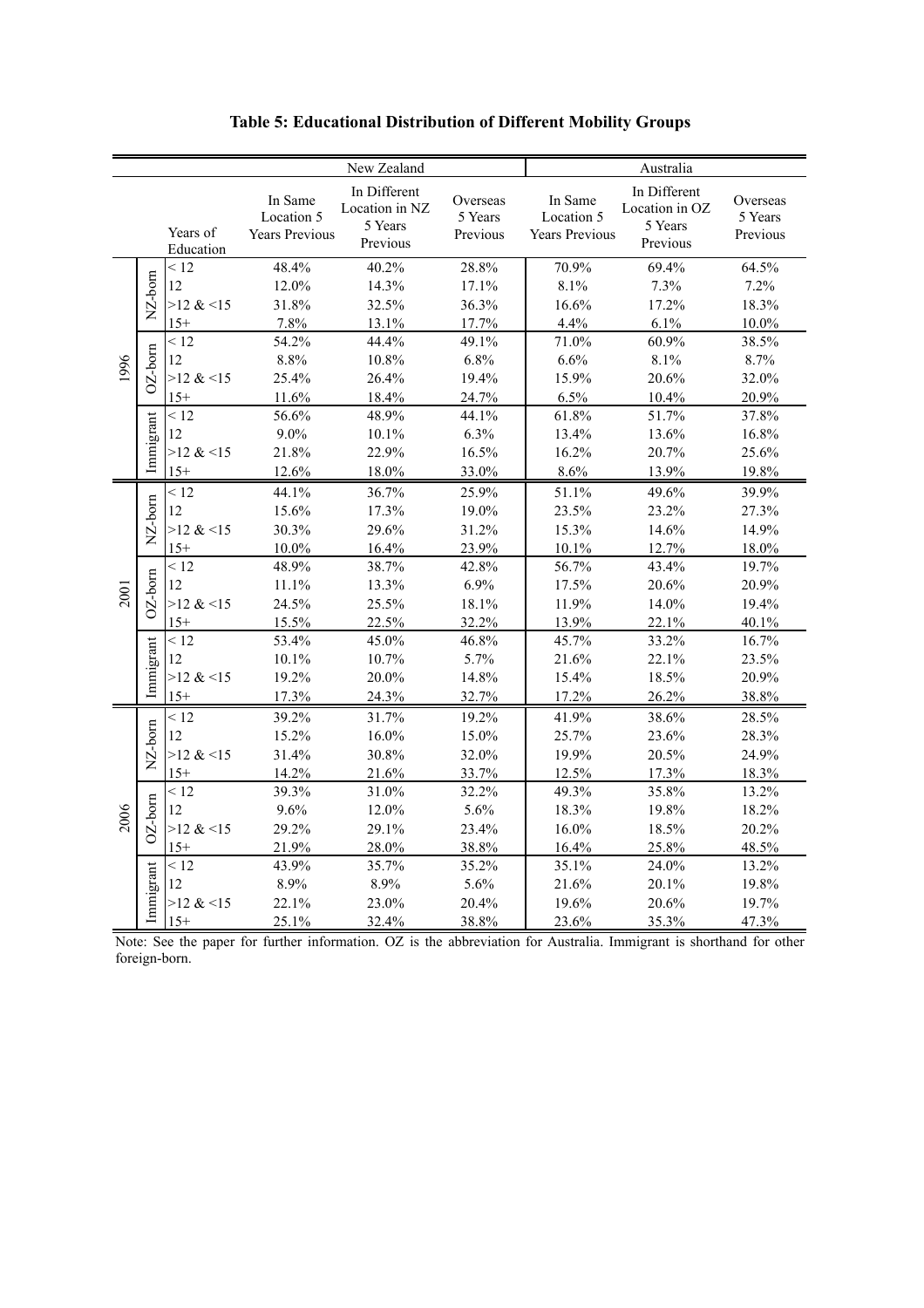| <b>Years of Education</b> | 10 or Less                                                                                                       | $>10$ and $<12$                                          | 12                                                                                                               | $>12$ and $<15$ | 15 or More | 10 or Less                                     | $>10$ and $<12$ | 12       | $>12$ and $<15$                                        | 15 or More |
|---------------------------|------------------------------------------------------------------------------------------------------------------|----------------------------------------------------------|------------------------------------------------------------------------------------------------------------------|-----------------|------------|------------------------------------------------|-----------------|----------|--------------------------------------------------------|------------|
|                           |                                                                                                                  |                                                          |                                                                                                                  |                 |            | Percent Change in Population from 1996 to 2001 |                 |          |                                                        |            |
|                           |                                                                                                                  | Change in the New Zealand-born Population in New Zealand |                                                                                                                  |                 |            |                                                |                 |          | Change in the New Zealand-born Population in Australia |            |
| 0-14.9 Year Pot Exp       | $-42.5%$                                                                                                         | $-4.2%$                                                  | 8.6%                                                                                                             | $-11.1%$        | 24.3%      | $-50.0\%$                                      | 12.1%           | 172.9%   | $-25.8%$                                               | 158.5%     |
| 15-24.9 Years Pot Exp     | $-22.3%$                                                                                                         | 18.0%                                                    | 25.9%                                                                                                            | $-10.4%$        | 25.6%      | $-28.8%$                                       | $9.2\%$         | 183.0%   | $-2.5%$                                                | 124.3%     |
| 25-34.9 Years Pot Exp     | $-21.5%$                                                                                                         | 40.7%                                                    | 72.7%                                                                                                            | 8.1%            | 51.1%      | $-35.3%$                                       | $-0.7%$         | 426.5%   | 37.0%                                                  | 211.1%     |
| 35+ Years Pot Exp         | $-4.2%$                                                                                                          | 74.2%                                                    | 63.6%                                                                                                            | 17.0%           | 62.7%      | $-19.4%$                                       | 21.9%           | 788.9%   | 114.3%                                                 | 350.0%     |
|                           |                                                                                                                  |                                                          | Change in the Australian-born Population in New Zealand<br>Change in the Australian-born Population in Australia |                 |            |                                                |                 |          |                                                        |            |
| 0-14.9 Year Pot Exp       | $-49.7%$                                                                                                         | $-2.3%$                                                  | 34.0%                                                                                                            | 3.0%            | 34.0%      | $-38.7%$                                       | $-40.3%$        | 166.1%   | $-24.1%$                                               | 124.5%     |
| 15-24.9 Years Pot Exp     | $-36.6%$                                                                                                         | 0.8%                                                     | 39.6%                                                                                                            | $-12.3%$        | 18.2%      | $-26.8%$                                       | $-8.8%$         | 153.9%   | $-34.0%$                                               | 97.1%      |
| 25-34.9 Years Pot Exp     | $-38.5%$                                                                                                         | $-4.1%$                                                  | 41.3%                                                                                                            | $-1.4%$         | 53.8%      | $-20.1%$                                       | 19.1%           | 220.6%   | $-13.7%$                                               | 170.5%     |
| 35+ Years Pot Exp         | $-29.6%$                                                                                                         | 56.8%                                                    | 110.4%                                                                                                           | $-8.3\%$        | 175.0%     | $-17.3%$                                       | 48.1%           | 374.6%   | 27.4%                                                  | 281.6%     |
|                           | Change in the Other Immigrant Population in New Zealand<br>Change in the Other Immigrant Population in Australia |                                                          |                                                                                                                  |                 |            |                                                |                 |          |                                                        |            |
| 0-14.9 Year Pot Exp       | $-20.7%$                                                                                                         | 16.8%                                                    | $-6.8%$                                                                                                          | $-0.9%$         | 21.4%      | $-50.9%$                                       | $-69.5%$        | 13.9%    | $-33.7%$                                               | 99.2%      |
| 15-24.9 Years Pot Exp     | $-10.3%$                                                                                                         | 42.8%                                                    | 23.4%                                                                                                            | 7.7%            | 48.8%      | $-38.6%$                                       | $-35.5%$        | 45.8%    | $-17.5%$                                               | 81.1%      |
| 25-34.9 Years Pot Exp     | $-14.1%$                                                                                                         | 34.5%                                                    | 22.8%                                                                                                            | $-3.1%$         | 60.5%      | $-30.9%$                                       | $-26.4%$        | 69.9%    | $-0.5%$                                                | 95.9%      |
| 35+ Years Pot Exp         | $-10.2%$                                                                                                         | 60.1%                                                    | 37.4%                                                                                                            | 8.6%            | 77.4%      | $-29.2%$                                       | $16.0\%$        | 134.5%   | 42.0%                                                  | 162.5%     |
|                           |                                                                                                                  |                                                          |                                                                                                                  |                 |            | Percent Change in Population from 2001 to 2006 |                 |          |                                                        |            |
|                           |                                                                                                                  | Change in the New Zealand-born Population in New Zealand |                                                                                                                  |                 |            |                                                |                 |          | Change in the New Zealand-born Population in Australia |            |
| 0-14.9 Year Pot Exp       | $-15.2%$                                                                                                         | $-34.0%$                                                 | $-21.6%$                                                                                                         | $-7.4\%$        | 38.0%      | $-35.2%$                                       | $-33.3%$        | 17.6%    | 48.6%                                                  | 14.2%      |
| 15-24.9 Years Pot Exp     | $-24.2%$                                                                                                         | $-22.2%$                                                 | $-11.5%$                                                                                                         | 1.1%            | 34.5%      | $-22.6%$                                       | $-29.2%$        | 39.3%    | 5.9%                                                   | 55.4%      |
| 25-34.9 Years Pot Exp     | $-4.7%$                                                                                                          | $-2.8%$                                                  | 18.9%                                                                                                            | 13.8%           | 55.6%      | $-8.6%$                                        | 5.3%            | 8.9%     | 39.0%                                                  | 17.9%      |
| 35+ Years Pot Exp         | $-4.9%$                                                                                                          | 18.8%                                                    | 30.7%                                                                                                            | 18.8%           | 105.4%     | $-2.4%$                                        | 24.7%           | 48.7%    | $40.0\%$                                               | $-7.4%$    |
|                           |                                                                                                                  | Change in the Australian-born Population in New Zealand  |                                                                                                                  |                 |            |                                                |                 |          | Change in the Australian-born Population in Australia  |            |
| 0-14.9 Year Pot Exp       | 36.5%                                                                                                            | $-12.2%$                                                 | $-15.0\%$                                                                                                        | 16.6%           | 54.3%      | $-31.5%$                                       | $-24.7%$        | $-13.8%$ | 18.8%                                                  | 18.4%      |
| 15-24.9 Years Pot Exp     | $-9.7%$                                                                                                          | $-8.6%$                                                  | $1.0\%$                                                                                                          | 47.4%           | 53.6%      | $-32.2%$                                       | $-14.2%$        | 13.2%    | 31.5%                                                  | 11.4%      |
| 25-34.9 Years Pot Exp     | $-5.2%$                                                                                                          | $-23.0%$                                                 | $-12.8%$                                                                                                         | 43.2%           | 43.8%      | $-13.0%$                                       | 5.3%            | 23.6%    | 21.0%                                                  | 20.7%      |
| 35+ Years Pot Exp         | $-2.8%$                                                                                                          | $-11.4%$                                                 | $-15.6%$                                                                                                         | 59.5%           | 90.9%      | $-7.5%$                                        | 13.9%           | 53.8%    | 48.1%                                                  | 68.6%      |
|                           |                                                                                                                  | Change in the Other Immigrant Population in New Zealand  |                                                                                                                  |                 |            |                                                |                 |          | Change in the Other Immigrant Population in Australia  |            |
| 0-14.9 Year Pot Exp       | 27.9%                                                                                                            | $-2.6%$                                                  | 4.1%                                                                                                             | 48.5%           | 81.0%      | $-17.3%$                                       | $-17.9%$        | 2.1%     | 22.7%                                                  | 57.1%      |
| 15-24.9 Years Pot Exp     | $-8.0\%$                                                                                                         | $-2.5%$                                                  | 3.0%                                                                                                             | 51.1%           | 67.8%      | $-36.2%$                                       | $-34.7%$        | $-6.1\%$ | 18.2%                                                  | 37.3%      |
| 25-34.9 Years Pot Exp     | 15.4%                                                                                                            | 7.6%                                                     | 23.4%                                                                                                            | 57.2%           | 69.6%      | $-24.0%$                                       | $-9.8%$         | 5.4%     | 21.8%                                                  | 28.4%      |
| 35+ Years Pot Exp         | 7.1%                                                                                                             | $-10.7%$                                                 | 18.6%                                                                                                            | 62.0%           | 117.7%     | $-18.6%$                                       | $-13.1%$        | 19.1%    | 32.2%                                                  | 80.3%      |

**Table 6: Net Population Growth in Australia and New Zealand by Skill-Group**

Note: Population change is calculated in natural logarithms and then converted to percentage differences.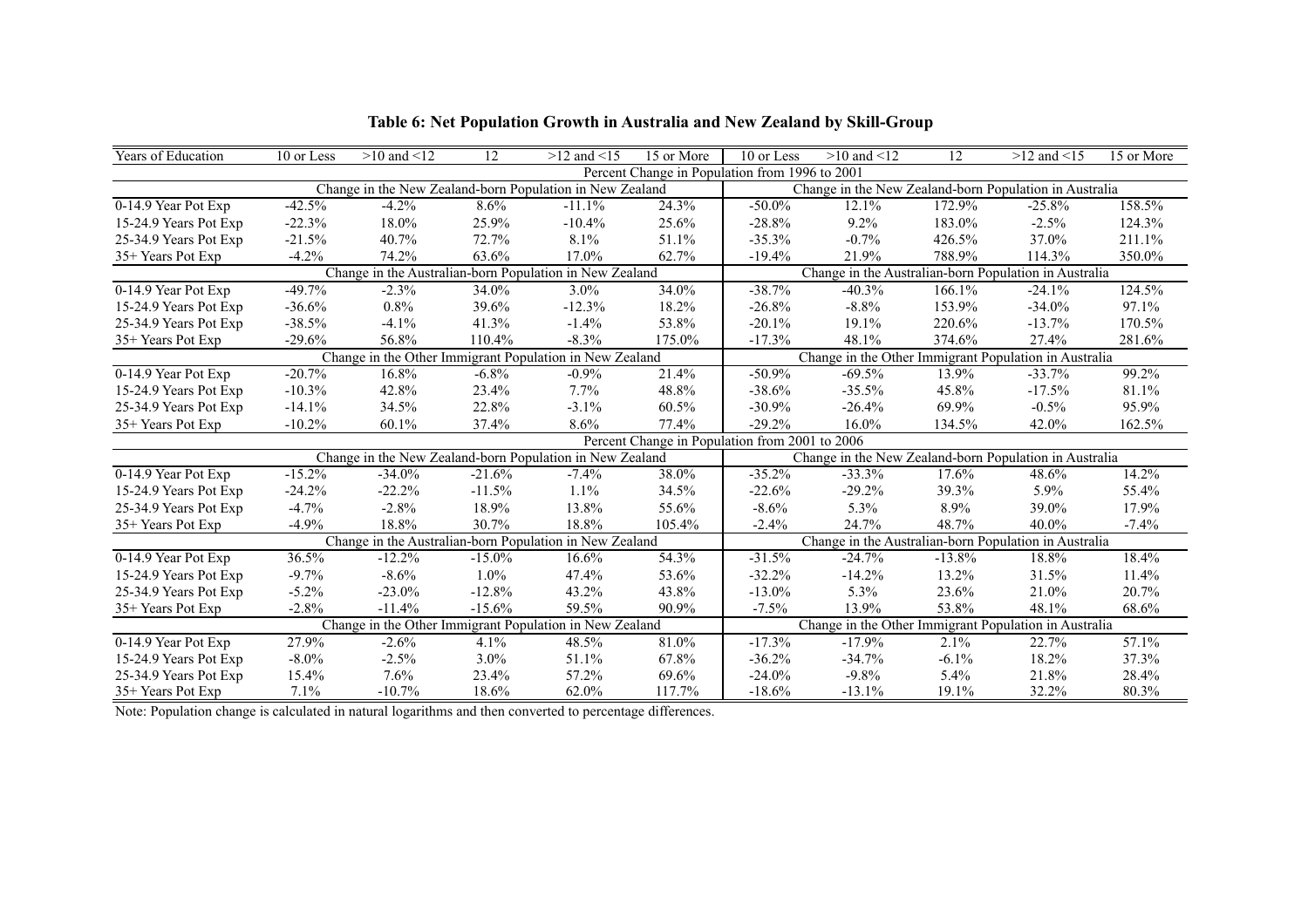| <b>Years of Education</b> | 10 or Less | $>10$ and $<12$                                              | 12    | $>12$ and $<15$ | 15 or More | 10 or Less                                           | $>10$ and $<12$                      | 12    | $>12$ and $<15$                                                                                                                                                                | 15 or More |  |  |  |
|---------------------------|------------|--------------------------------------------------------------|-------|-----------------|------------|------------------------------------------------------|--------------------------------------|-------|--------------------------------------------------------------------------------------------------------------------------------------------------------------------------------|------------|--|--|--|
|                           |            |                                                              |       |                 |            | Labour Market Outcomes in 1996                       |                                      |       | Employment Rate for the Australian-born in Australia<br>86.7%<br>87.2%<br>86.5%<br>75.4%<br>Median Income for Australian-born FT Workers in Australia<br>873<br>1,044<br>1,064 |            |  |  |  |
|                           |            | Employment Rate for the New Zealand-born in New Zealand      |       |                 |            |                                                      |                                      |       |                                                                                                                                                                                |            |  |  |  |
| 0-14.9 Year Pot Exp       | 56.0%      | 74.1%                                                        | 78.6% | 81.8%           | 88.5%      | 62.6%                                                | 77.4%                                | 73.0% |                                                                                                                                                                                | 88.6%      |  |  |  |
| 15-24.9 Years Pot Exp     | 62.7%      | 77.1%                                                        | 79.6% | 84.1%           | 91.6%      | 63.3%                                                | 77.0%                                | 75.3% |                                                                                                                                                                                | 90.0%      |  |  |  |
| 25-34.9 Years Pot Exp     | 73.2%      | 85.7%                                                        | 86.2% | 86.2%           | 92.6%      | 68.8%                                                | 79.9%                                | 80.2% |                                                                                                                                                                                | 89.5%      |  |  |  |
| 35+ Years Pot Exp         | 64.4%      | 74.9%                                                        | 75.1% | 74.4%           | 85.4%      | 56.7%                                                | 67.0%                                | 67.4% |                                                                                                                                                                                | 78.7%      |  |  |  |
|                           |            | Median Income for New Zealand-born FT Workers in New Zealand |       |                 |            |                                                      |                                      |       |                                                                                                                                                                                |            |  |  |  |
| 0-14.9 Year Pot Exp       | 464        | 545                                                          | 632   | 645             | 826        | 635                                                  | 720                                  | 723   |                                                                                                                                                                                | 1,040      |  |  |  |
| 15-24.9 Years Pot Exp     | 528        | 610                                                          | 654   | 721             | 1,052      | 653                                                  | 790                                  | 837   |                                                                                                                                                                                | 1,272      |  |  |  |
| 25-34.9 Years Pot Exp     | 535        | 622                                                          | 679   | 721             | 1,068      | 655                                                  | 814                                  | 947   |                                                                                                                                                                                | 1,422      |  |  |  |
| 35+ Years Pot Exp         | 540        | 619                                                          | 687   | 706             | 1,104      | 668                                                  | 804                                  | 876   | 1,095                                                                                                                                                                          | 1,437      |  |  |  |
|                           |            |                                                              |       |                 |            | Labour Market Outcomes in 2001                       |                                      |       |                                                                                                                                                                                |            |  |  |  |
|                           |            | Employment Rate for the New Zealand-born in New Zealand      |       |                 |            | Employment Rate for the Australian-born in Australia |                                      |       |                                                                                                                                                                                |            |  |  |  |
| 0-14.9 Year Pot Exp       | 54.8%      | 73.1%                                                        | 77.7% | 79.4%           | 87.4%      | 55.1%                                                | 71.4%                                | 77.3% | 84.4%                                                                                                                                                                          | 89.4%      |  |  |  |
| 15-24.9 Years Pot Exp     | 64.4%      | 78.5%                                                        | 80.3% | 83.0%           | 90.5%      | 61.6%                                                | 76.0%                                | 79.0% | 85.8%                                                                                                                                                                          | 89.6%      |  |  |  |
| 25-34.9 Years Pot Exp     | 73.8%      | 86.0%                                                        | 86.3% | 86.1%           | 92.6%      | 67.5%                                                | 80.2%                                | 82.6% | 87.6%                                                                                                                                                                          | 91.4%      |  |  |  |
| 35+ Years Pot Exp         | 70.9%      | 80.8%                                                        | 81.2% | 77.4%           | 85.4%      | 57.5%                                                | 70.2%                                | 71.9% | 72.5%                                                                                                                                                                          | 75.7%      |  |  |  |
|                           |            | Median Income for New Zealand-born FT Workers in New Zealand |       |                 |            |                                                      | Median Income for Australian-born FT |       | Workers in Australia<br>838<br>1,165<br>1,440<br>1,039<br>1,463<br>1,134<br>1,405<br>1,147                                                                                     |            |  |  |  |
| 0-14.9 Year Pot Exp       | 473        | 579                                                          | 603   | 663             | 810        | 667                                                  | 768                                  | 761   |                                                                                                                                                                                |            |  |  |  |
| 15-24.9 Years Pot Exp     | 535        | 608                                                          | 716   | 750             | 1,062      | 704                                                  | 816                                  | 900   |                                                                                                                                                                                |            |  |  |  |
| 25-34.9 Years Pot Exp     | 553        | 615                                                          | 710   | 732             | 1,118      | 684                                                  | 845                                  | 949   |                                                                                                                                                                                |            |  |  |  |
| 35+ Years Pot Exp         | 563        | 627                                                          | 720   | 708             | 1,110      | 704                                                  | 833                                  | 880   |                                                                                                                                                                                |            |  |  |  |

#### **Table 7: Labour Market Outcomes for Different Skill-Groups in New Zealand and Australia**

Note: Income is for full-time employees (wage/salary workers) and is in December 2006 Australia dollars converted based on the PPP exchange rate in the year prior to the census year.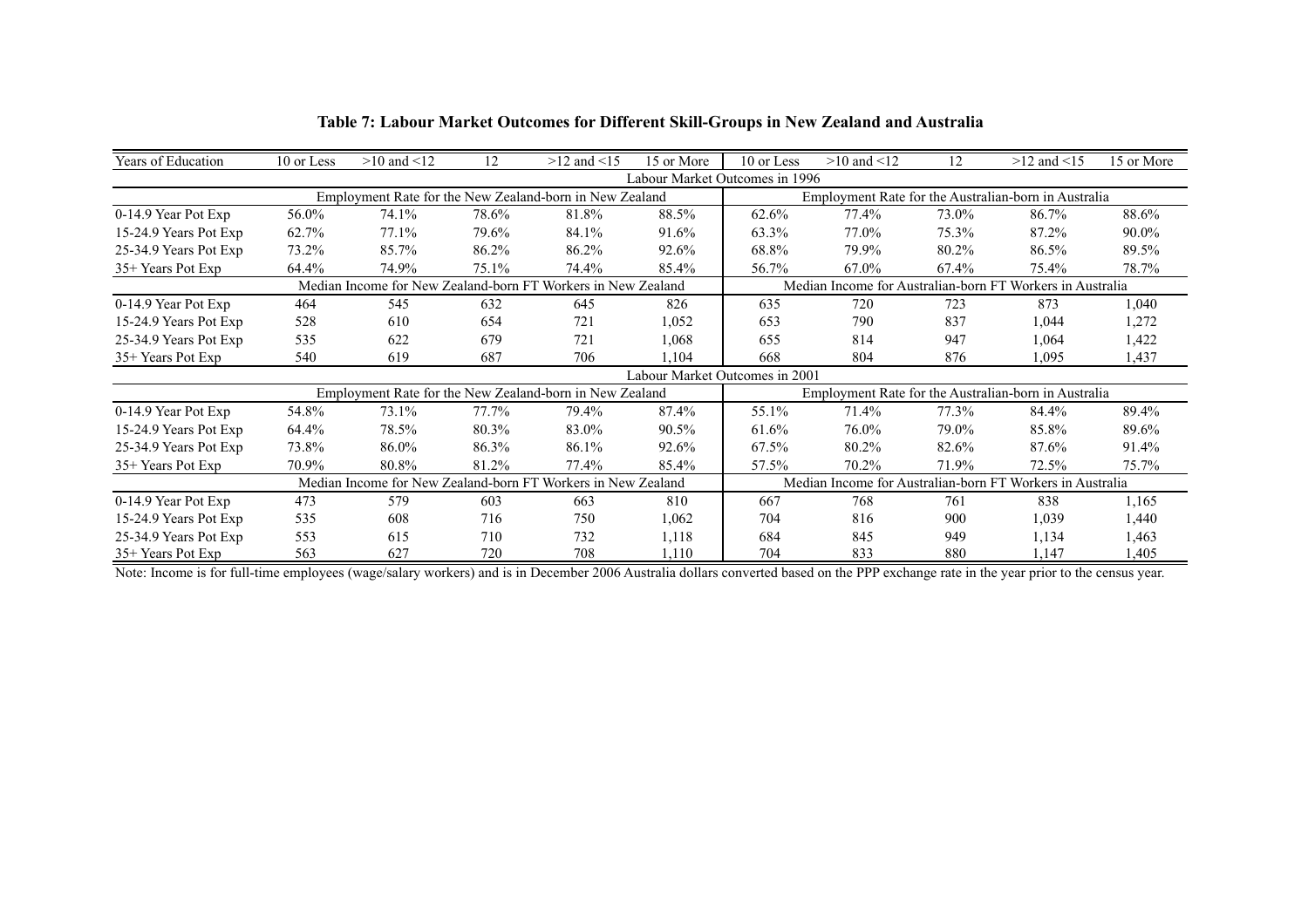#### **Table 8: Regression Estimates of the Relationship between Changes in Population and Labour Market Outcomes in Australia and New Zealand for Different Country of Birth and Skill Groups**

| Dependent Variable: Change in Log Population of Skill Group (i) and CoB Group (j) in Country (k) between Census (t) & (t-5)                                                                   |           |                  |                 |            |                    |            |  |  |  |  |  |
|-----------------------------------------------------------------------------------------------------------------------------------------------------------------------------------------------|-----------|------------------|-----------------|------------|--------------------|------------|--|--|--|--|--|
| Country of Birth                                                                                                                                                                              |           | New Zealand-born | Australian-born |            | Other Foreign-born |            |  |  |  |  |  |
| Living in                                                                                                                                                                                     | in $NZ$   | in $OZ$          | in $NZ$         | in $OZ$    | in $NZ$            | in $OZ$    |  |  |  |  |  |
| Log Employment Rate for Native-born in Skill Group (i) in Country (k) at time $(t-5)$                                                                                                         | $0.693*$  | $1.159+$         | 0.213           | $0.616*$   | 0.154              | 0.025      |  |  |  |  |  |
|                                                                                                                                                                                               | (0.341)   | (0.645)          | (0.584)         | (0.298)    | (0.211)            | (0.271)    |  |  |  |  |  |
| Log Median Real Income for Native-born in Skill Group (i) in Country (k) at time (t-5)                                                                                                        | 0.301     | $-0.213$         | $0.783*$        | $-0.420$   | $0.635**$          | $0.452*$   |  |  |  |  |  |
|                                                                                                                                                                                               | (0.203)   | (0.445)          | (0.333)         | (0.307)    | (0.117)            | (0.203)    |  |  |  |  |  |
| Log Population of Skill Group (i) in Country (k) at time $(t-5)$                                                                                                                              | 0.302     | 0.233            | $-0.110$        | $1.858**$  | $-0.0769+$         | $-0.682**$ |  |  |  |  |  |
|                                                                                                                                                                                               | (0.249)   | (0.191)          | (0.070)         | (0.408)    | (0.038)            | (0.083)    |  |  |  |  |  |
| Log Total Population of Skill Group (i) and CoB Group (j) in Country (k) at time (t-5)                                                                                                        | $-0.446+$ | $-0.658**$       | $-0.034$        | $-2.085**$ | $-0.004$           | $0.478**$  |  |  |  |  |  |
|                                                                                                                                                                                               | (0.222)   | (0.138)          | (0.065)         | (0.413)    | (0.047)            | (0.085)    |  |  |  |  |  |
| R-Squared                                                                                                                                                                                     |           |                  |                 | 0.704      |                    |            |  |  |  |  |  |
| Sample Size: 20 Skill Groups (i) * 3 CoB Groups (j) * 2 Countries (k) * 2 Periods                                                                                                             |           |                  |                 | 240        |                    |            |  |  |  |  |  |
| Note: ** p<0.01. * p<0.05. + p<0.1. Standard errors robust to arbitrary correlation of error term within skill-groups and country are in parentheses. The regression also includes country of |           |                  |                 |            |                    |            |  |  |  |  |  |

Note: \*\*  $p<0.01$ , \*  $p<0.05$ , +  $p<0.1$ . Standard errors robust to arbitrary correlation of error term within skill-groups and country are in parentheses. The regression also includes country of birth fixed effects interacted with whether the country is New Zealand allowing for different mobility rates for each country of birth group in each country, and an indicator variable for the census year interacted with the country of birth fixed effects and whether the country is New Zealand allowing for different aggregate mobility rates over time for each country of birth group in each country. The regression is variance weighted by the population represented by each observation in the same year in which the explanatory variables are measured.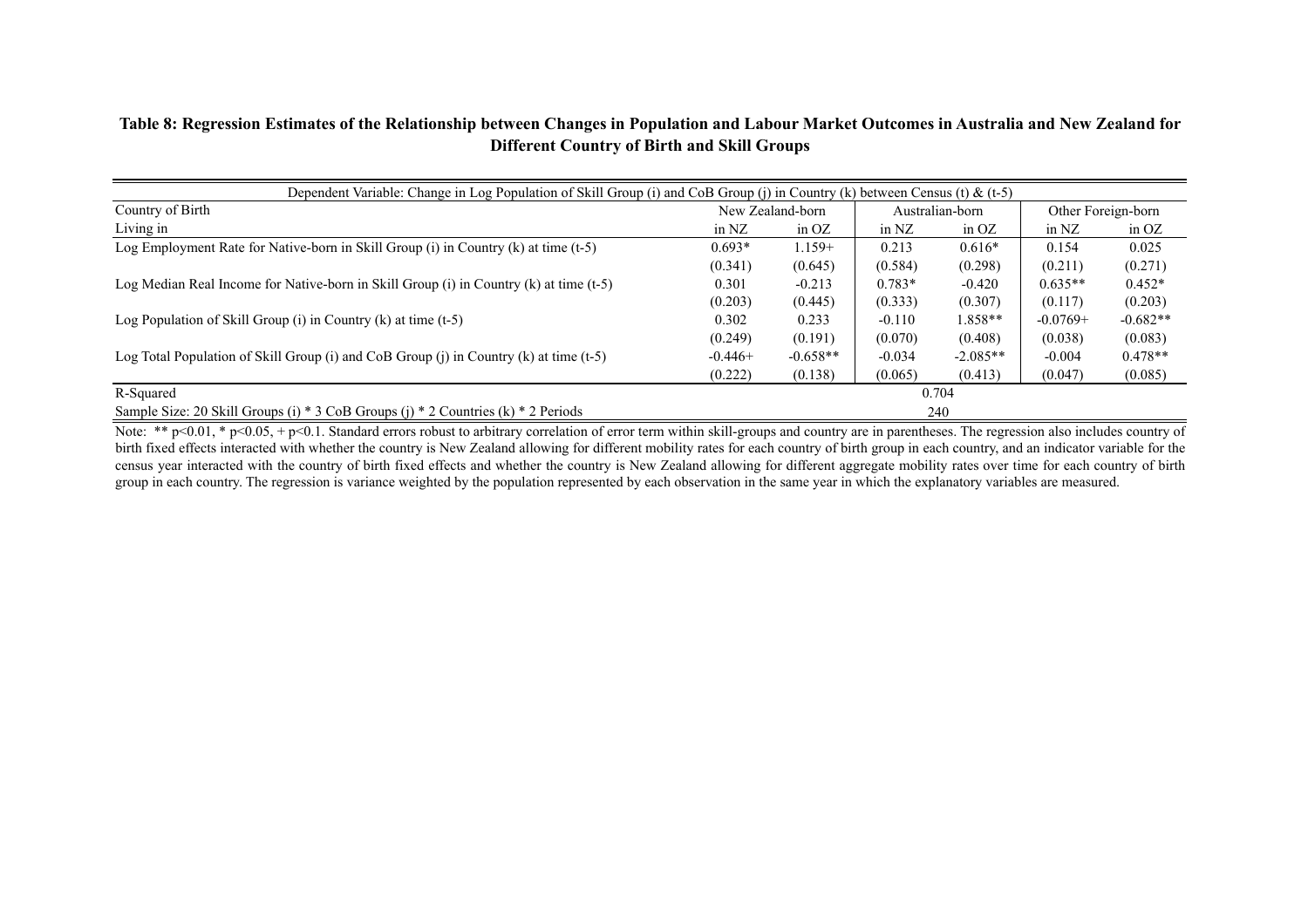| Years of Education                                                                                | $\leq$ 12 | $12 - 14.9$           | 15 or More                                                                                      | $\leq$ 12                                                                                        | 12-14.9                                 | 15 or More                                                                 |  |  |  |
|---------------------------------------------------------------------------------------------------|-----------|-----------------------|-------------------------------------------------------------------------------------------------|--------------------------------------------------------------------------------------------------|-----------------------------------------|----------------------------------------------------------------------------|--|--|--|
|                                                                                                   |           |                       | A) New Zealand-born Population in New Zealand                                                   |                                                                                                  |                                         |                                                                            |  |  |  |
|                                                                                                   |           | In 1996               |                                                                                                 |                                                                                                  | In 2001                                 |                                                                            |  |  |  |
| 0-24.9 Year Pot Exp                                                                               | 279,993   | 370,416               | 90,522                                                                                          | 240,981                                                                                          | 364,920                                 | 113,019                                                                    |  |  |  |
| 25+ Years Pot Exp                                                                                 | 310,722   | 199,056               | 25,242                                                                                          | 318,171                                                                                          | 245,676                                 | 38,559                                                                     |  |  |  |
|                                                                                                   |           |                       | B) Actual Change in the New Zealand-born Population in New Zealand                              |                                                                                                  |                                         |                                                                            |  |  |  |
|                                                                                                   |           | Between 1996 and 2001 |                                                                                                 |                                                                                                  | Between 2001 and 2006                   |                                                                            |  |  |  |
| 0-24.9 Year Pot Exp                                                                               | $-39,012$ | $-5,496$              | 22,497                                                                                          | $-57,639$                                                                                        | $-27,831$                               | 41,280                                                                     |  |  |  |
| 25+ Years Pot Exp                                                                                 | 7,449     | 46,620                | 13,317                                                                                          | $-3,906$                                                                                         | 42,798                                  | 24,297                                                                     |  |  |  |
| C) Predicted Change in the New Zealand-born Population in New Zealand - Baseline                  |           |                       |                                                                                                 |                                                                                                  |                                         |                                                                            |  |  |  |
|                                                                                                   |           | Between 1996 and 2001 |                                                                                                 |                                                                                                  | Between 2001 and 2006                   |                                                                            |  |  |  |
| 0-14.9 Year Pot Exp                                                                               | $-31,177$ | 1,376                 | 39,073                                                                                          | $-30,391$                                                                                        | $-14,749$                               | 34,052                                                                     |  |  |  |
| 25+ Years Pot Exp                                                                                 | $-20,100$ | 19,605                | 18,515                                                                                          | $-22,462$                                                                                        | 6,733                                   | 22,189                                                                     |  |  |  |
| D) Predicted Change in the New Zealand-born Population in New Zealand - 5% Higher Employment Rate |           |                       |                                                                                                 |                                                                                                  |                                         |                                                                            |  |  |  |
|                                                                                                   |           | Between 1996 and 2001 |                                                                                                 |                                                                                                  | Between 2001 and 2006                   |                                                                            |  |  |  |
| 0-14.9 Year Pot Exp                                                                               | $-22,411$ | 14,474                | 43,639                                                                                          | $-22,972$                                                                                        | $-2,412$                                | 39,234                                                                     |  |  |  |
| 25+ Years Pot Exp                                                                                 | $-9,861$  | 27,309                | 20,056                                                                                          | $-12,044$                                                                                        | 15,626                                  | 24,329                                                                     |  |  |  |
|                                                                                                   |           |                       |                                                                                                 | E) Predicted Change in the New Zealand-born Population in New Zealand - 30% Higher Median Income |                                         |                                                                            |  |  |  |
|                                                                                                   |           | Between 1996 and 2001 |                                                                                                 |                                                                                                  | Between 2001 and 2006                   |                                                                            |  |  |  |
| 0-14.9 Year Pot Exp                                                                               | $-7,702$  | 36,454                | 51,300                                                                                          | $-10,522$                                                                                        | 18,289                                  | 47,928                                                                     |  |  |  |
| 25+ Years Pot Exp                                                                                 | 7,320     | 40,236                | 22,643                                                                                          | 5,438                                                                                            | 30,547                                  | 27,921                                                                     |  |  |  |
|                                                                                                   |           |                       | F) New Zealand-born Population in Australia                                                     |                                                                                                  |                                         |                                                                            |  |  |  |
|                                                                                                   |           | In 1996               |                                                                                                 |                                                                                                  | In $2001$<br>47,100<br>54,800<br>18,900 |                                                                            |  |  |  |
| 0-14.9 Year Pot Exp                                                                               | 65,100    | 31,900                | 7,800                                                                                           |                                                                                                  |                                         |                                                                            |  |  |  |
| 25+ Years Pot Exp                                                                                 | 63,300    | 13,700                | 2,400                                                                                           | 52,900                                                                                           | 40,400                                  | 8,300                                                                      |  |  |  |
|                                                                                                   |           |                       | G) Actual Change in the New Zealand-born Population in Australia                                |                                                                                                  |                                         |                                                                            |  |  |  |
|                                                                                                   |           | Between 1996 and 2001 |                                                                                                 |                                                                                                  |                                         |                                                                            |  |  |  |
| 0-24.9 Year Pot Exp                                                                               | $-10,300$ | 15,200                | 11,100                                                                                          | $-15,500$                                                                                        |                                         |                                                                            |  |  |  |
| 25+ Years Pot Exp                                                                                 | $-10,400$ | 26,700                | 5,900                                                                                           | 1,300                                                                                            | 11,200                                  | 800                                                                        |  |  |  |
|                                                                                                   |           |                       | H) Predicted Change in the New Zealand-born Population in Australia - Baseline                  |                                                                                                  |                                         |                                                                            |  |  |  |
|                                                                                                   |           | Between 1996 and 2001 |                                                                                                 |                                                                                                  |                                         | Between 2001 and 2006<br>12,400<br>6,100<br>Between 2001 and 2006<br>8,146 |  |  |  |
| 0-14.9 Year Pot Exp                                                                               | $-12,144$ | 12,111                | 8,802                                                                                           | $-10,611$                                                                                        | 5,807                                   |                                                                            |  |  |  |
| 25+ Years Pot Exp                                                                                 | $-8,771$  | 11,407                | 5,119                                                                                           | $-57$                                                                                            | 739                                     | 6,927                                                                      |  |  |  |
|                                                                                                   |           |                       | I) Predicted Change in the New Zealand-born Population in Australia - 5% Higher Employment Rate |                                                                                                  |                                         |                                                                            |  |  |  |
|                                                                                                   |           | Between 1996 and 2001 |                                                                                                 |                                                                                                  | Between 2001 and 2006                   |                                                                            |  |  |  |
| 0-14.9 Year Pot Exp                                                                               | $-8,984$  | 14,737                | 9,793                                                                                           | $-7,974$                                                                                         | 8,964                                   | 9,760                                                                      |  |  |  |
| 25+ Years Pot Exp                                                                                 | $-5,516$  | 12,905                | 5,568                                                                                           | 3,097                                                                                            | 3,194                                   | 7,836                                                                      |  |  |  |
|                                                                                                   |           |                       | J) Predicted Change in the New Zealand-born Population in Australia - 30% Higher Median Income  |                                                                                                  |                                         |                                                                            |  |  |  |
|                                                                                                   |           | Between 1996 and 2001 |                                                                                                 |                                                                                                  | Between 2001 and 2006                   |                                                                            |  |  |  |
| 0-14.9 Year Pot Exp                                                                               | $-15,421$ | 9,388                 | 7,775                                                                                           | $-13,345$                                                                                        | 2,533                                   | 6,473                                                                      |  |  |  |
| 25+ Years Pot Exp                                                                                 | $-12,144$ | 9,853                 | 4,654                                                                                           | $-3,326$                                                                                         | $-1,806$                                | 5,985                                                                      |  |  |  |

### **Table 9: Actual and Predicted Net Population Growth Among the New Zealand by Aggregate Skill-Group**

Note: Predicted changes in population are based on the estimated coefficients presented in Table 8.